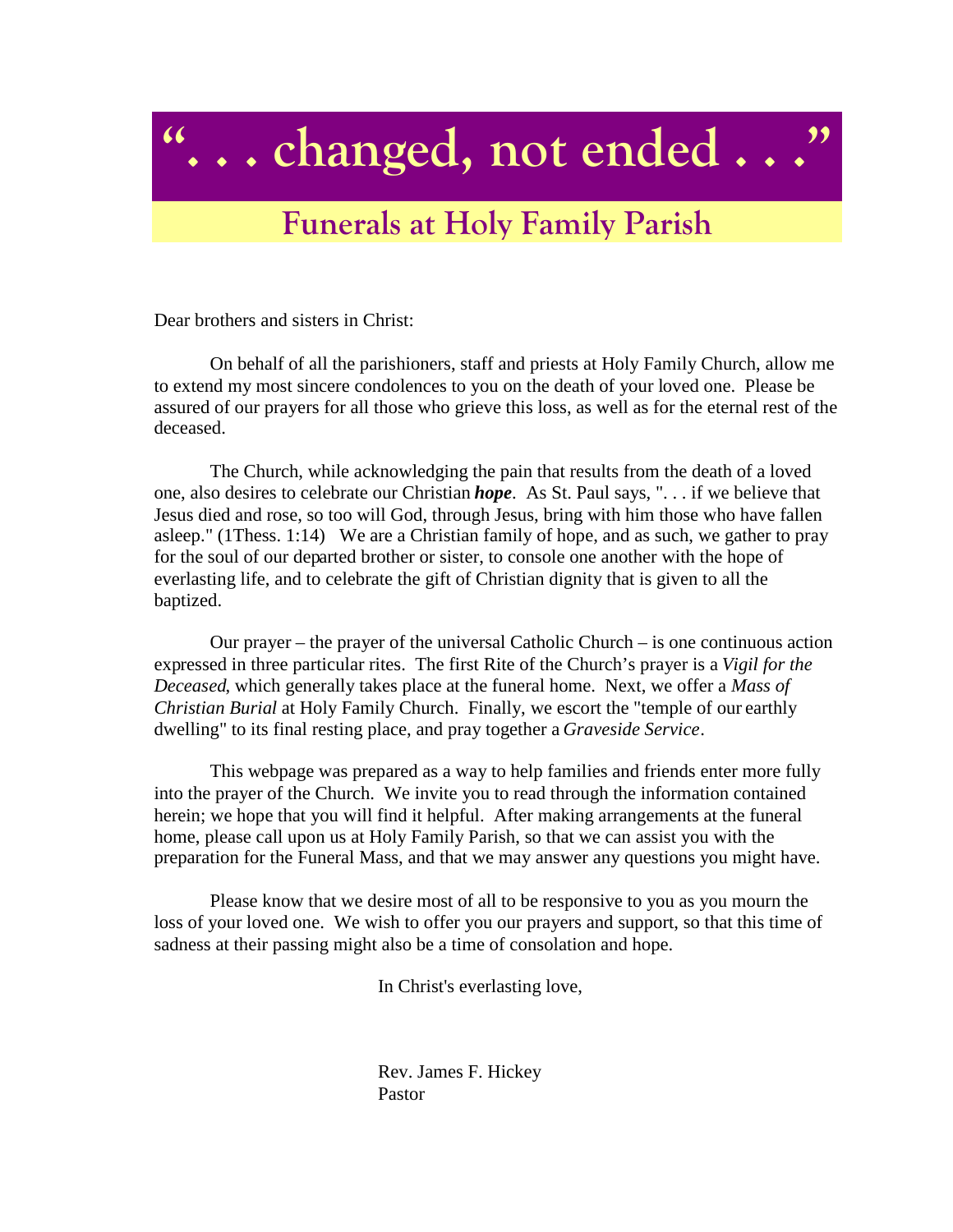# **The Vigil Service**

The prayers of the Vigil Service usually take place at the funeral home. A member of the parish pastoral staff (generally the priest who will celebrate the Funeral Mass) will preside at the Vigil Service during one of the visiting hours. This Vigil prayer service includes an opening prayer, one or more readings from Sacred Scripture (and, perhaps, a brief reflection), a litany ("Lord, have mercy"), the Lord's Prayer, and a concluding prayer and blessing. Here is how the Church describes this prayer service:

*"At the Vigil, the Christian community keeps watch with the family in prayer to the God of mercy, and finds strength in Christ's presence. It is the first occasion among the funeral rites for the solemn reading of the Word of God. In this time of loss, the family and community turn to God's Word as the source of faith and hope, as light and life in the face of darkness and death. Consoled by the redeeming Word of God and by the abiding presence of Christ and His Spirit, the assembly at the vigil calls upon the Father of mercy to receive the deceased into the kingdom of light and peace." (Order of Christian Funerals, #56)*

It may be helpful to meet briefly with the pastoral minister during the visit to the funeral home, especially if he or she is unfamiliar with your family or the deceased. This could be a time to share important details and favorite memories, so that the funeral homily can address more precisely the needs and emotions of the mourners.

We strongly urge you to contact the parish prior to the wake so that you will have time to consider choices of readings from Sacred Scripture *(see Appendix A)*, requests for special liturgical music *(see Appendix B)*, and a discussion of different roles for family members within the Mass*(see Appendix C).* If you have not already done so, however, it is important to meet with the pastoral minister before or after the Vigil Service to plan the coming Funeral Mass.

The Vigil Service is the formal beginning of the Church's prayer for the deceased. While it can be a stressful event, it can also be a time of great consolation, as friends, family and the Church gather around for support.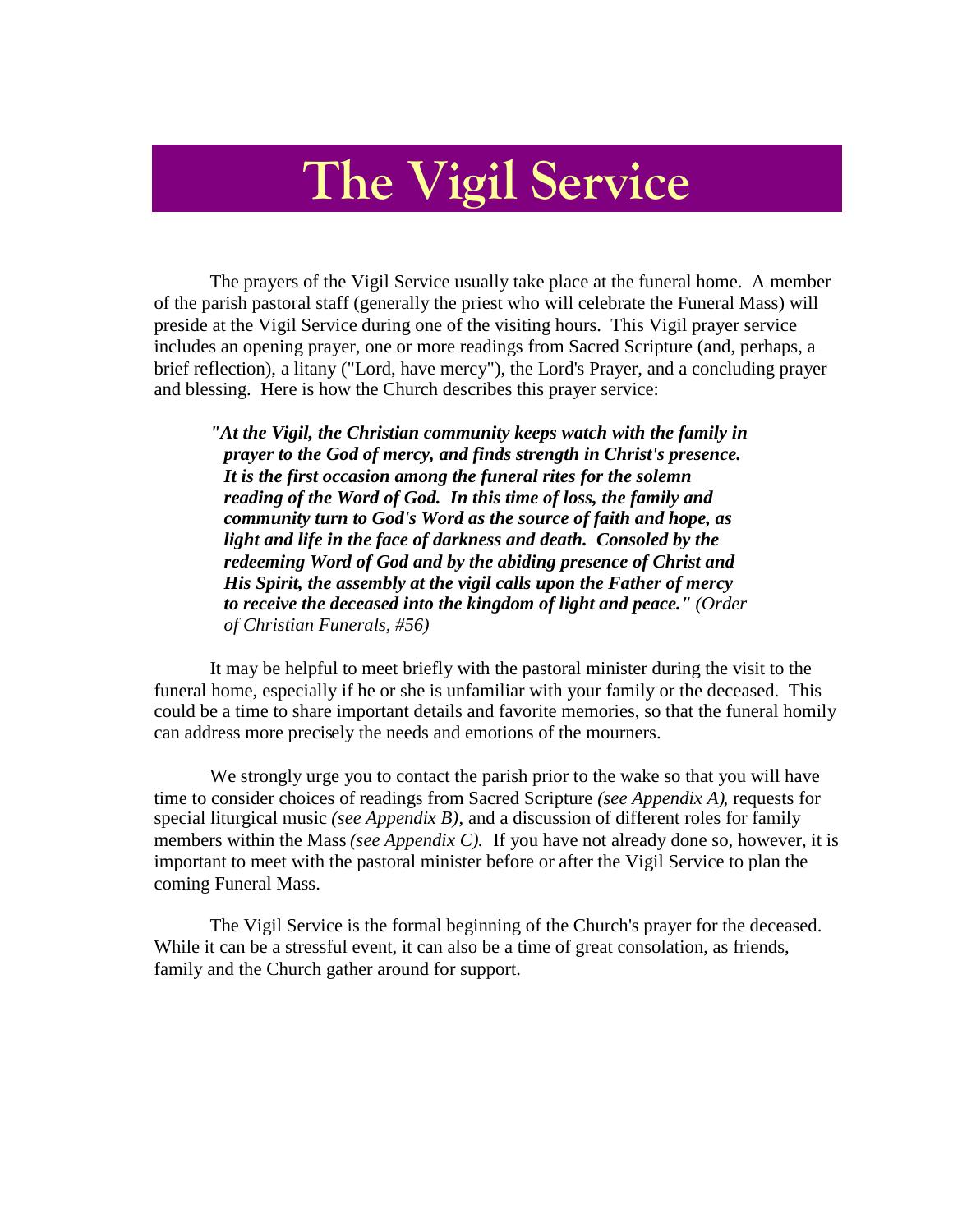# **The Funeral Mass**

Because we celebrate so many funerals here at Holy Family Parish, it is our policy to schedule the first funeral of any day at 9:00 am (unless there are special circumstances that absolutely require that it be scheduled at a later time). Those parishioners who regularly attend our 9:00 am daily Mass are thus able to join with the mourners and support them in prayer.

After guests have been seated, the Funeral Mass will begin as the priest celebrant greets the body of our loved one, perhaps at the entrance of the church. All stand while the casket is brought to the foot of the altar, during which our cantor leads us in a verse of our gathering song. In front of the large Easter Candle, which is lit as a symbol of Christ's light entering the world, the priest celebrant (in the name of the Blessed Trinity and of all those gathered) greets the body of our deceased friend, and, sprinkling the casket with holy water, reminds us all of our common unity in Christ. The celebrant may then invite the members of the immediate family to place the pall (the white cloth) on the casket, symbolizing the dignity that the deceased received in baptism. After the placing of the pall, the priest celebrant goes up to the altar as we sing another verse of our gathering song. The opening prayer follows, and all are seated.

The Mass continues with the *Liturgy of the Word* (in the proclamation of Sacred Scripture, Jesus Christ is made present in our midst – see *Appendix A*). At the preparation meeting, the family may have chosen specific readings and a psalm, and delegated certain mourners trained in the proclamation of God's Word to serve as lectors for our gathering. The cantor leads us in a responsorial psalm, in which we should all participate. After the second reading from Sacred Scripture, the priest celebrant and all assembled then stand for the Gospel acclamation, after which he proclaims a reading from one of the four Gospels. After the Gospel reading, all sit for the homily, in which the priest tries to ease the pain of the mourners. He reminds them of the Christian hope in the resurrection in which all of the baptized share.

After the homily, all stand for the *Prayers of the Faithful* – our communal prayers for the needs of the world and of our particular gathering. These prayers (which may be read by someone delegated by the family) are made for our deceased brother or sister, for the family and friends, and for all of those in our world who suffer in any way. We are then seated again, as the gifts of bread and wine are brought to the altar and offered by the priest to Almighty God for the salvation of all His people, especially for our deceased brother or sister.

The *Liturgy of the Eucharist* begins with this offertory. After the preparation of the gifts, the priest invites everyone to "Pray, brothers and sisters, that our sacrifice might be made acceptable to God, our Almighty Father." All respond, *"May the Lord accept the sacrifice at your hands, for the praise and glory of His name, for our good and the good of*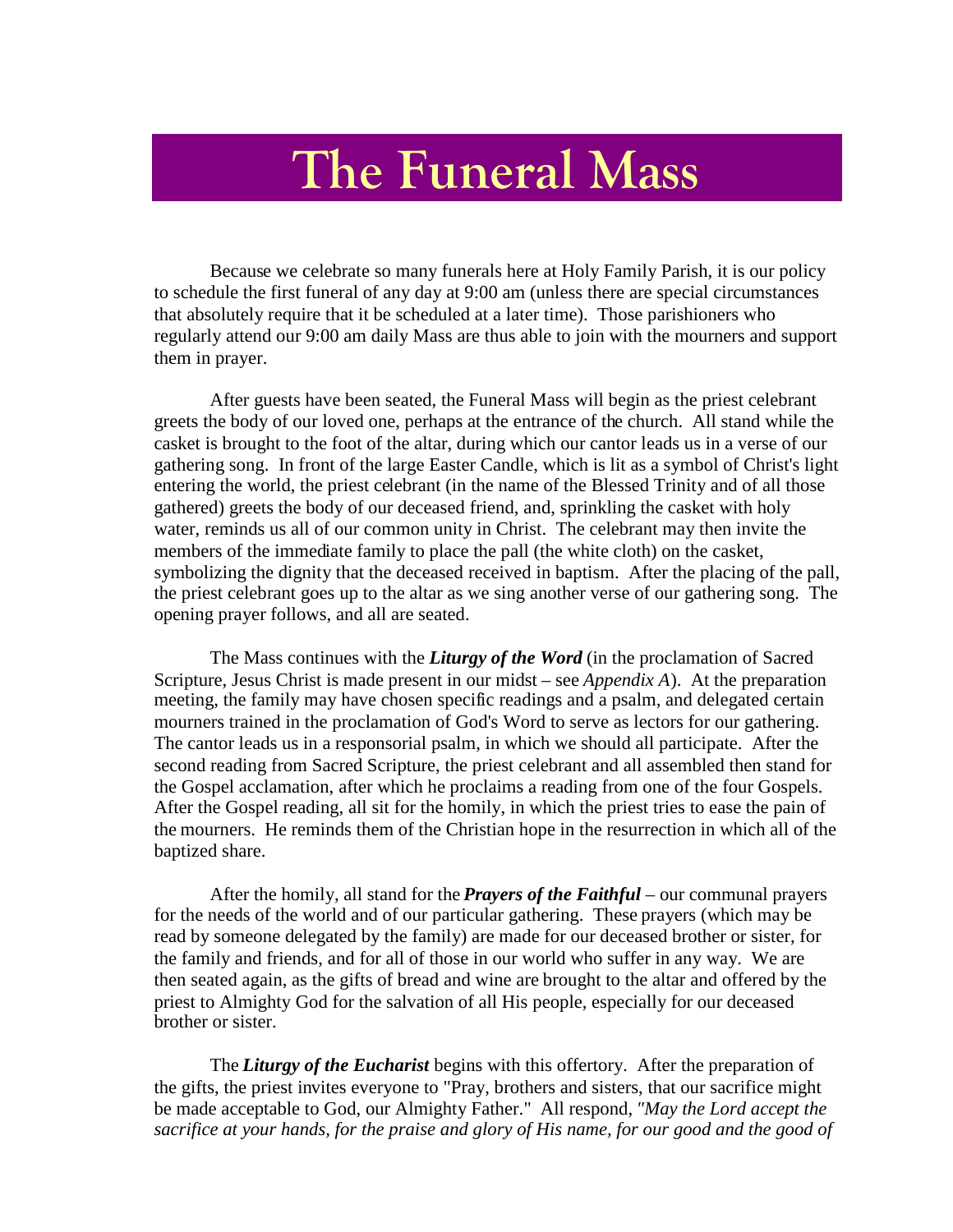*all His church."* All then stand for the prayer over the gifts, to which we respond, *"***Amen***."*

The Preface to the Eucharistic Prayer then begins with the Preface Dialogue – *"The Lord be with you."* Everyone responds: **"And also with you."** *"Lift up your hearts."* **"We lift them up to the Lord."** *"Let us give thanks to the Lord our God."* **"It is right to give Him thanks and praise."** The priest continues with the Preface, and concludes with the singing of the "Holy, Holy, Holy." At the end of this song of praise, all kneel for the *Eucharistic Prayer*, which is prayed aloud by the priest on behalf of all the people. During the Eucharistic Prayer, ordinary bread and wine mixed with water, through the words and actions of the priest, are changed into the Body and Blood of Jesus Christ, our Savior. It is a very special moment during the Mass, and since it is being offered for the salvation of our deceased brother or sister, we should all try to make this prayer our own as the priest prays it on our behalf.

After the words of institution over the bread and the wine, the priest intones, *"Let us proclaim the mystery of faith."* Our sung response is, **"Christ has died, Christ is risen, Christ will come again."** The Eucharist Prayer continues, ending with the priest's intoned words, "Through Him, with Him, in Him, in the unity of the Holy Spirit, all glory and honor are yours, Almighty Father, for ever and ever." We respond, with all our hearts and minds, with the great **"Amen,"** in which we give the assent of faith to what has just been prayed.

The whole community now stands, as the priest invites everyone to pray to God the Father in the words that Jesus gave us: **"Our Father, who art in heaven, hallowed be Thy Name. Thy Kingdom come, Thy Will be done, on earth as it is in heaven. Give us this day our daily bread, and forgive us our trespasses, as we forgive those who trespass against us. And lead us not into temptation, but deliver us from evil."** The priest continues, *"Deliver us, Lord, from every evil, and grant us peace in our day. In Your mercy, keep us free from sin, and protect us from all anxiety, as we wait in joyful hope for the coming of our Savior, Jesus Christ."* All respond, **"For the Kingdom, the Power and the Glory are Yours, now and forever."** The celebrant prays, *"Lord Jesus Christ, You said to Your apostles, 'I leave you peace, My peace I give you.' Look not on our sins, but on the faith of Your church, and grant us the peace and unity of Your Kingdom, where You live forever and ever,"* to which we reply, *"***Amen***."* The priest extends the peace of Christ to all present, saying, *"The peace of the Lord be with you always."* All respond, **"And also** with you." We are all then invited to extend to one another a sign of Christ's peace.

The celebrant breaks and divides the Host, as did Christ at the Last Supper. During this process, we sing the "Lamb of God" litany. Afterward, the priest says, "This is the Lamb of God, who takes away the sins of the world. Happy are those who are called to His supper." We respond, *"Lord, I am not worthy to receive you, but only say the word and I shall be healed.*" The priest then reverently consumes the Body and Blood of Christ. Distribution of communion is then made available to all the faithful who are Catholic and not conscious of serious sin. After receiving communion, the faithful should pray in gratitude for the presence of Christ and for the salvation of the departed.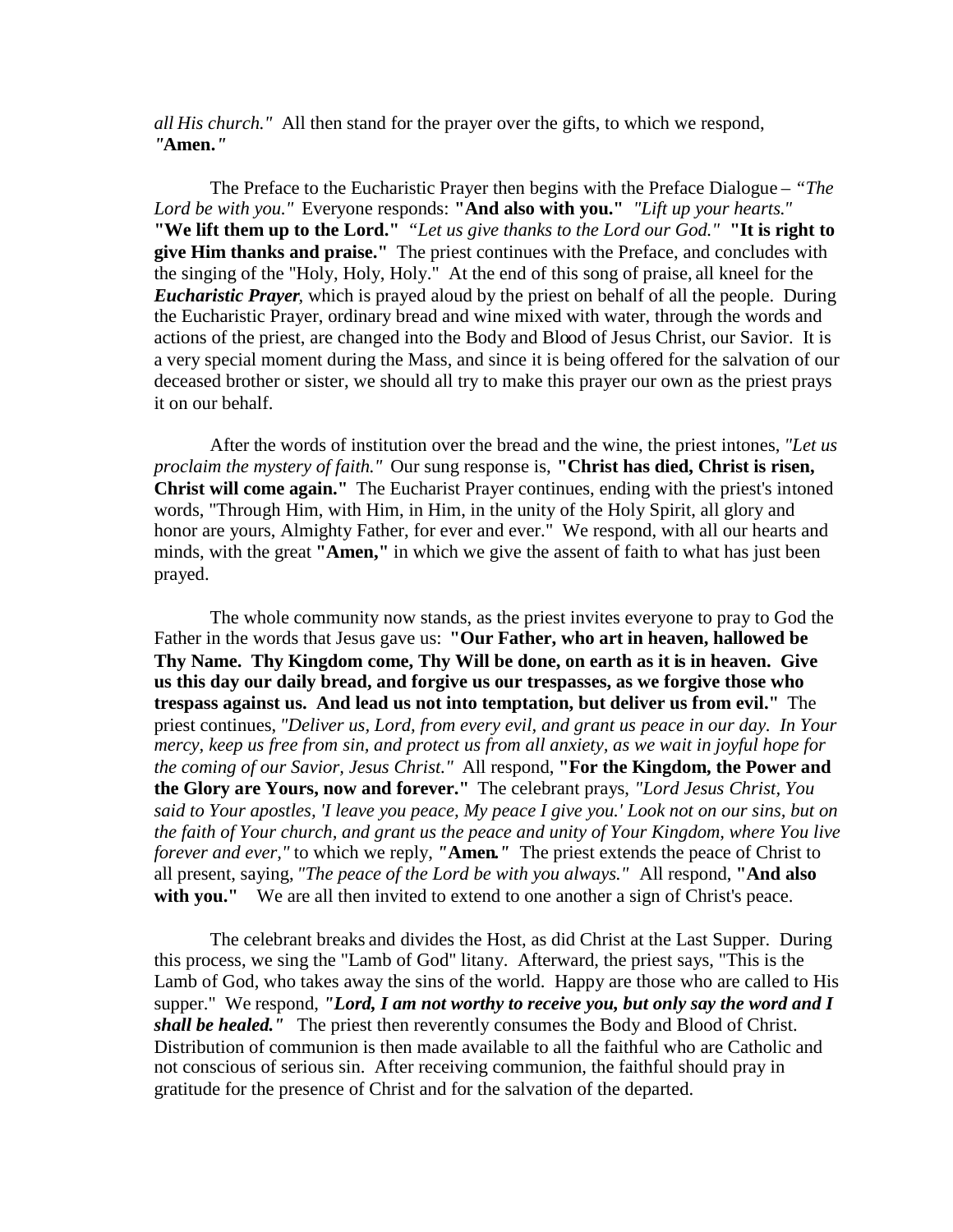After communion, the altar is cleared and we are invited to stand and pray. After this prayer, the celebrant begins the Blessing and Dismissal. We bid farewell to our brother or sister, the priest incensing the casket. As the sweet-smelling incense rises, we see it as a symbol of the fragrant prayers we have just offered on behalf of our deceased brother or sister going up to God. We invoke the aid of the saints in carrying our dead brother or sister across the waters of death and into the heavenly kingdom. And, finally, we take the mortal remains of our loved on to their place of rest. The cantor leads us now in a closing song, as we recess down the main aisle of the church and toward the waiting funeral cortege.

Since the "homily" delivered by the priest is not a "eulogy", there may be a desire on the part of family or friends to "say a word" about the deceased. Although this may take place immediately after the prayer after communion, it is often better left for the graveside. This should be discussed with the priest at the Vigil Service.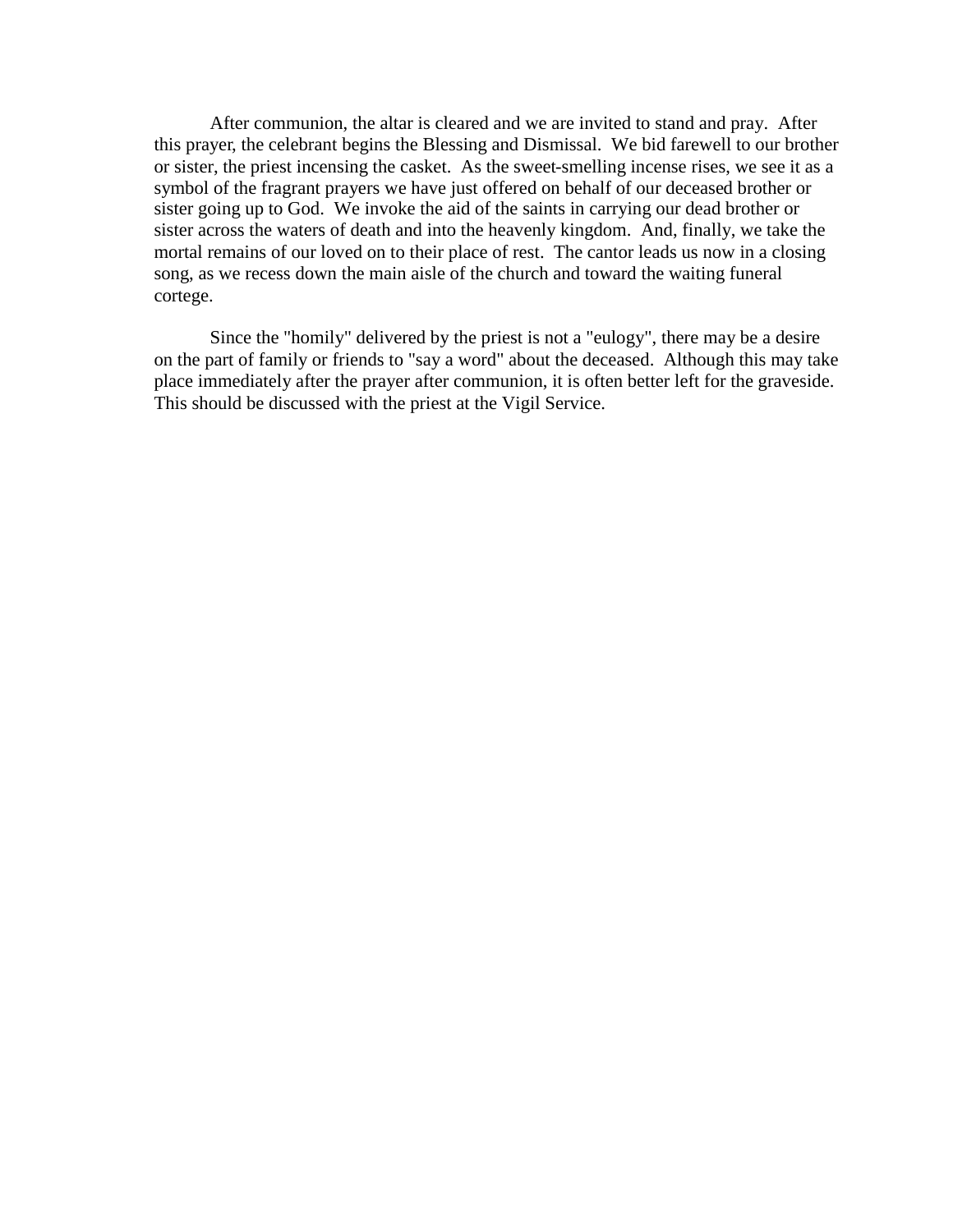# **Prayers at the Grave**

In most cases, the priest who has celebrated the Funeral Mass will accompany the mourners to the cemetery. However, in the certain circumstances (if the cemetery is some distance, for example) someone else may say the prayers at the grave.

This committal service is usually brief, and in it the faithful are invited to continue to pray for the departed and to "console one another with assurances of hope, until we all meet again in Christ, and are with our brother/sister forever." In the act of blessing the grave and committing our loved one back to the earth, we are expressing our reverence for the human body of our brother or sister and for the One who created us and continually draws us to Himself.

After the graveside service, family and friends may wish to gather for a while longer, perhaps sharing coffee and conversation.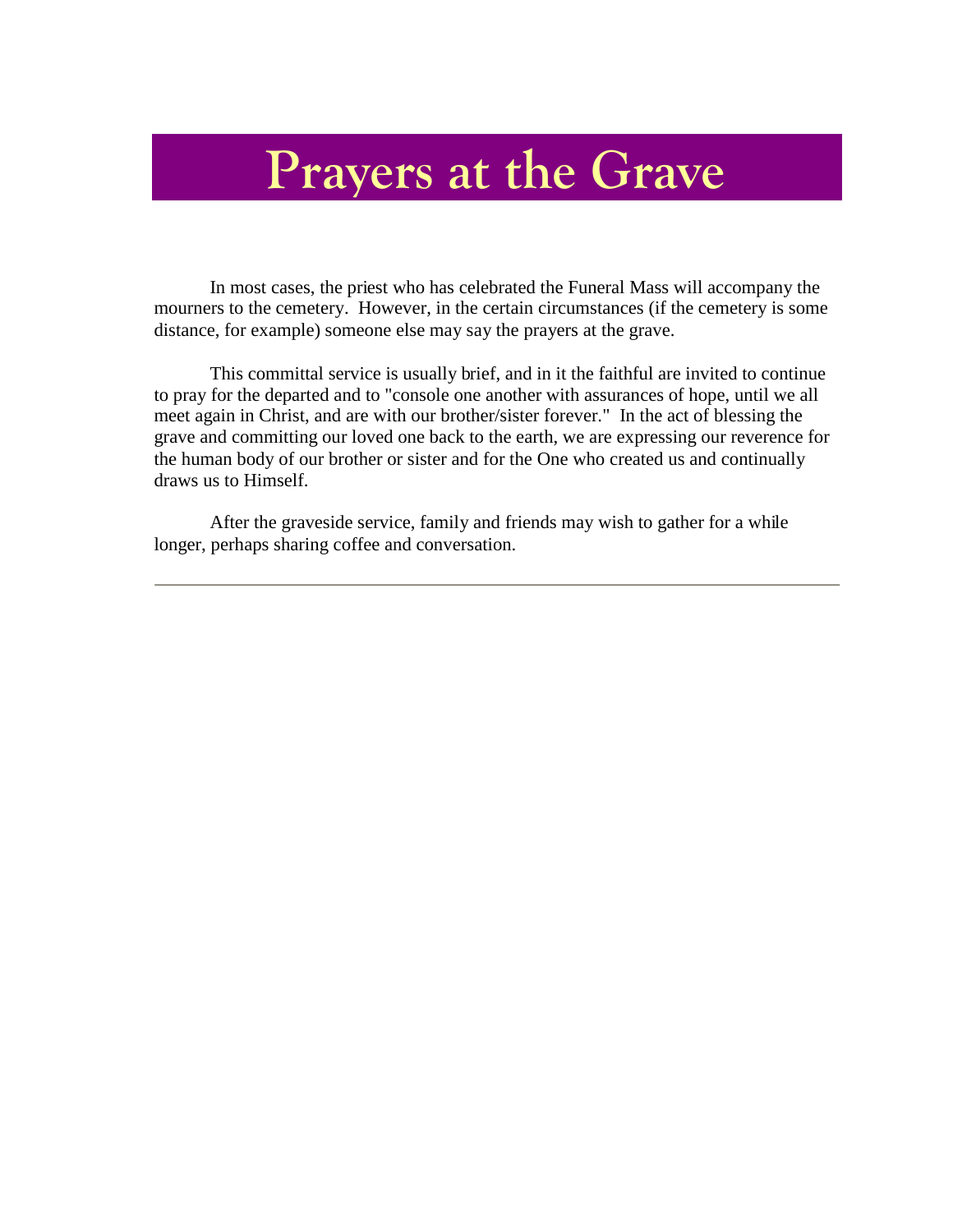# **Appendix A**

# **Readings for the Funeral**

# **Old Testament Readings**

### **OT 1**

#### **A Reading from the Book of Job**

Then Job answered and said:

Oh, would that my words were written down! Would that they were inscribed in a record: That with an iron chisel and with lead they were cut in the rock forever!

But as for me, I know that my Redeemer lives, and that He will at last stand forth upon the dust; Whom I myself shall see: my own eyes, not another's, shall behold Him, And from my flesh I shall see God; my inmost being is consumed with longing.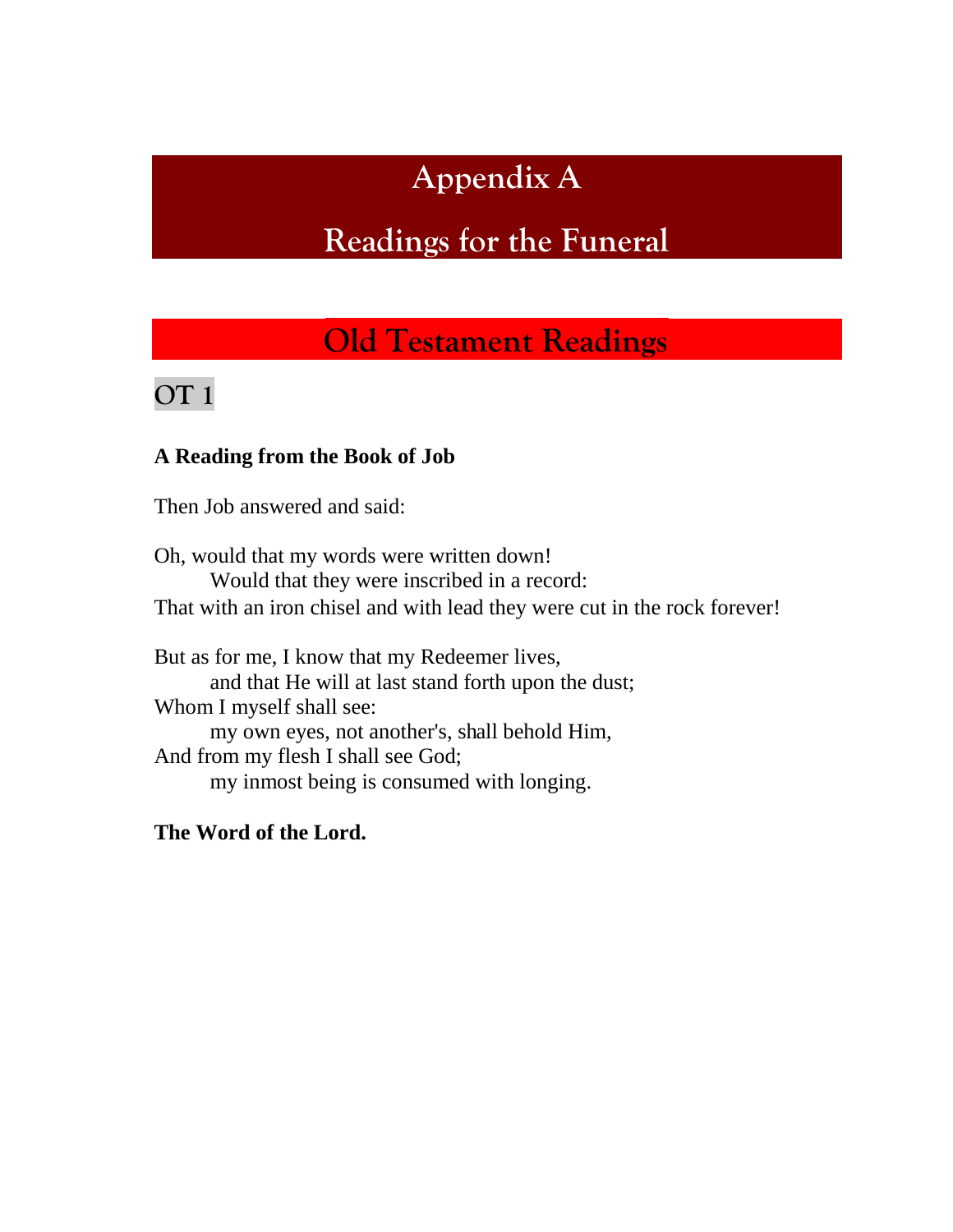#### **A Reading from the Book of Wisdom**

God formed Adam to be imperishable; the image of His own nature He made him. But by the envy of the devil, death entered the world, and those who are in his possession experience it. But the souls of the just are in the hand of God, and no torment shall touch them. In the eyes of the foolish they seemed to have died; and their departure was thought an affliction, and their going from us to be their destruction. But they are in peace. For if in the sight of mortals, indeed, they be punished, yet is their hope full of immortality; Having been disciplined a little, they shall receive great good, because God tried them and found them worthy of Himself. As gold in the furnace, He proved them, and as sacrificial offerings He took them to Himself. In the time of their visitation they shall shine, and shall dart about as sparks through stubble; They shall judge nations and rule over peoples, and the LORD shall be their King forever. Those who trust in Him shall understand truth, and the faithful shall abide with Him in love; Because grace and mercy are with His elect, and He watches over His holy ones.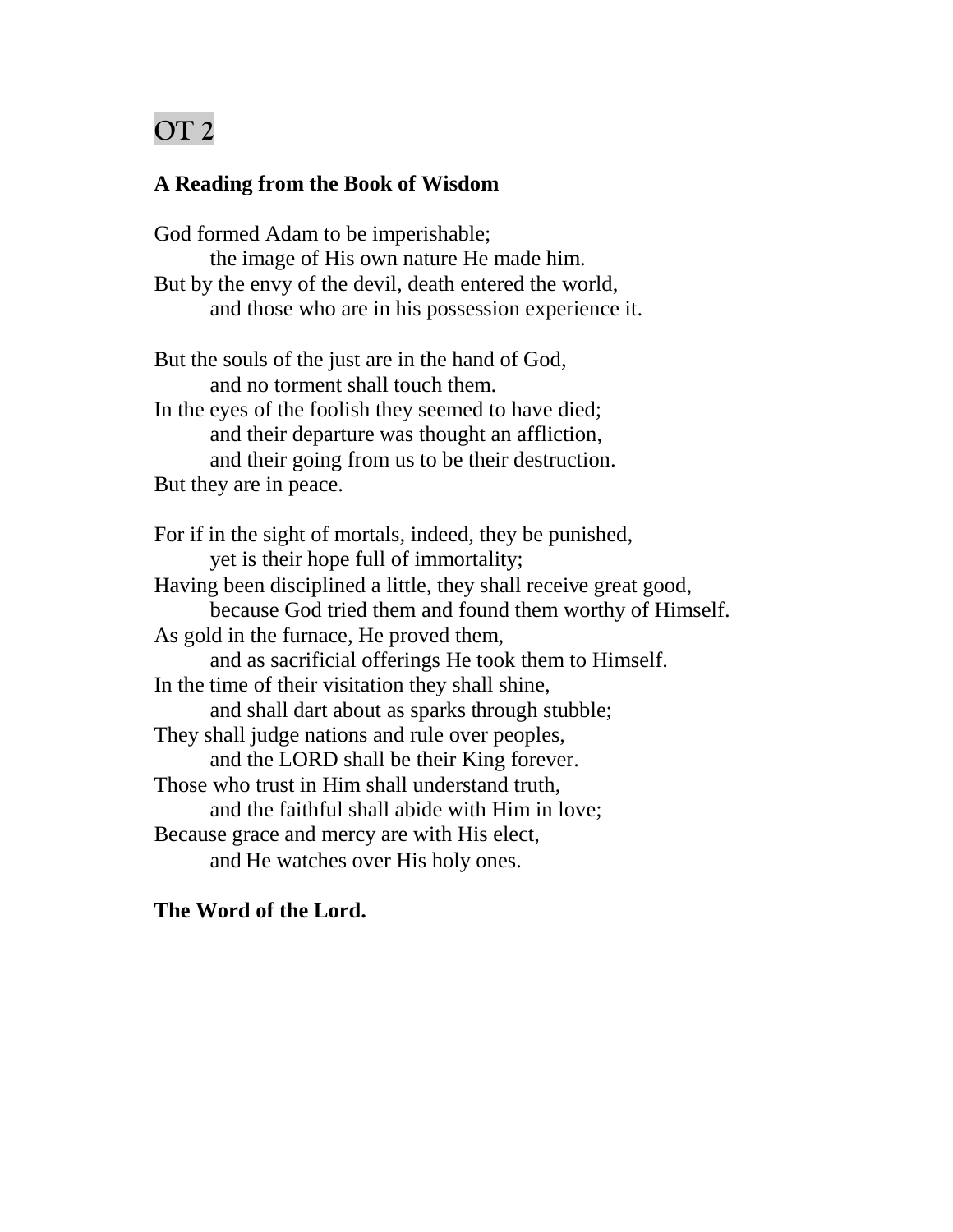#### **A Reading from the Book of Wisdom**

But the just man, though He die early, shall be at rest.

For old age is not honored for length of time, nor measured by number of years; but understanding is gray hair for us, and a blameless life is ripe old age.

There was one who pleased God and was loved by him, and while living among sinners he was taken up; Was caught up lest evil change his understanding or guile deceive his soul.

For the fascination of wickedness obscures what is good, and roving desire perverts the innocent mind.

Being perfected in a short time, he fulfilled long years; for His soul was pleasing to the LORD: Therefore He sped him out of the midst of wickedness.

But the people saw and did not understand, nor did they take this into account.

Because grace and mercy are with His holy ones, and His care is with His elect.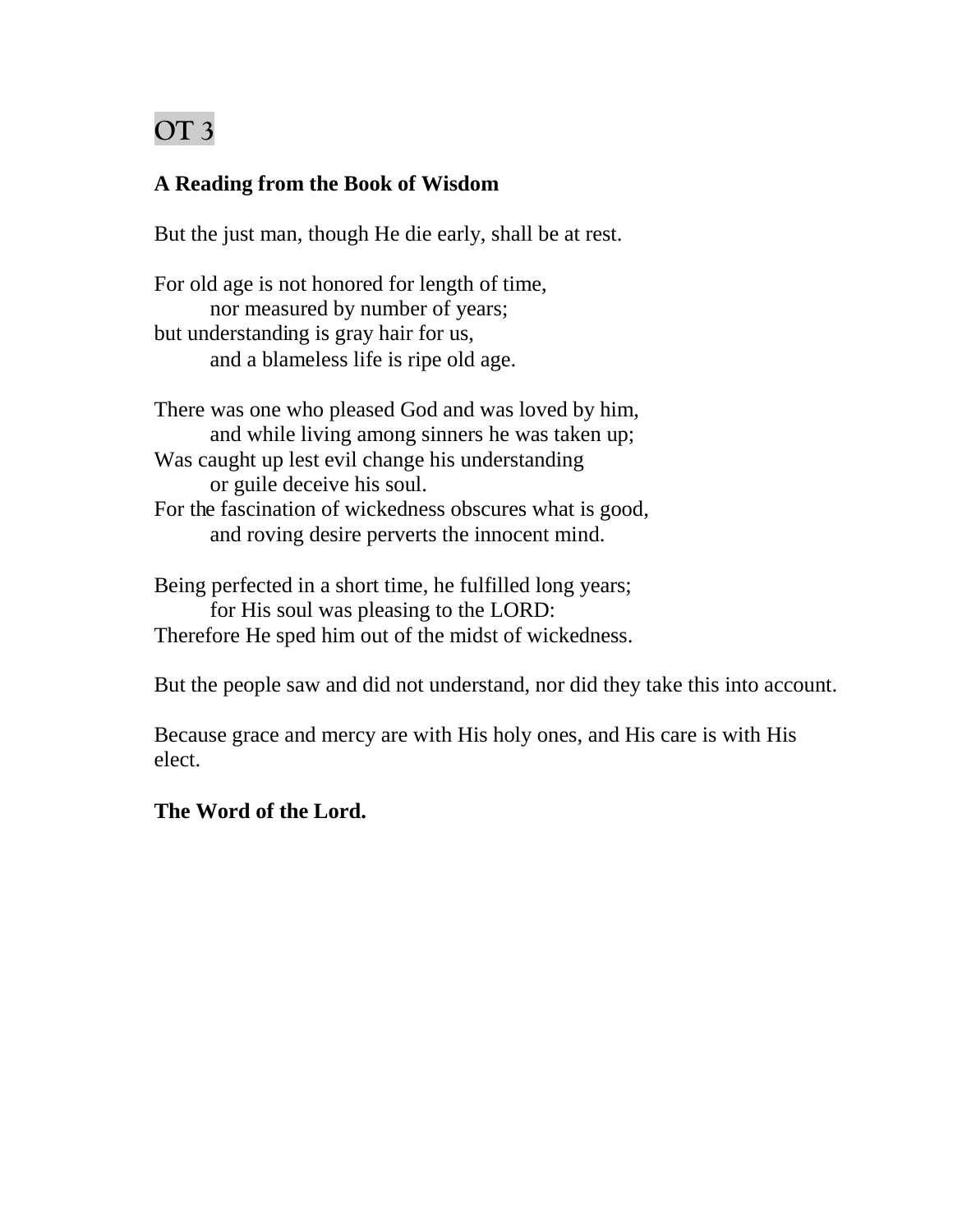#### **A Reading from the Book of the Prophet Isaiah**

On this mountain the LORD of hosts will provide for all peoples A feast of rich food and choice wines, juicy, rich food and pure, choice wines.

On this mountain He will destroy the veil that veils all peoples,

The web that is woven over all nations;

He will destroy death forever.

The Lord GOD will wipe away the tears from all faces;

The reproach of His people He will remove from the whole earth; for the LORD has spoken.

On that day it will be said: "Behold our God, to whom we looked to save us! This is the Lord for whom we looked;

let us rejoice and be glad that He has saved us!"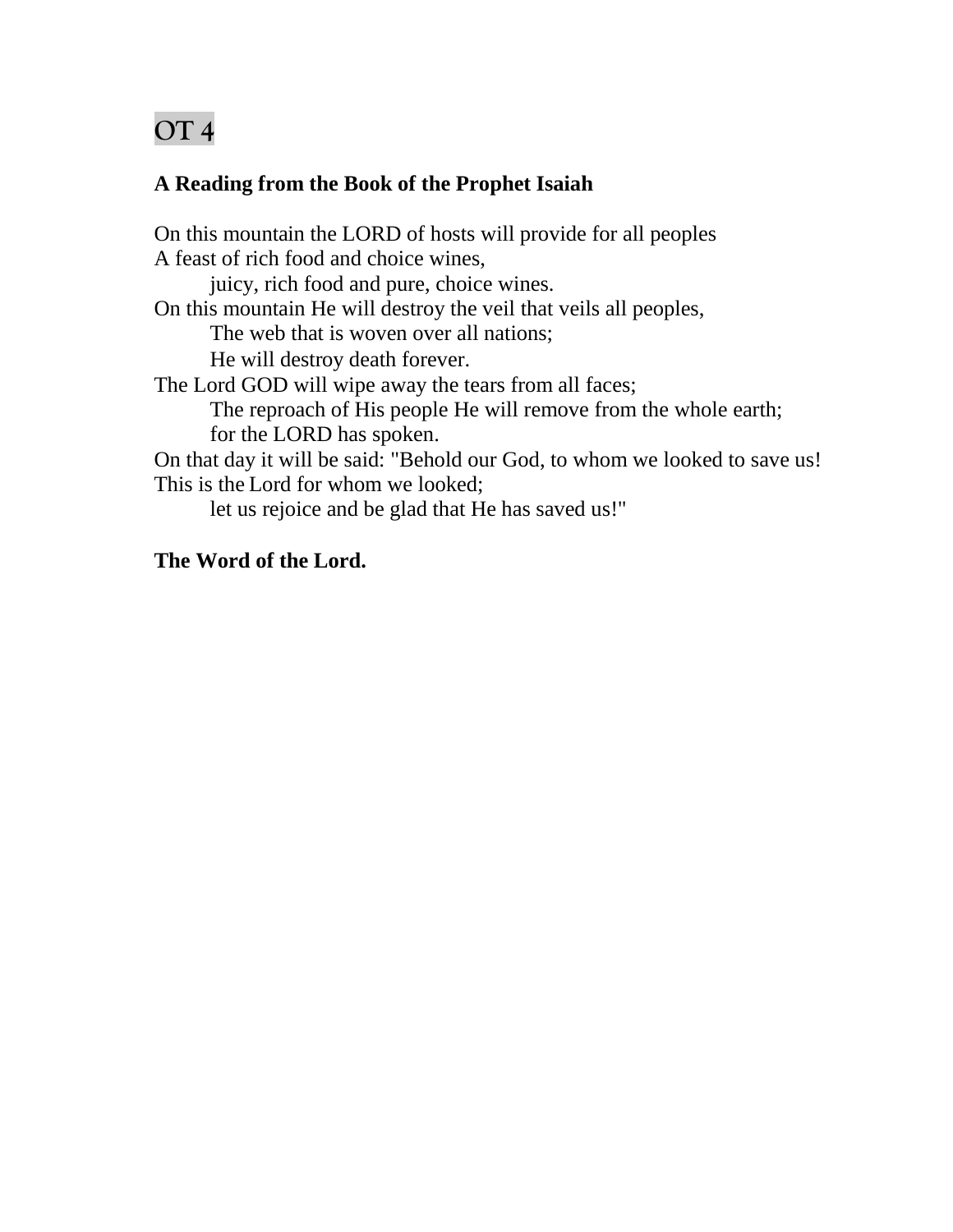#### **A Reading from the Book of Lamentations**

My soul is deprived of peace, I have forgotten what happiness is; I tell myself my future is lost, all that I hoped for from the LORD. The thought of my homeless poverty is wormwood and gall; remembering it over and over leaves my soul downcast within me.

But I will call this to mind, as my reason to have hope: The favors of the LORD are not exhausted, His mercies are not spent; They are renewed each morning, so great is His faithfulness. My portion is the LORD, says my soul; therefore will I hope in Him. Good is the LORD to one who waits for Him, to the soul that seeks Him; It is good to hope in silence for the saving help of the Lord.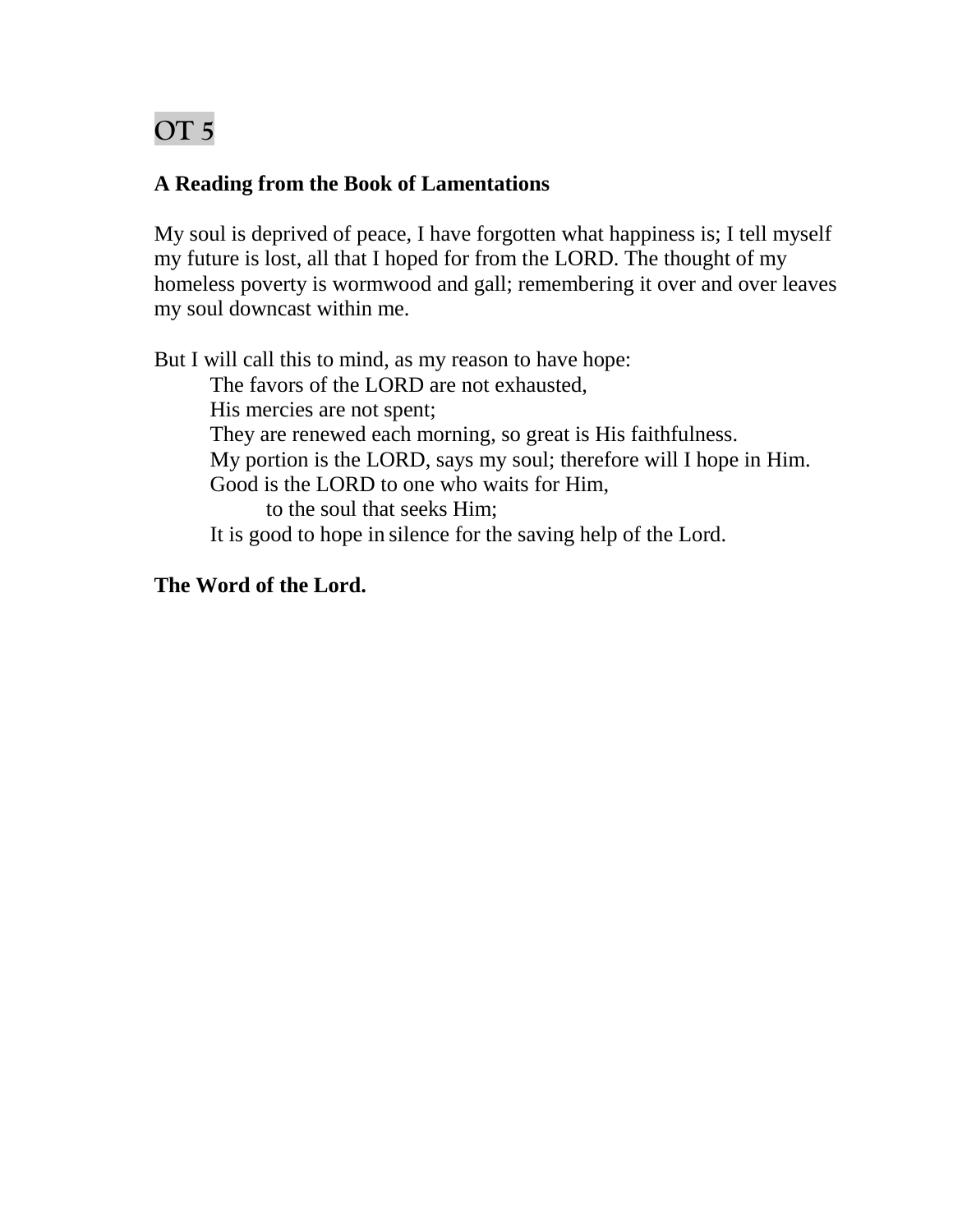#### **A Reading from the Book of Daniel**

I, Daniel, mourned and I heard this word of the Lord:

At that time there shall arise Michael, the great prince, guardian of your people; it shall be a time unsurpassed in distress since nations began until that time. At that time your people shall escape, everyone who is found written in the Book. Many of those who sleep in the dust of the earth shall awake; some shall live forever, others shall be an everlasting horror and disgrace. But the wise shall shine brightly like the splendor of the firmament, and those who lead the many to justice shall be like the stars forever.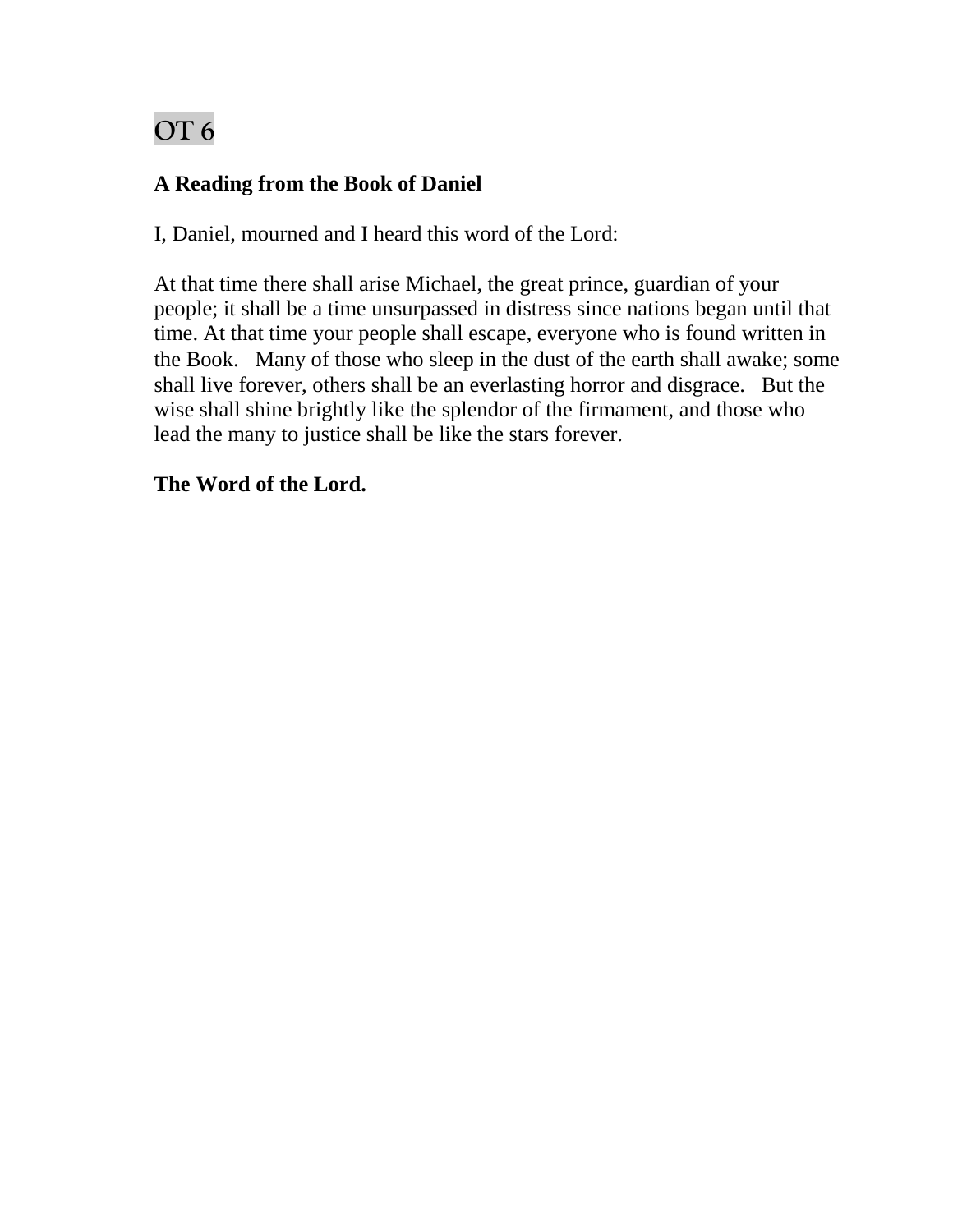#### **A Reading from the Second Book of Maccabbees**

He then took up a collection among all his soldiers, amounting to two thousand silver drachmas, which he sent to Jerusalem to provide for an expiatory sacrifice. In doing this he acted in a very excellent and noble way, inasmuch as he had the resurrection of the dead in view; for if he were not expecting the fallen to rise again, it would have been useless and foolish to pray for them in death. But if he did this with a view to the splendid reward that awaits those who had gone to rest in godliness, it was a holy and pious thought. Thus he made atonement for the dead that they might be freed from this sin.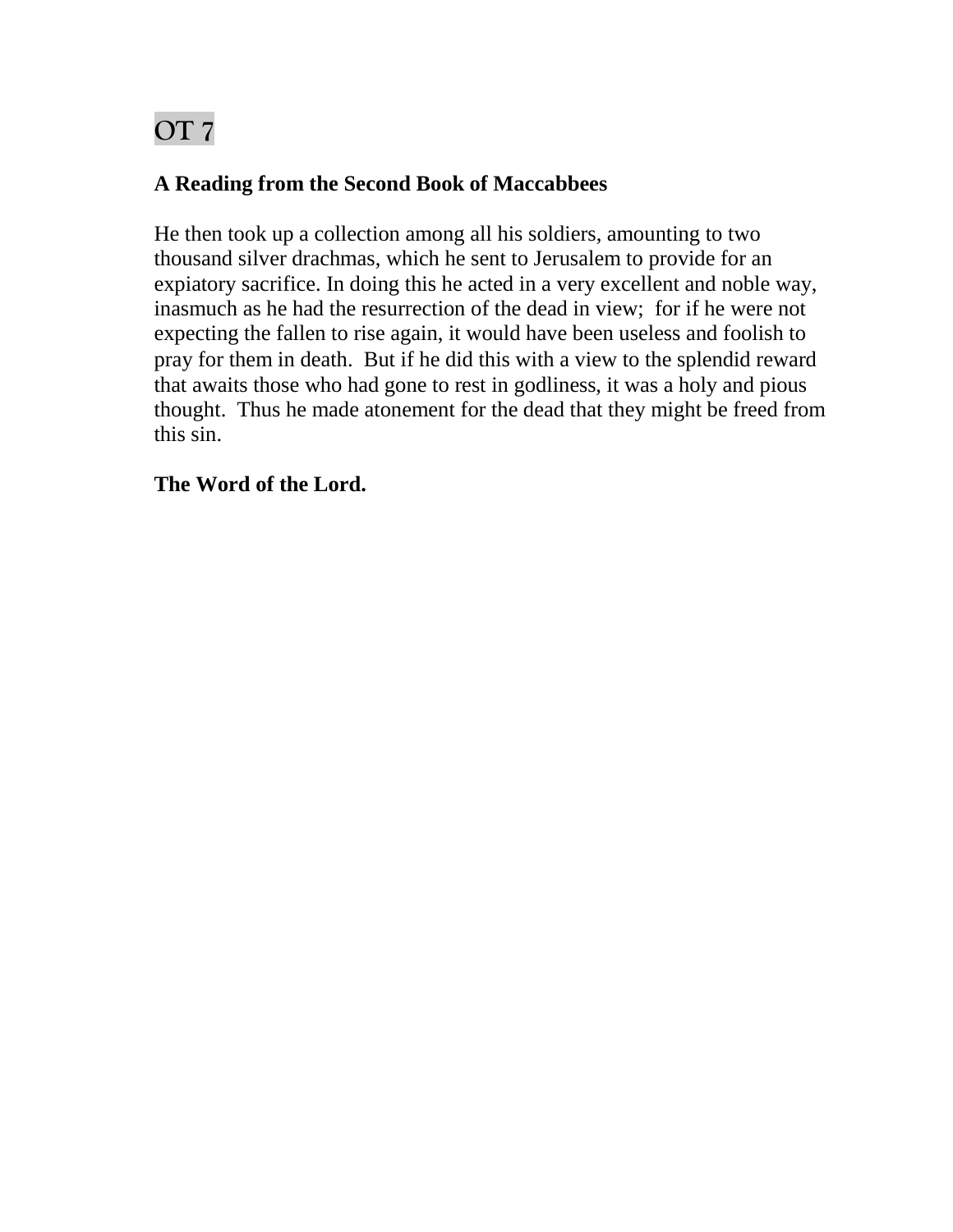#### **A Reading from the Book of Ecclesiastes**

There is an appointed time for everything, and a time for every affair under the heavens.

- A time to be born, and a time to die; a time to plant, and a time to uproot the plant.
- A time to kill, and a time to heal; a time to tear down, and a time to build.
- A time to weep, and a time to laugh; a time to mourn, and a time to dance.
- A time to scatter stones, and a time to gather them; a time to embrace, and a time to be far from embraces.
- A time to seek, and a time to lose; a time to keep, and a time to cast away.
- A time to rend, and a time to sew; a time to be silent, and a time to speak.
- A time to love, and a time to hate; a time of war, and a time of peace.

What advantage has the worker from appointed toil and labor?

I have seen the business that God has given to the offspring of Adam to be busy with. He has made everything beautiful in its time; He has also put eternity into the minds of Adam's children, yet even so, they cannot discover what God has done from the beginning to the end.

I know that there is nothing better for them than to be happy and enjoy themselves as long as they live; also that it is God's gift to humanity that every one should eat and drink and take pleasure in the results of all labors.

I know that whatever God does endures forever; nothing can be added to it, nor can anything be taken from it; God has made it so, in order that we should be in awe before Him.

That which is, already has been; That which is to be, already has been; and God seeks that which has been driven away.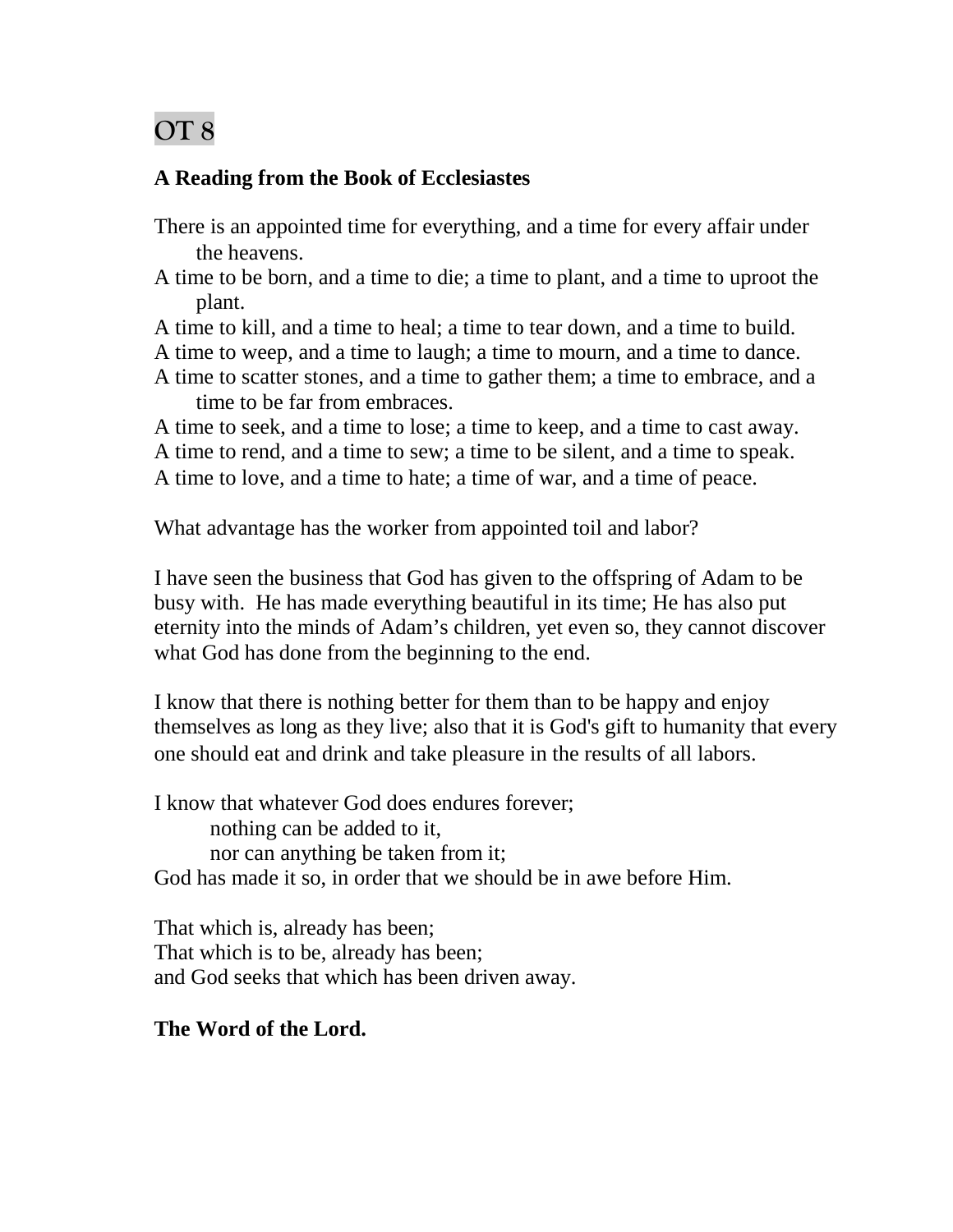### **New Testament Readings**

### **NT 1**

#### **A Reading from The Acts of the Apostles**

Then Peter proceeded to speak and said, "In truth, I see that God shows no partiality. Rather, in every nation whoever fears Him and acts uprightly is acceptable to Him. You know the word (that) He sent to the Israelites as He proclaimed peace through Jesus Christ, who is Lord of all,

*[include the following for the long form: ]* what has happened all over Judea, beginning in Galilee after the baptism that John preached, how God anointed Jesus of Nazareth with the holy Spirit and power. He went about doing good and healing all those oppressed by the devil, for God was with Him. We are witnesses of all that He did both in the country of the Jews and (in) Jerusalem. They put Him to death by hanging Him on a tree. This man God raised (on) the third day and granted that He be visible, not to all the people, but to us, the witnesses chosen by God in advance, who ate and drank with Him after He rose from the dead.

He commissioned us to preach to the people and testify that He is the one appointed by God as judge of the living and the dead. To Him all the prophets bear witness, that everyone who believes in Him will receive forgiveness of sins through His name."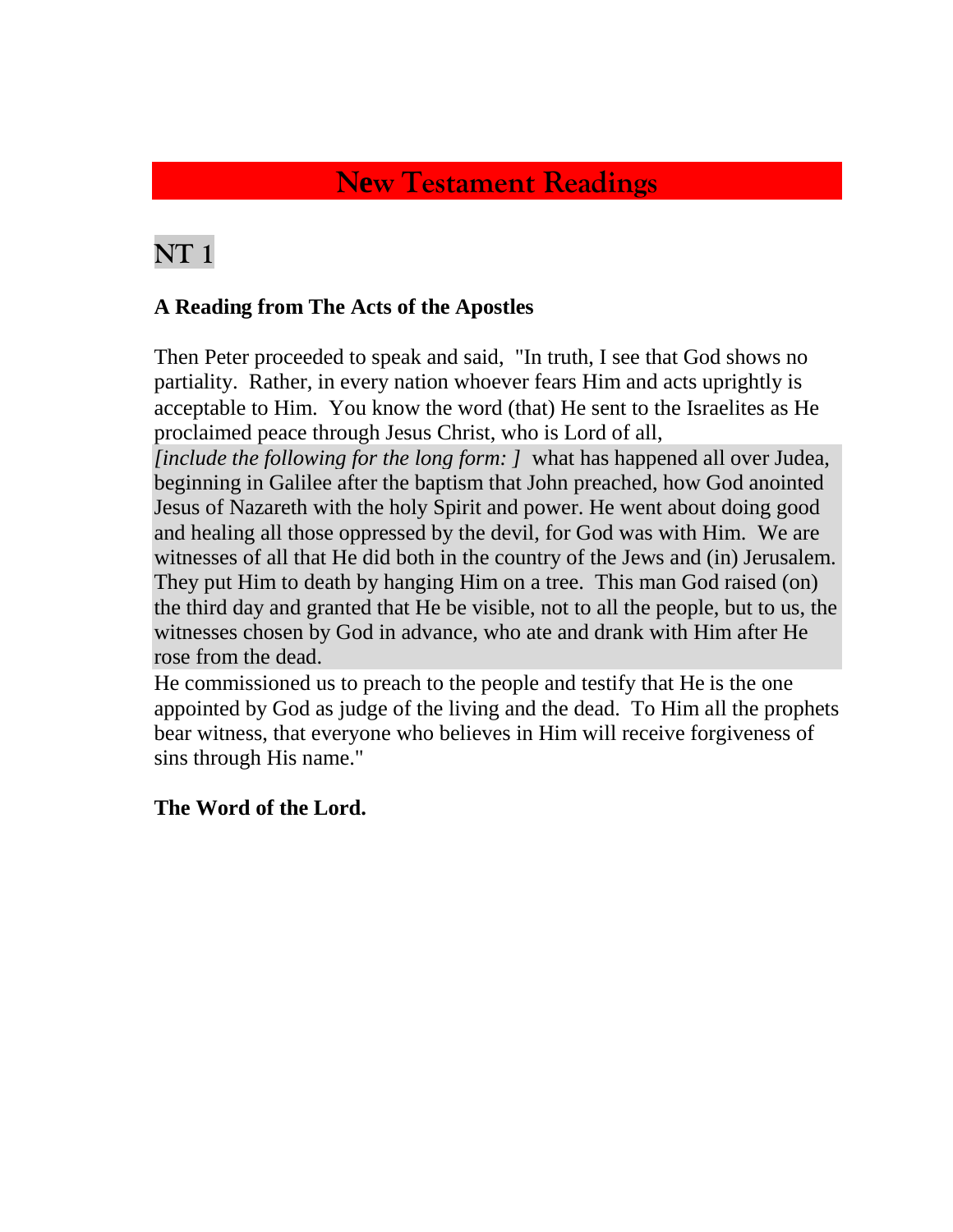#### **A Reading from the Letter of St. Paul to the Romans**

Hope does not disappoint, because the love of God has been poured out into our hearts through the Holy Spirit who has been given to us. For Christ, while we were still helpless, yet died at the appointed time for the ungodly. Indeed, only with difficulty does one die for a just person, although perhaps for a truly good person one might possibly find the courage to die. But God proves His love for us in that while we were still sinners Christ died for us. How much more then, since we are now justified by His blood, will we be saved through Him from the wrath. Indeed, if, while we were still enemies, we were reconciled to God through the death of His Son, how much more, now that we are reconciled, will we be saved by His life? Not only that, but we also boast of God through our Lord Jesus Christ, through whom we have now received reconciliation.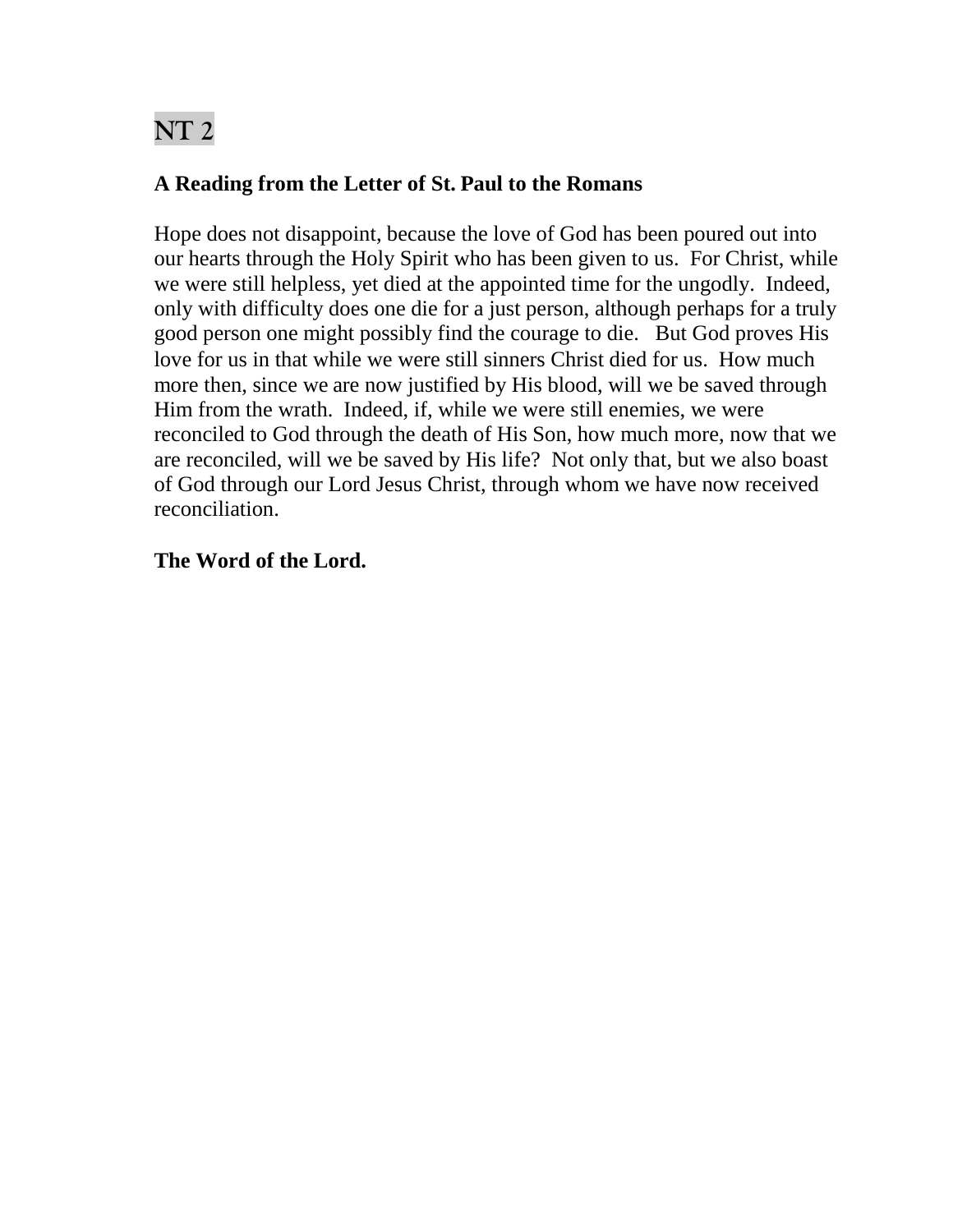#### **A Reading from the Letter of St. Paul to the Romans**

For if, by the transgression of Adam, death came to reign through him, how much more will those who receive the abundance of grace and of the gift of justification come to reign in life through the one Man, Jesus Christ. In conclusion, just as through one man's transgression condemnation came upon all, so through one Man's righteous act acquittal and life came to all. For just as through the disobedience of one man the many were made sinners, so through the obedience of one Man will the many be made righteous. The Law entered in so that transgression might increase but, where sin increased, grace abounded all the more, so that, as sin reigned in death, grace also might reign through justification for eternal life through Jesus Christ our Lord.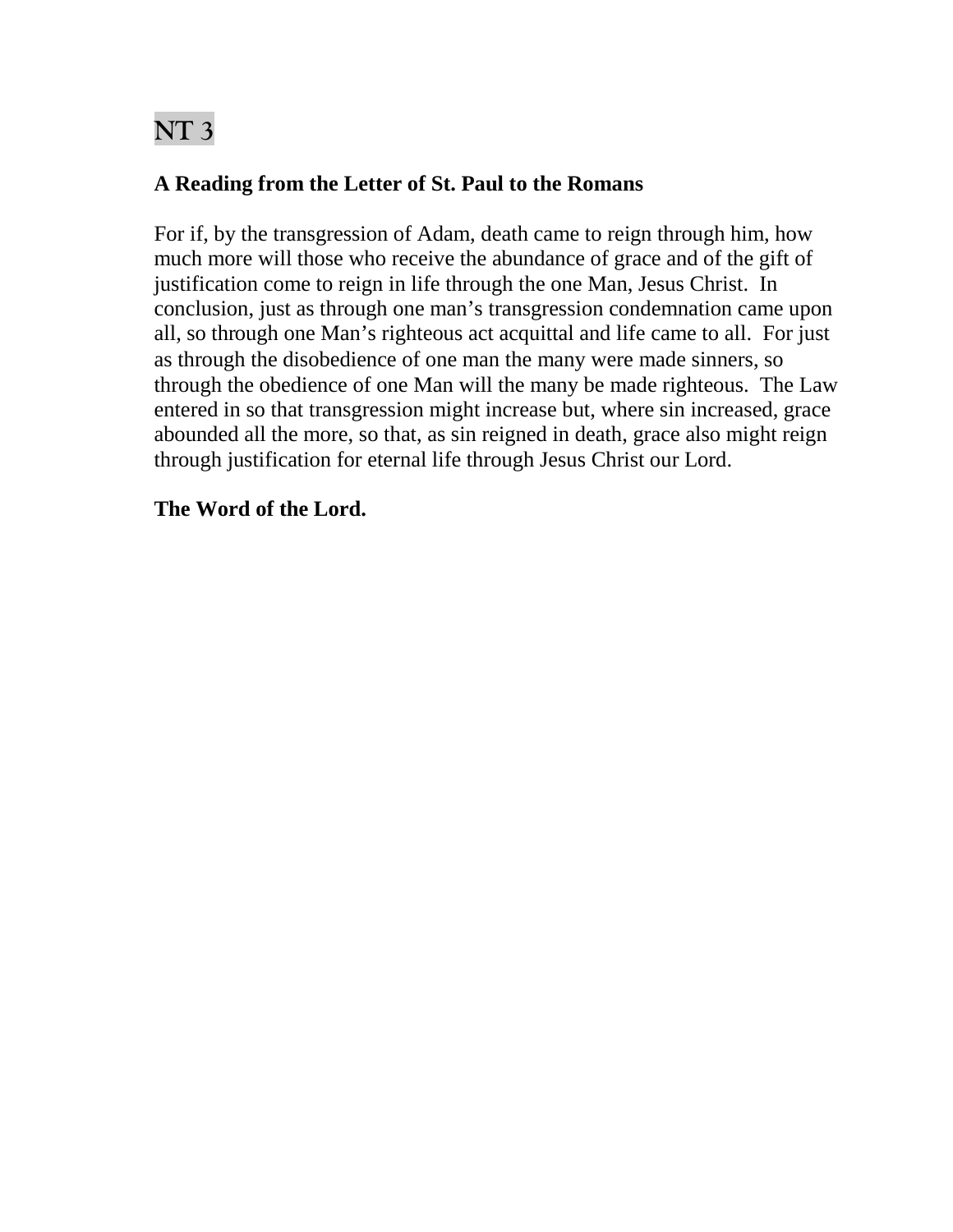#### **A Reading from the Letter of St. Paul to the Romans**

Are you unaware that we who were baptized into Christ Jesus were baptized into His death? We were indeed buried with Him through baptism into death, so that, just as Christ was raised from the dead by the glory of the Father, we too might live in newness of life.

*[include the following for the long form:]* For if we have grown into union with Him through a death like His, we shall also be united with Him in the resurrection. We know that our old self was crucified with Him, so that our sinful body might be done away with, that we might no longer be in slavery to sin. For a dead person has been absolved from sin.

If, then, we have died with Christ, we believe that we shall also live with Him. We know that Christ, raised from the dead, dies no more; death no longer has power over Him.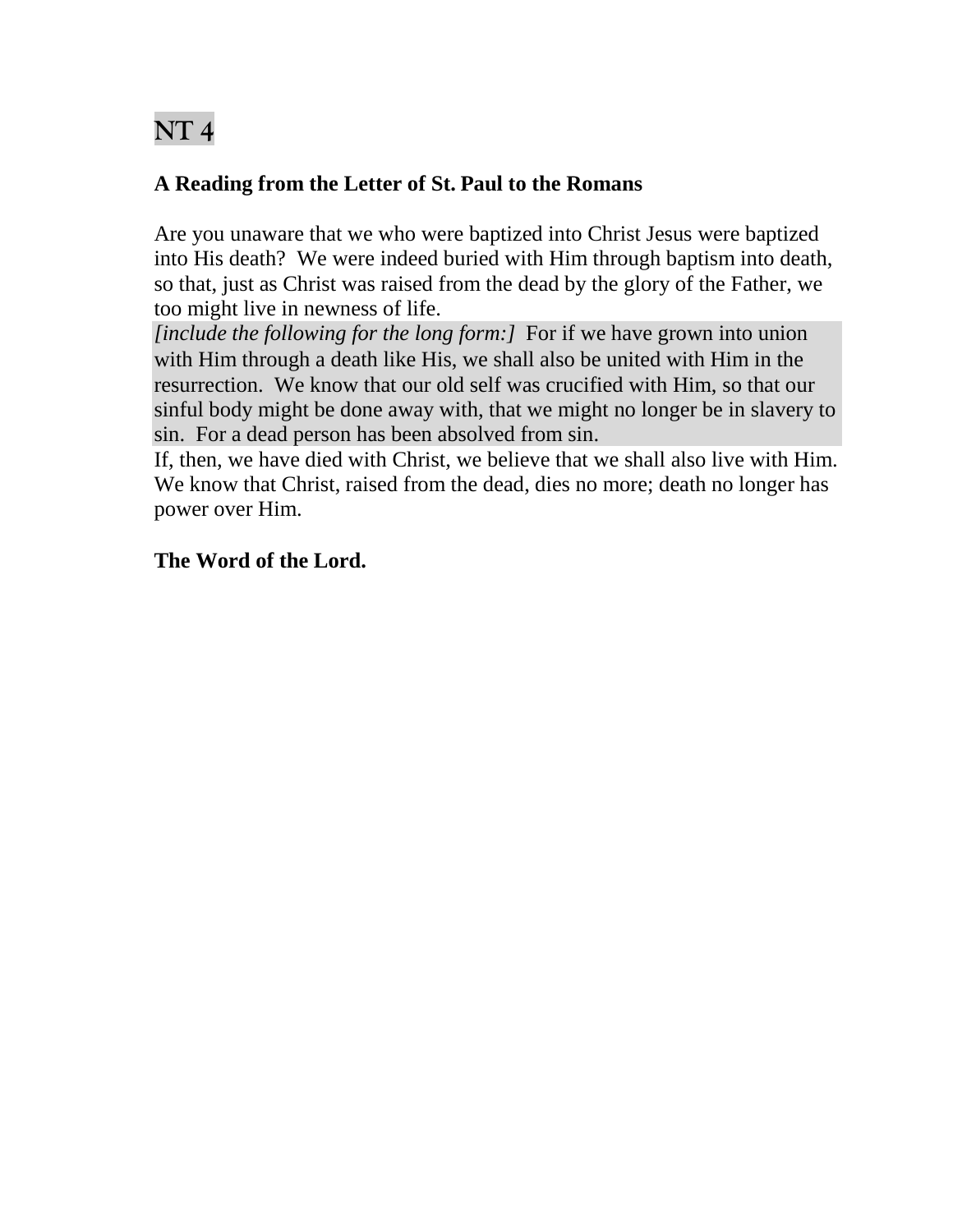#### **A Reading from the Letter of St. Paul to the Romans**

For those who are led by the Spirit of God are children of God. For you did not receive a spirit of slavery to fall back into fear, but you received a spirit of adoption, through which we cry, "Abba, Father!" The Spirit Himself bears witness with our spirit that we are children of God, and if children, then heirs, heirs of God and co-heirs with Christ, if only we suffer with Him so that we may also be glorified with Him. I consider that the sufferings of this present time are as nothing compared with the glory to be revealed for us. For creation eagerly awaits the revelation of the children of God; for Creation was made subject to futility, not of its own accord but because of the One who subjected it, in hope that Creation itself would be set free from slavery to corruption and share in the glorious freedom of the children of God. We know that all Creation is groaning in labor pains even until now; and not only that, but we ourselves, who have the firstfruits of the Spirit, we also groan within ourselves as we wait for adoption, the redemption of our bodies.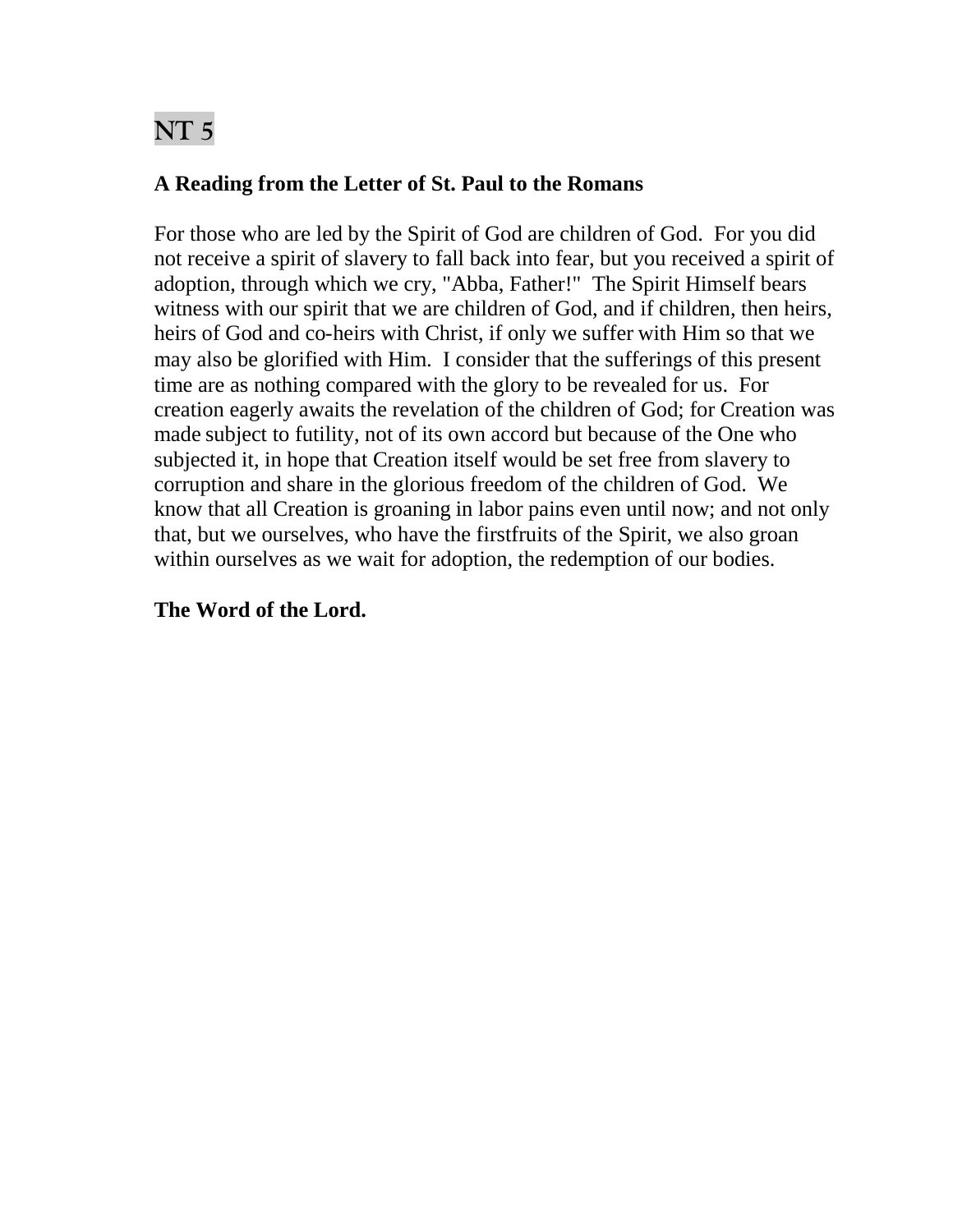#### **A Reading from the Letter of St. Paul to the Romans**

If God is for us, who can be against us? He who did not spare His own Son but handed Him over for us all, will He not also give us everything else along with Him?

Who will bring a charge against God's chosen ones? It is God who acquits us. Who will condemn? It is Christ Jesus who died, or rather, was raised, who is also at the right hand of God, who indeed intercedes for us.

What will separate us from the love of Christ? Will anguish, or distress, or persecution, or famine, or nakedness, or peril, or the sword? No, in all these things we conquer overwhelmingly through Him who loved us.

For I am convinced that neither death, nor life, nor angels, nor principalities, nor present things, nor future things, nor powers, nor height, nor depth, nor any other creature will be able to separate us from the love of God in Christ Jesus our Lord.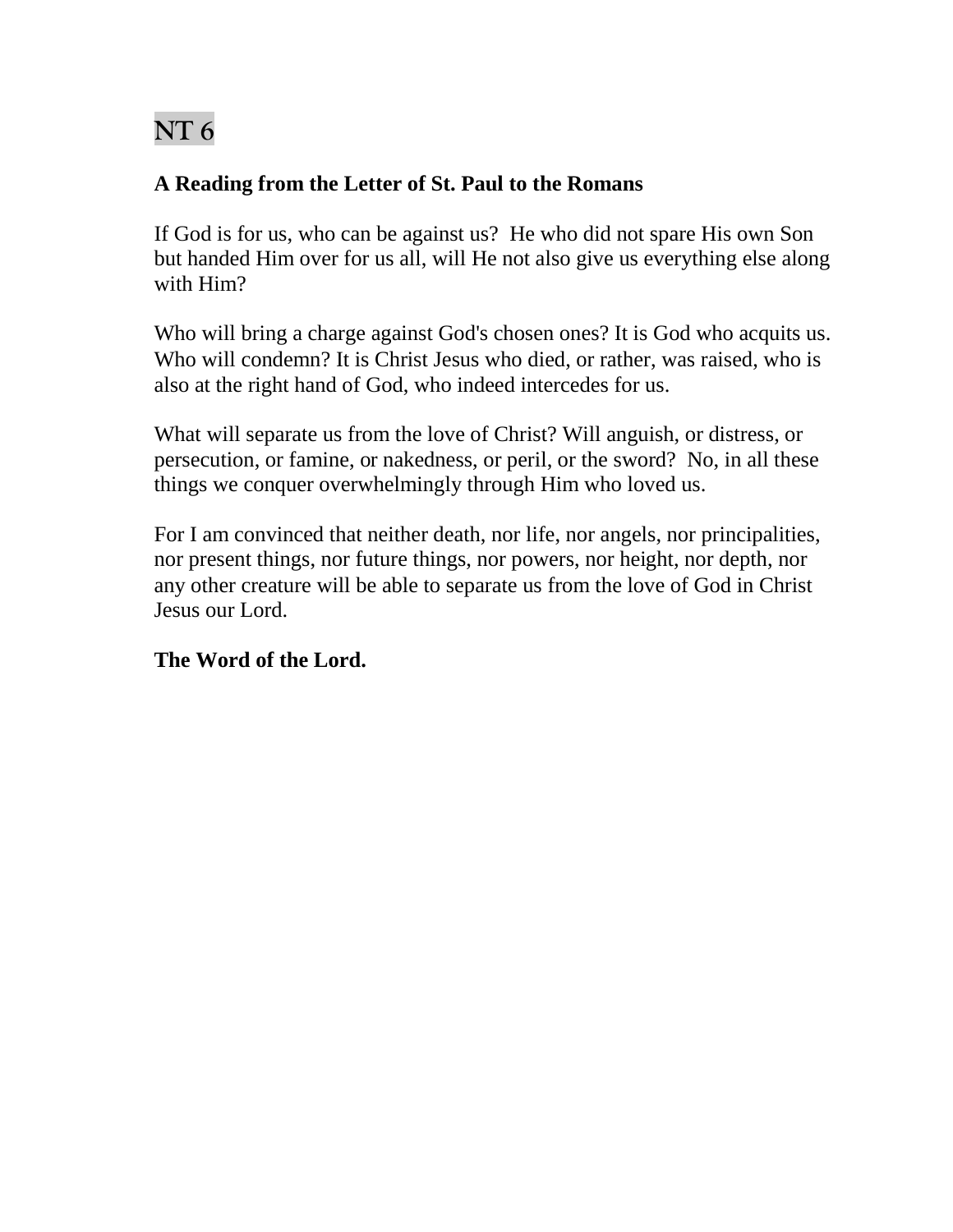#### **A Reading from the Letter of St. Paul to the Romans**

None of us lives as his own master, and no one dies as his own master. For if we live, we live for the Lord, and if we die, we die for the Lord; so then, whether we live or die, we are the Lord's. For this is why Christ died and came to life, that He might be Lord of both the dead and the living. For we shall all stand before the judgment seat of God; for it is written: "As I live, says the Lord, every knee shall bend before me, and every tongue shall give praise to God." So then, each of us shall give an account of himself to God.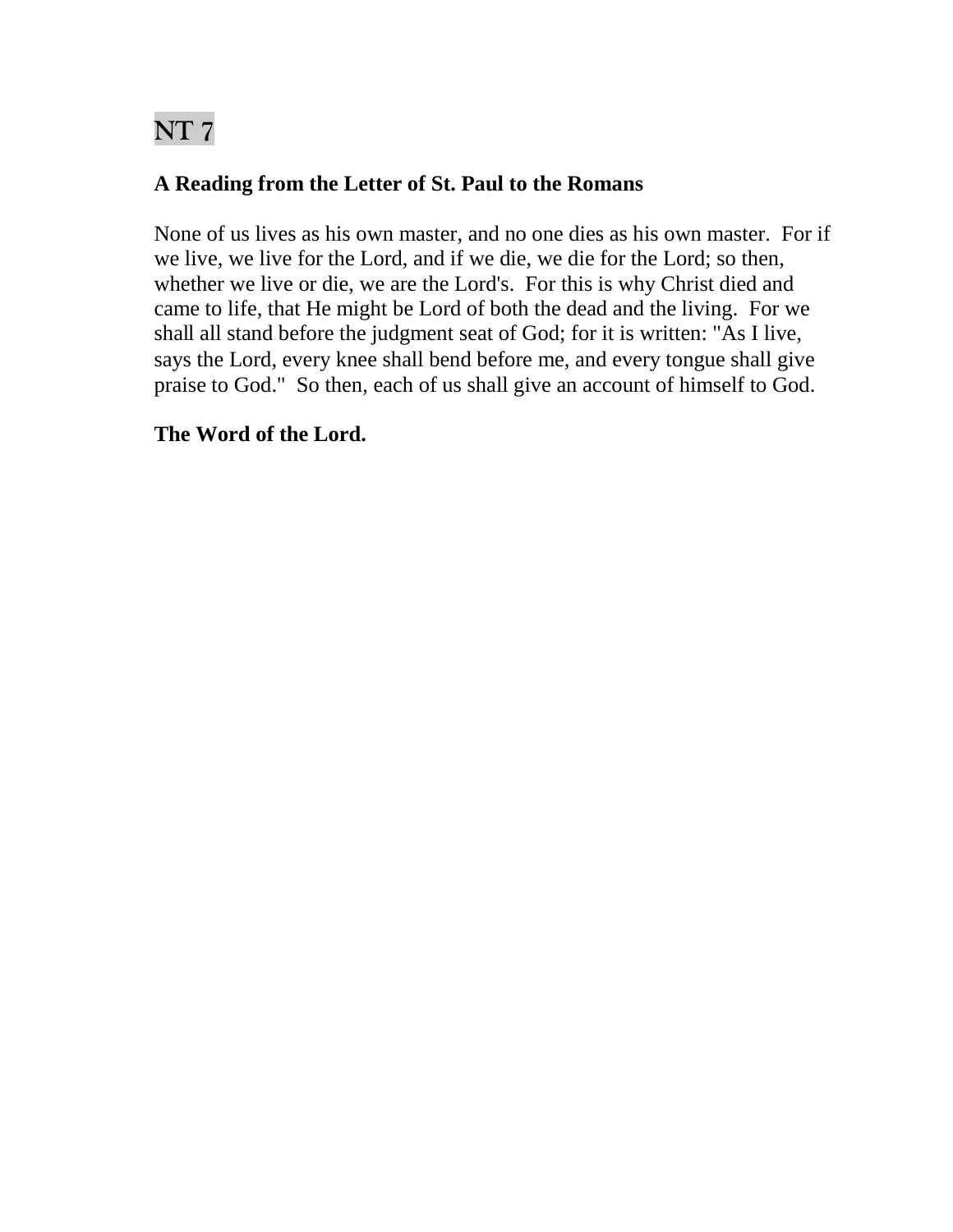#### **A Reading from the First Letter of St. Paul to the Corinthians**

But now Christ has been raised from the dead, the firstfruits of those who have fallen asleep. For since death came through a human being, the resurrection of the dead came also through a human being. For just as in Adam all die, so too in Christ shall all be brought to life, but each one in proper order: Christ the firstfruits; then, at His coming, those who belong to Christ;

*[include the following for the long form:]* then comes the end, when He hands over the kingdom to His God and Father, when He has destroyed every sovereignty and every authority and power. For He must reign until He has put all His enemies under His feet. The last enemy to be destroyed is death, for "he subjected everything under His feet." But when it says that everything has been subjected, it is clear that it excludes the one who subjected everything to Him. When everything is subjected to Him, then the Son Himself will also be subjected to the one who subjected everything to Him, so that God may be all in all.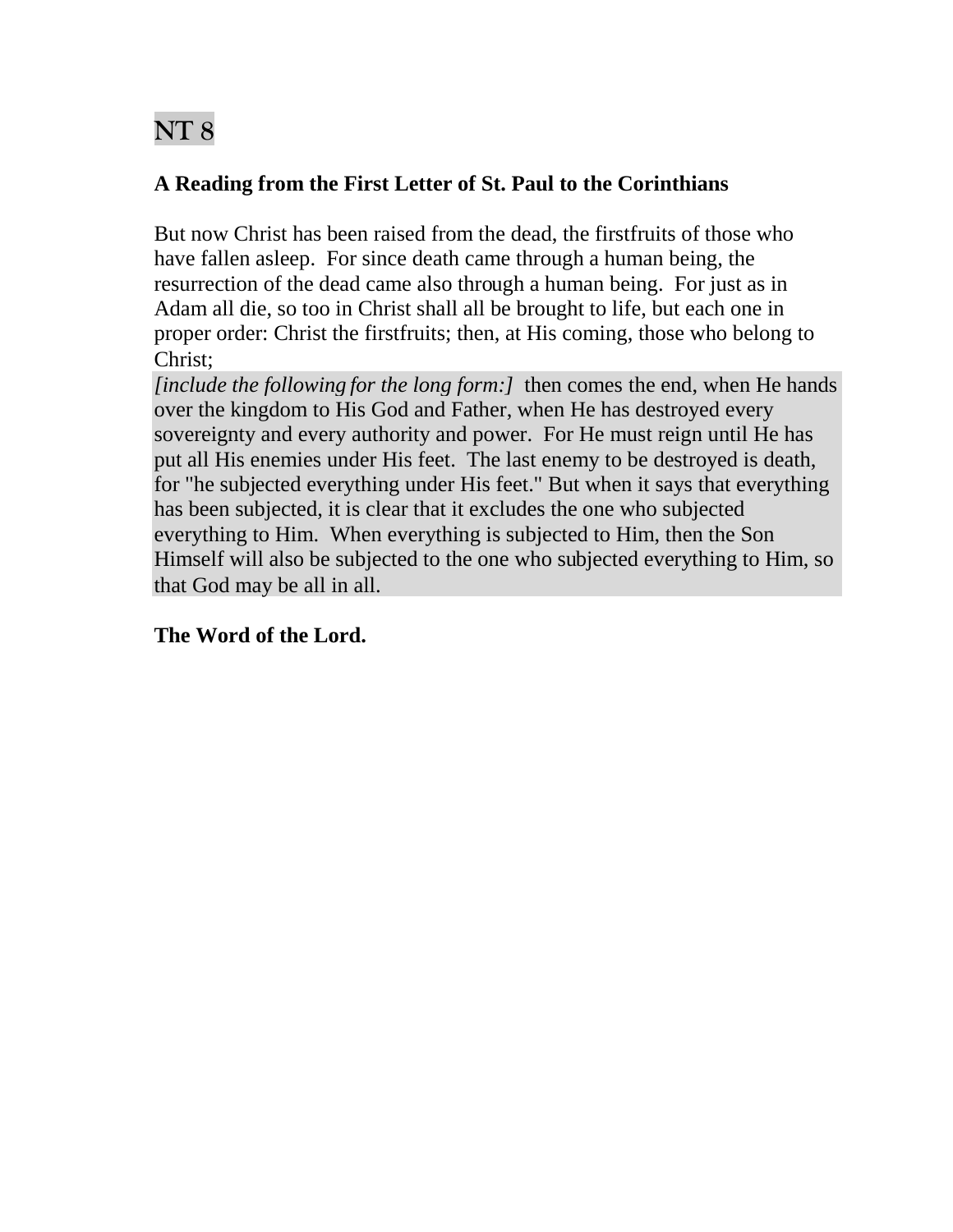#### **A Reading from the First Letter of St. Paul to the Corinthians**

Behold, I tell you a mystery. We shall not all fall asleep, but we will all be changed, in an instant, in the blink of an eye, at the last trumpet. For the trumpet will sound, the dead will be raised incorruptible, and we shall be changed.

For that which is corruptible must clothe itself with incorruptibility, and that which is mortal must clothe itself with immortality. And when this which is corruptible clothes itself with incorruptibility and this which is mortal clothes itself with immortality, then the word that is written shall come about:

"Death is swallowed up in victory. O death, where is your victory? O death, where is your sting?"

The sting of death is sin, and the power of sin is the law. But thanks be to God who gives us the victory through our Lord Jesus Christ.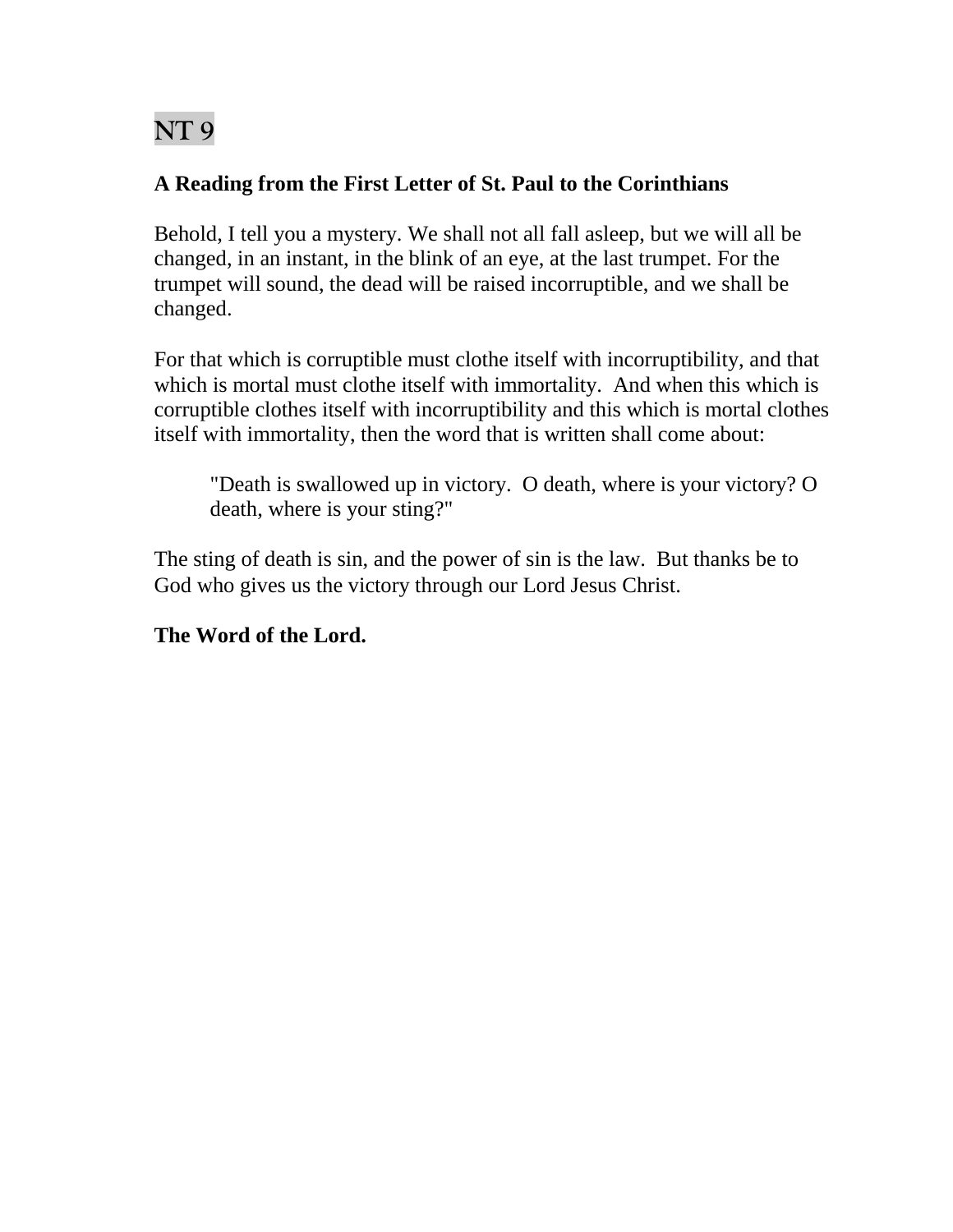#### **A Reading from the Second Letter of St. Paul to the Corinthians**

We know that the one who raised the Lord Jesus will raise us also with Jesus and place us with you in His presence. Everything indeed is for you, so that the grace bestowed in abundance on more and more people may cause the thanksgiving to overflow for the glory of God. Therefore, we are not discouraged; rather, although our outer self is wasting away, our inner self is being renewed day by day. For this momentary light affliction is producing for us an eternal weight of glory beyond all comparison, as we look not to what is seen but to what is unseen; for what is seen is transitory, but what is unseen is eternal. For we know that if our earthly dwelling, a tent, should be destroyed, we have a building from God, a dwelling not made with hands, eternal in heaven.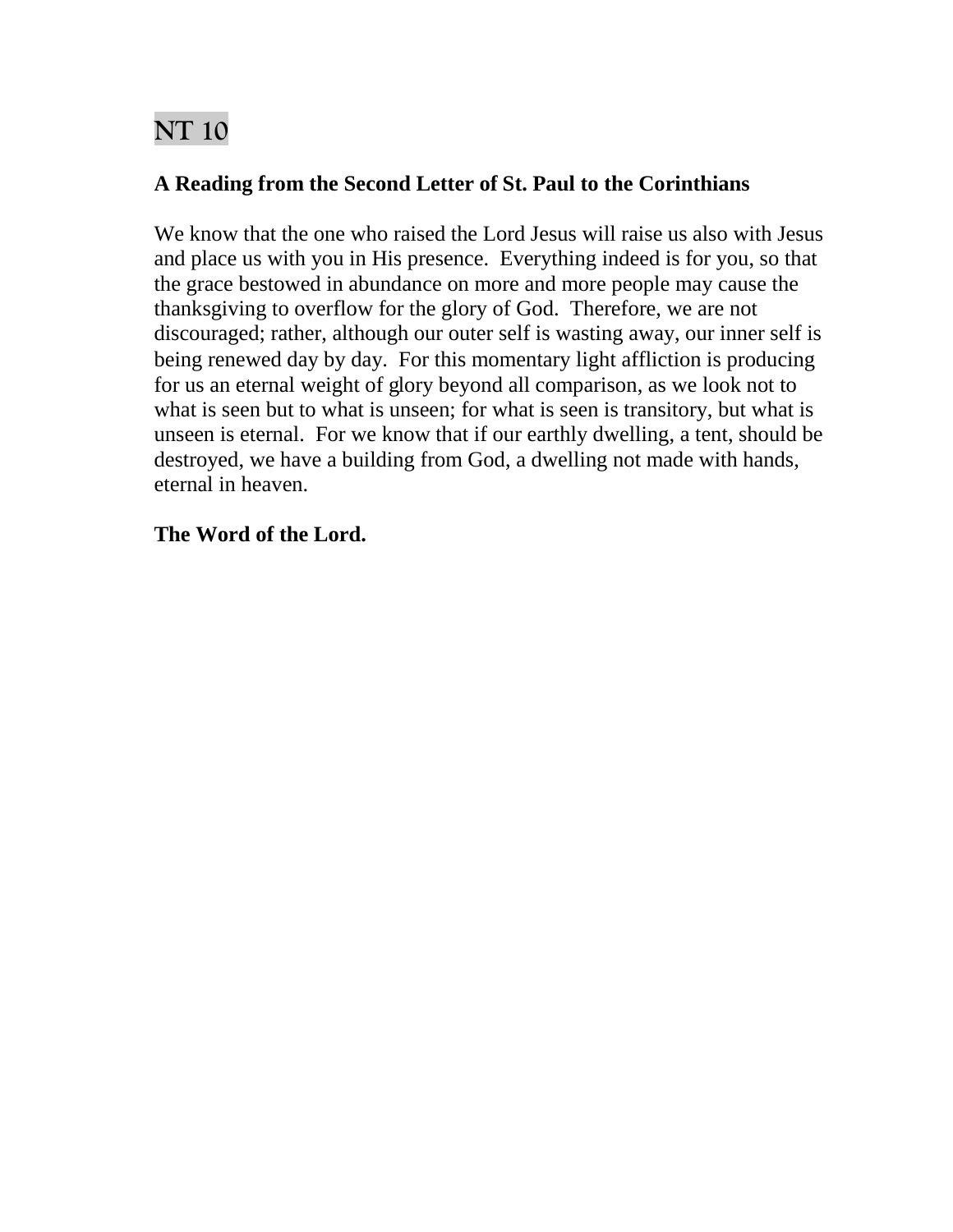#### **A Reading from the Second Letter of St. Paul to the Corinthians**

We know that if our earthly dwelling, a tent, should be destroyed, we have a building from God, a dwelling not made with hands, eternal in heaven. So we are always courageous, although we know that while we are at home in the body we are away from the Lord, for we walk by faith, not by sight. Yet we are courageous, and we would rather leave the body and go home to the Lord. Therefore, we aspire to please Him, whether we are at home or away. For we must all appear before the judgment seat of Christ, so that each one may receive recompense, according to what was done while in the body, whether good or evil.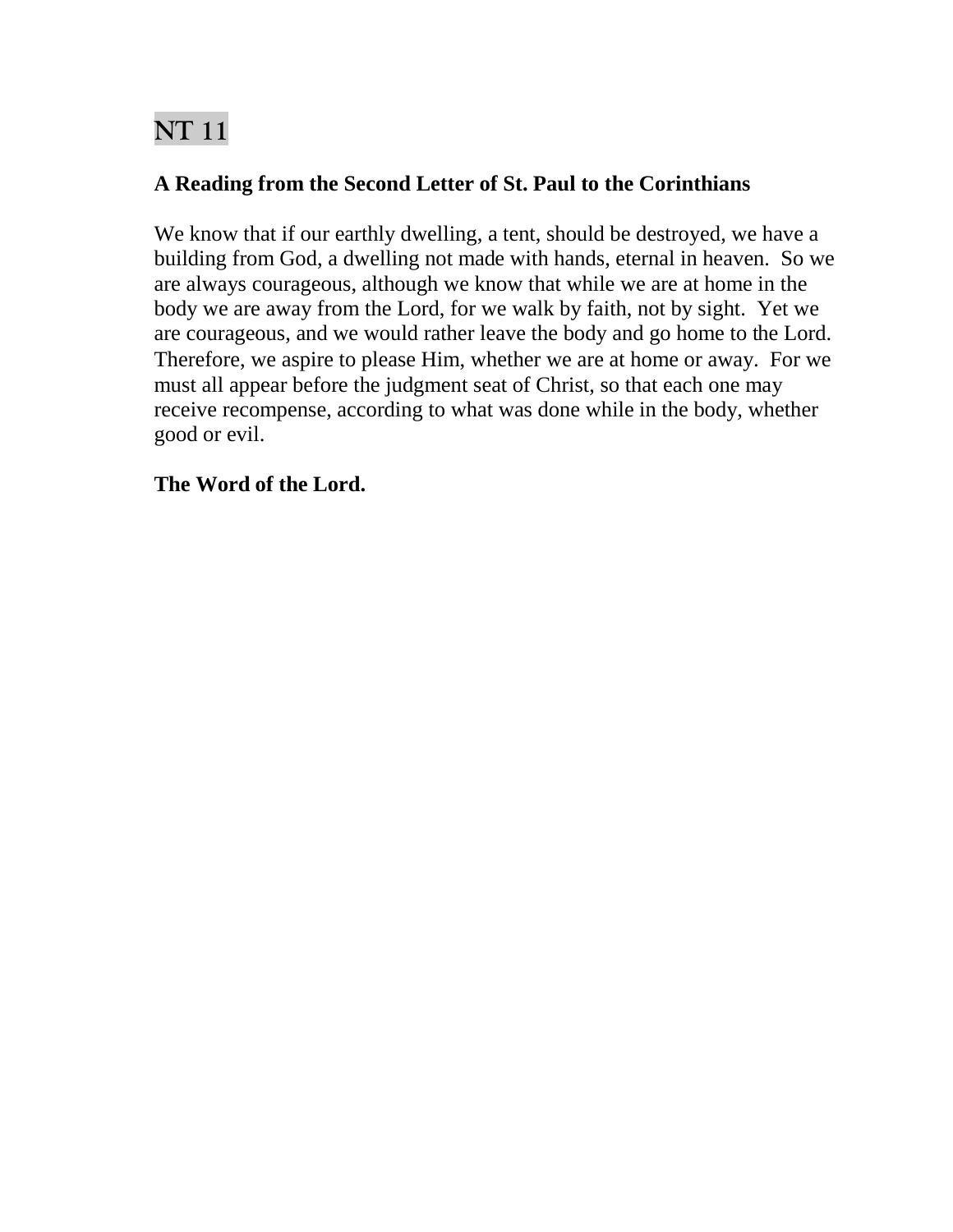#### **A Reading from the Letter of St. Paul to the Phillipians**

But our citizenship is in heaven, and from it we also await a savior, the Lord Jesus Christ. He will change our lowly body to conform with His glorified body by the power that enables Him also to bring all things into subjection to Himself.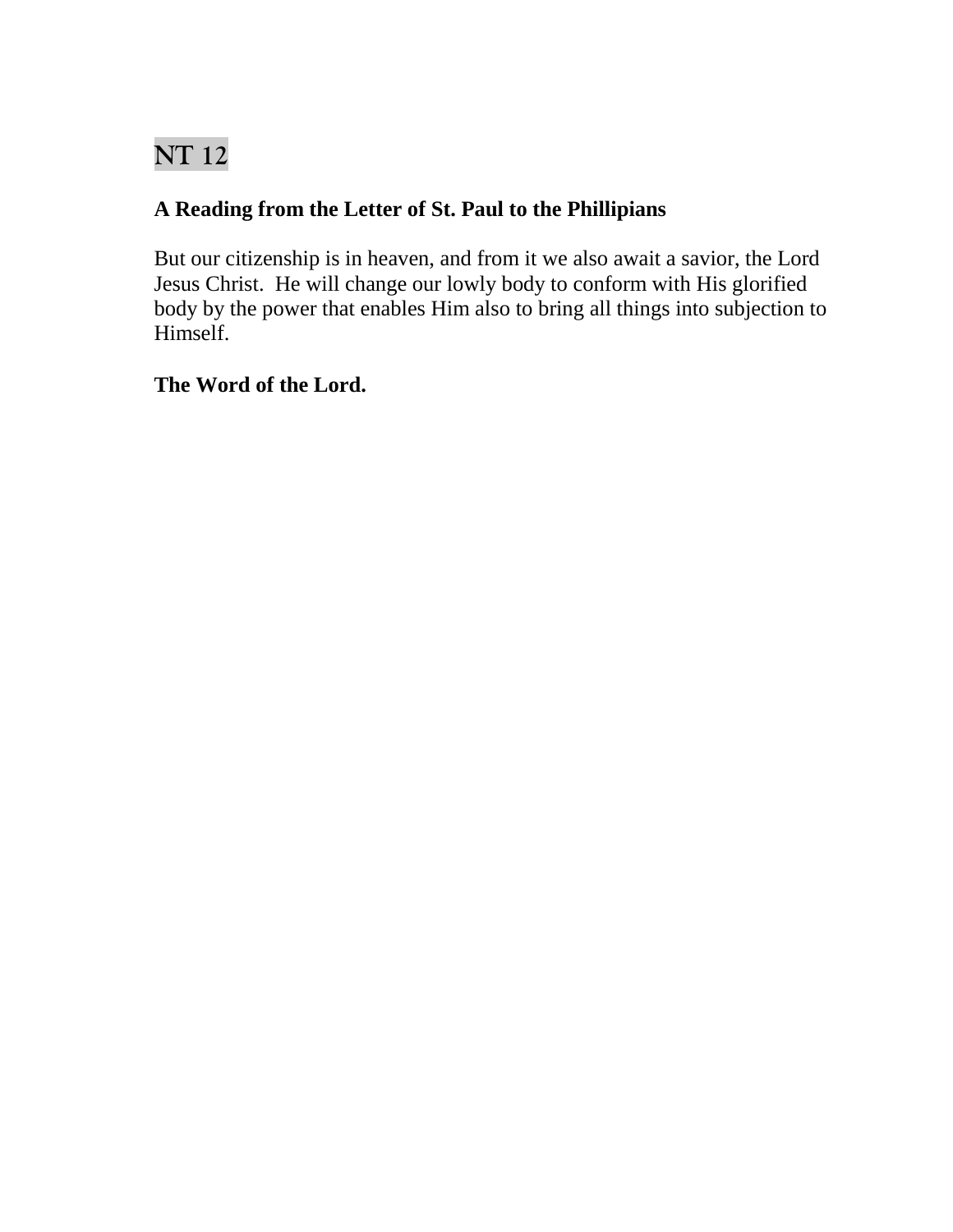#### **A Reading from the Letter of St. Paul to the Thessalonians**

We do not want you to be unaware, brothers and sisters, about those who have fallen asleep, so that you may not grieve like the rest, who have no hope. For if we believe that Jesus died and rose, so too will God, through Jesus, bring with Him those who have fallen asleep. Indeed, we tell you this, on the word of the Lord, that we who are alive, who are left until the coming of the Lord, will surely not precede those who have fallen asleep. For the Lord Himself, with a word of command, with the voice of an archangel and with the trumpet of God, will come down from heaven, and those who have died in Christ will rise first. Then we who are alive, who are left, will be caught up together with them in the clouds to meet the Lord in the air. Thus we shall always be with the Lord. Therefore, console one another with these words.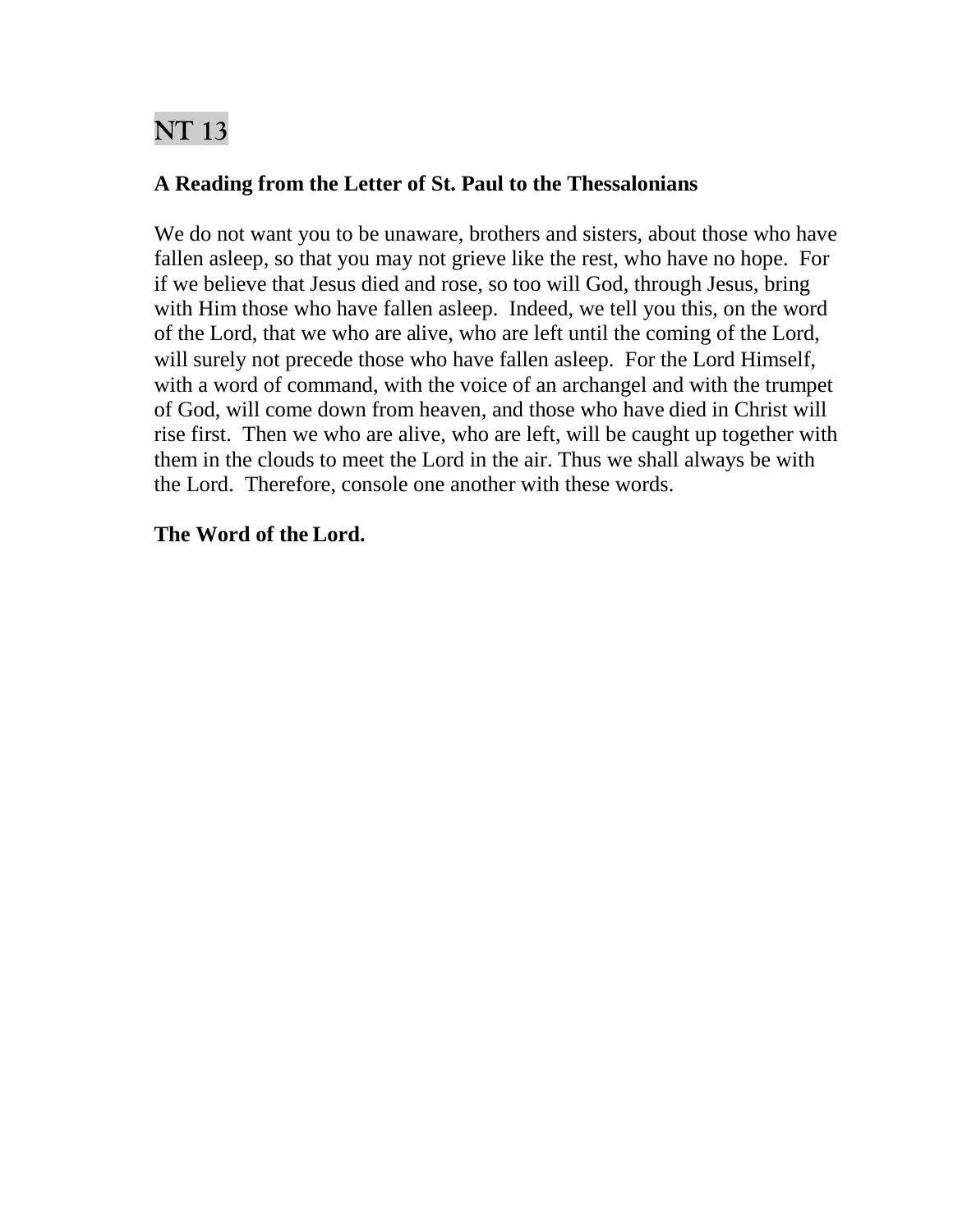#### **A Reading from the Second Letter of St. Paul to Timothy**

Remember Jesus Christ, raised from the dead, a descendant of David: such is my gospel, for which I am suffering, even to the point of chains, like a criminal. But the word of God is not chained. Therefore, I bear with everything for the sake of those who are chosen, so that they too may obtain the salvation that is in Christ Jesus, together with eternal glory. This saying is trustworthy: If we have died with Him we shall also live with Him; if we persevere we shall also reign with Him. But if we deny Him He will deny us.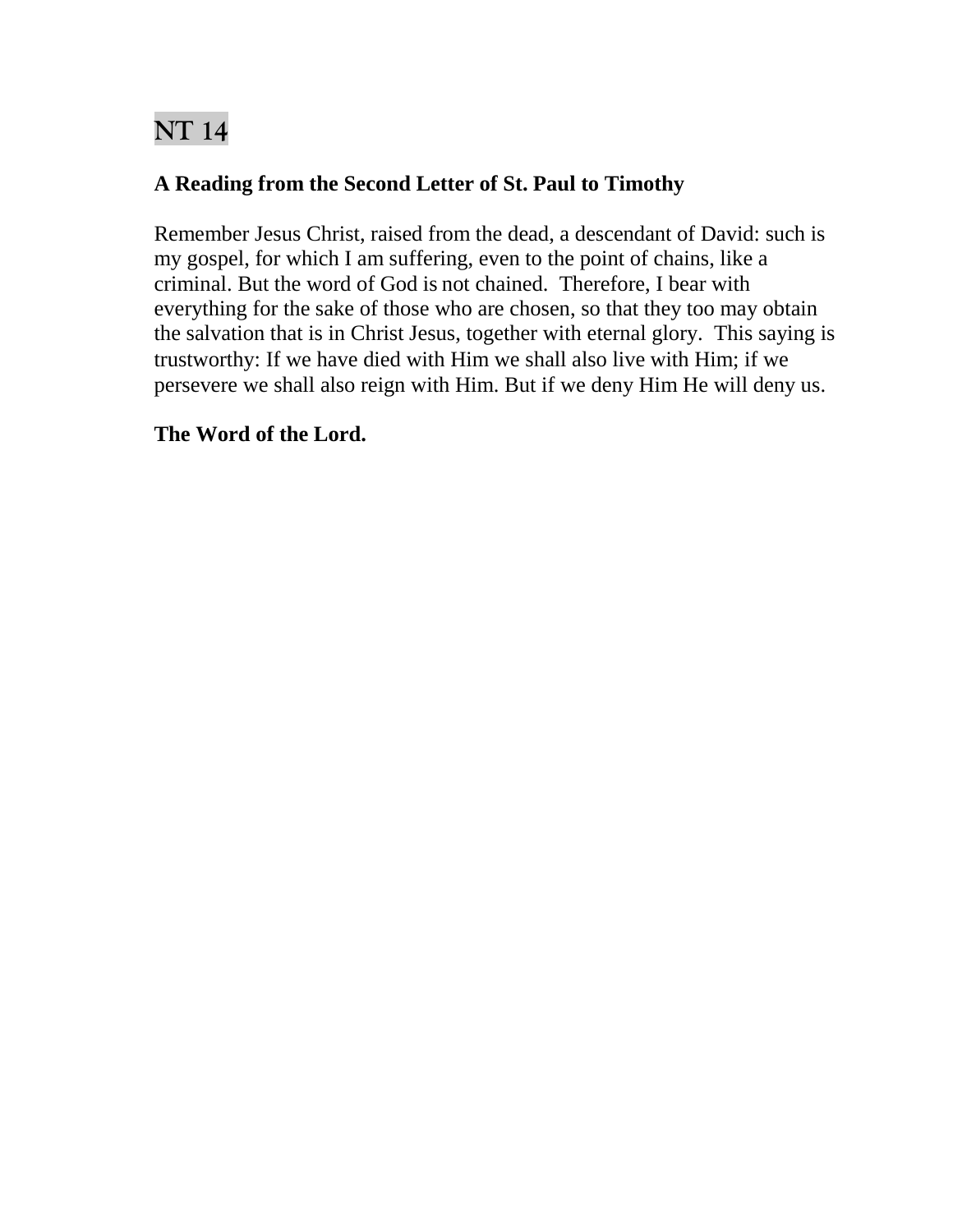#### **A Reading from the First Letter of St. John**

See what love the Father has bestowed on us that we may be called the children of God. Yet so we are. The reason the world does not know us is that it did not know Him. Beloved, we are God's children now; what we shall later become has not yet been revealed. We do know that when it is revealed we shall be like Him, for we shall see Him as He is.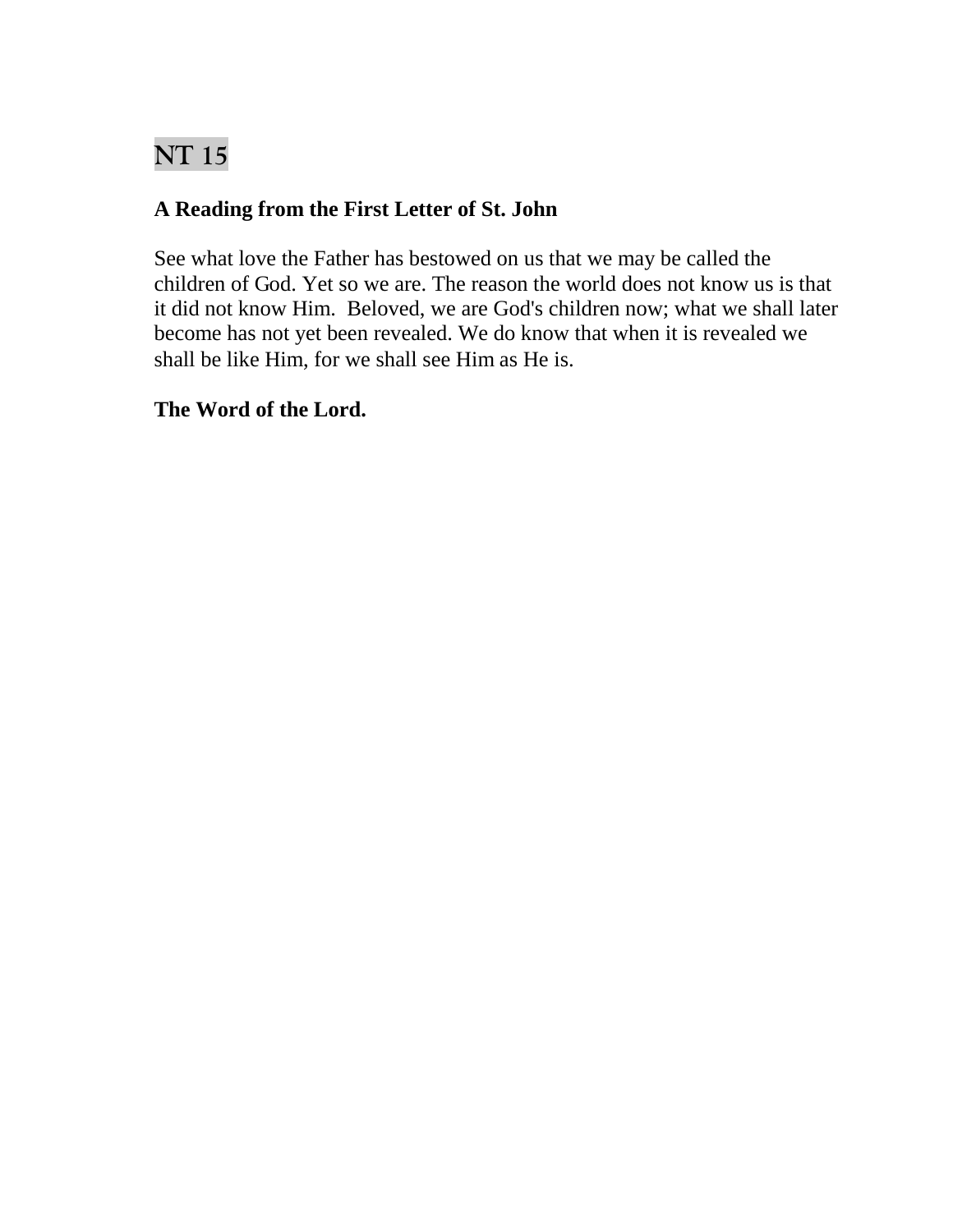#### **A Reading from the First Letter of St. John**

We know that we have passed from death to life because we love our brothers and sisters. Whoever does not love remains in death. Everyone who hates His brother or sister is a murderer, and you know that no murderer has eternal life remaining in him. The way we came to know love was that He laid down His life for us; so we ought to lay down our lives for our brothers and sisters.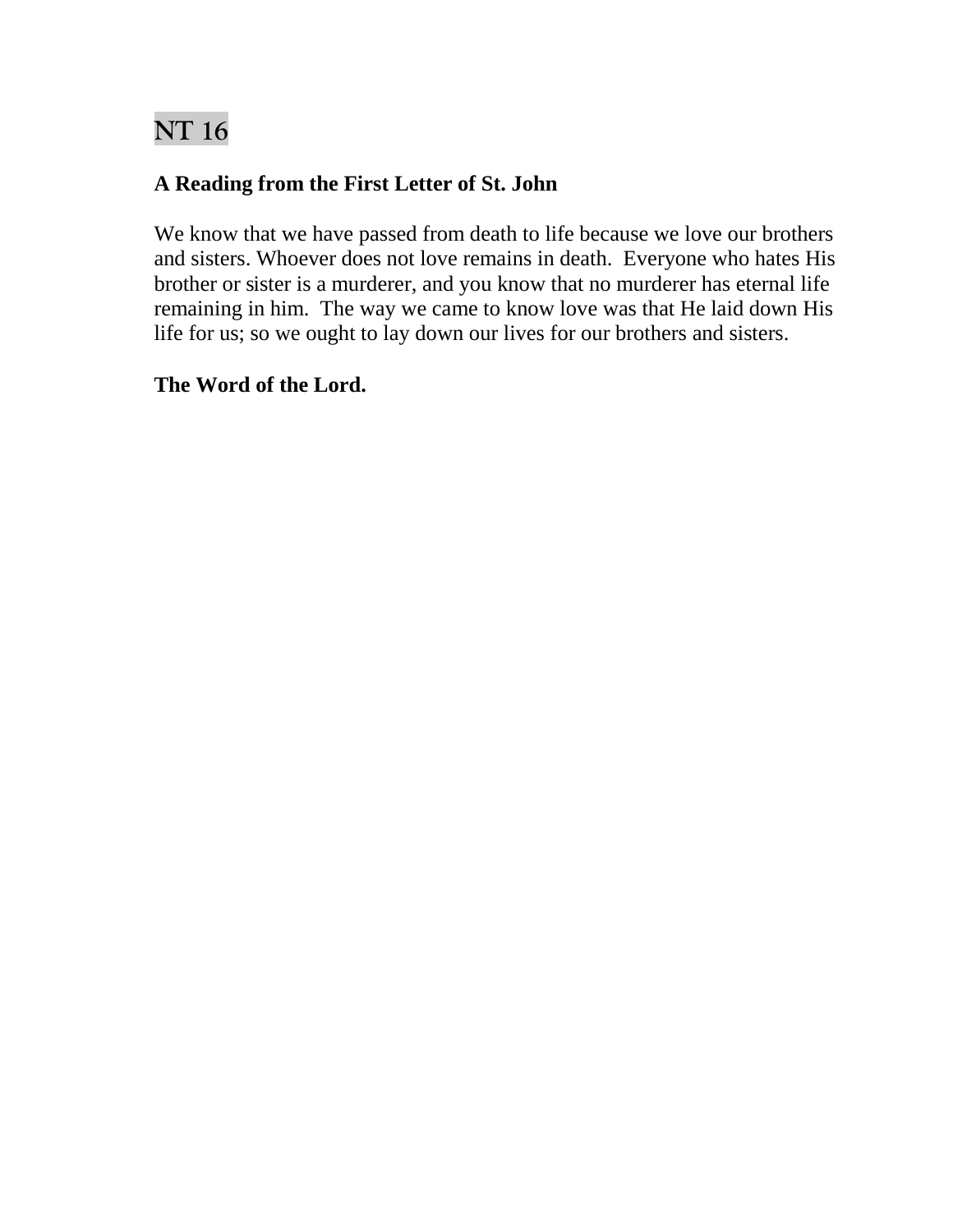#### **A Reading from the Book of Revelation**

I heard a voice from heaven say, "Write this: Blessed are the dead who die in the Lord from now on." "Yes," said the Spirit, "let them find rest from their labors, for their good works go with them."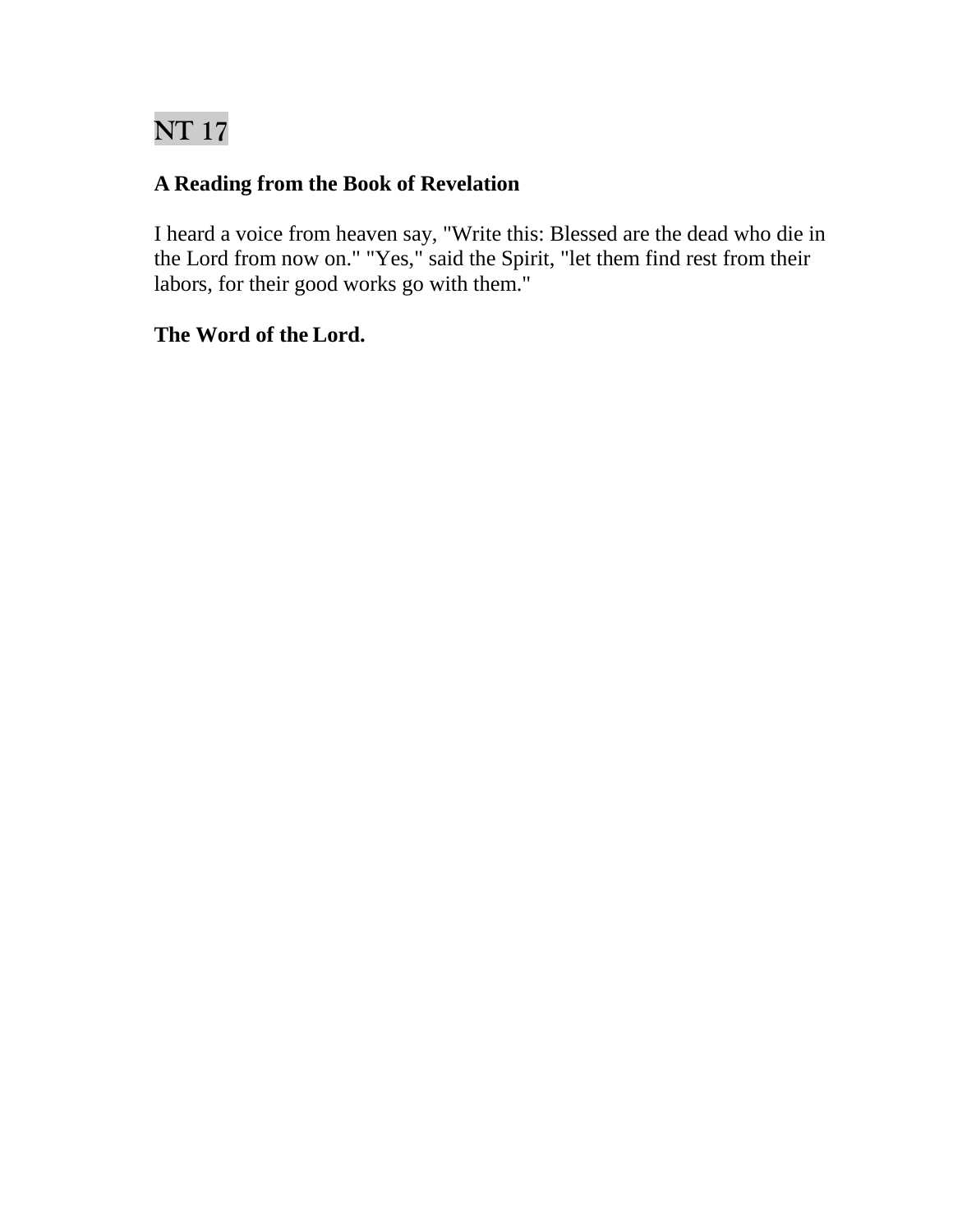#### **A Reading from the Book of Revelation**

Next I saw a large white throne and the one who was sitting on it. The earth and the sky fled from His presence and there was no place for them. I saw the dead, the great and the lowly, standing before the throne, and scrolls were opened. Then another scroll was opened, the book of life. The dead were judged according to their deeds, by what was written in the scrolls. The sea gave up its dead; then Death and Hades gave up their dead. All the dead were judged according to their deeds. Then Death and Hades were thrown into the pool of fire. (This pool of fire is the second death.) Anyone whose name was not found written in the book of life was thrown into the pool of fire. Then I saw a new heaven and a new earth. The former heaven and the former earth had passed away, and the sea was no more.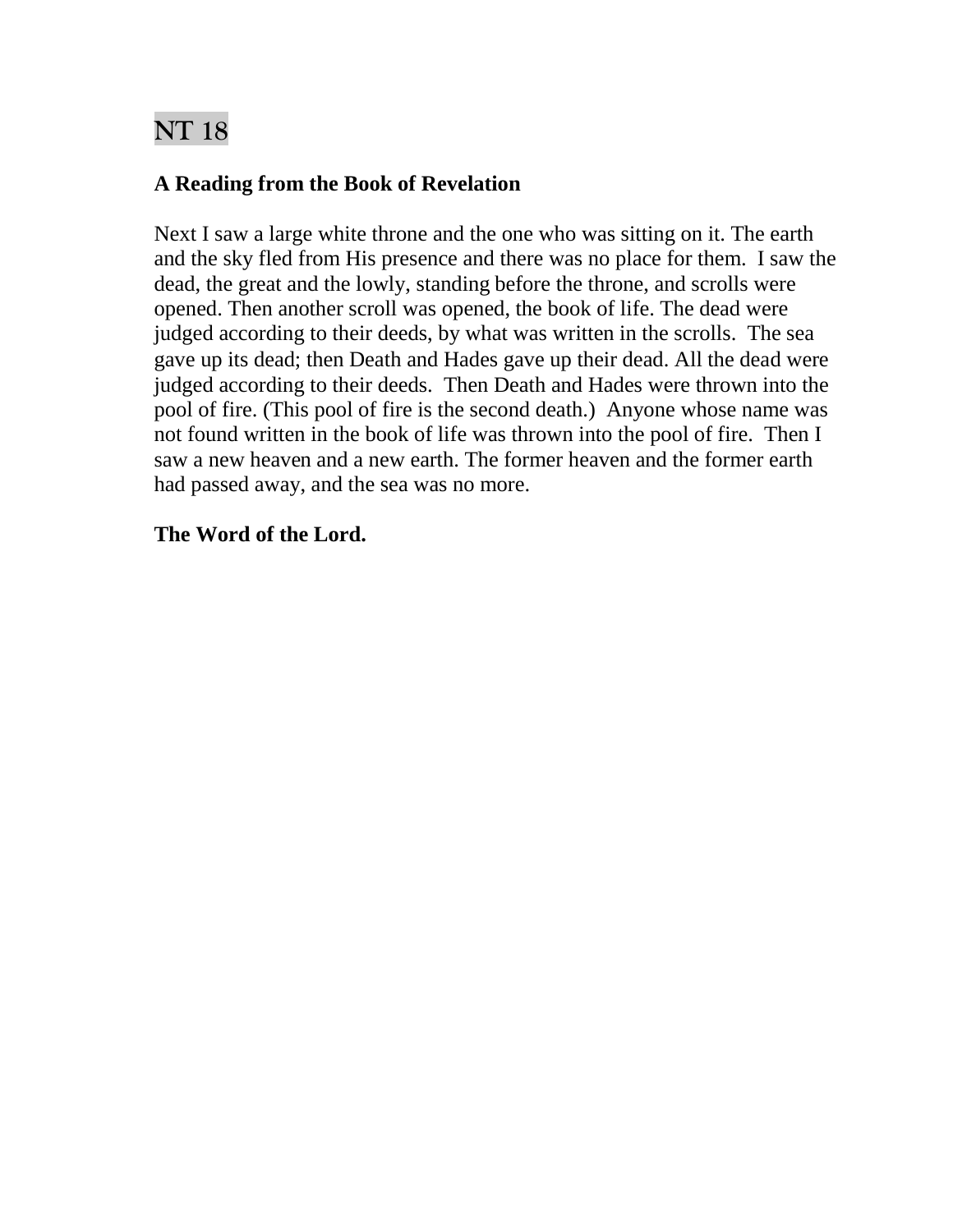#### **A Reading from the Book of Revelation**

Then I saw a new heaven and a new earth. The former heaven and the former earth had passed away, and the sea was no more. I also saw the holy city, a new Jerusalem, coming down out of heaven from God, prepared as a bride adorned for her husband. I heard a loud voice from the throne saying, "Behold, God's dwelling is with the human race. He will dwell with them and they will be His people and God Himself will always be with them (as their God). He will wipe every tear from their eyes, and there shall be no more death or mourning, wailing or pain, for the old order has passed away." The one who sat on the throne said, "Behold, I make all things new." I am the Alpha and the Omega, the beginning and the end. To the thirsty I will give a gift from the spring of life-giving water. The victor will inherit these gifts, and I shall be His God, and He will be my Son.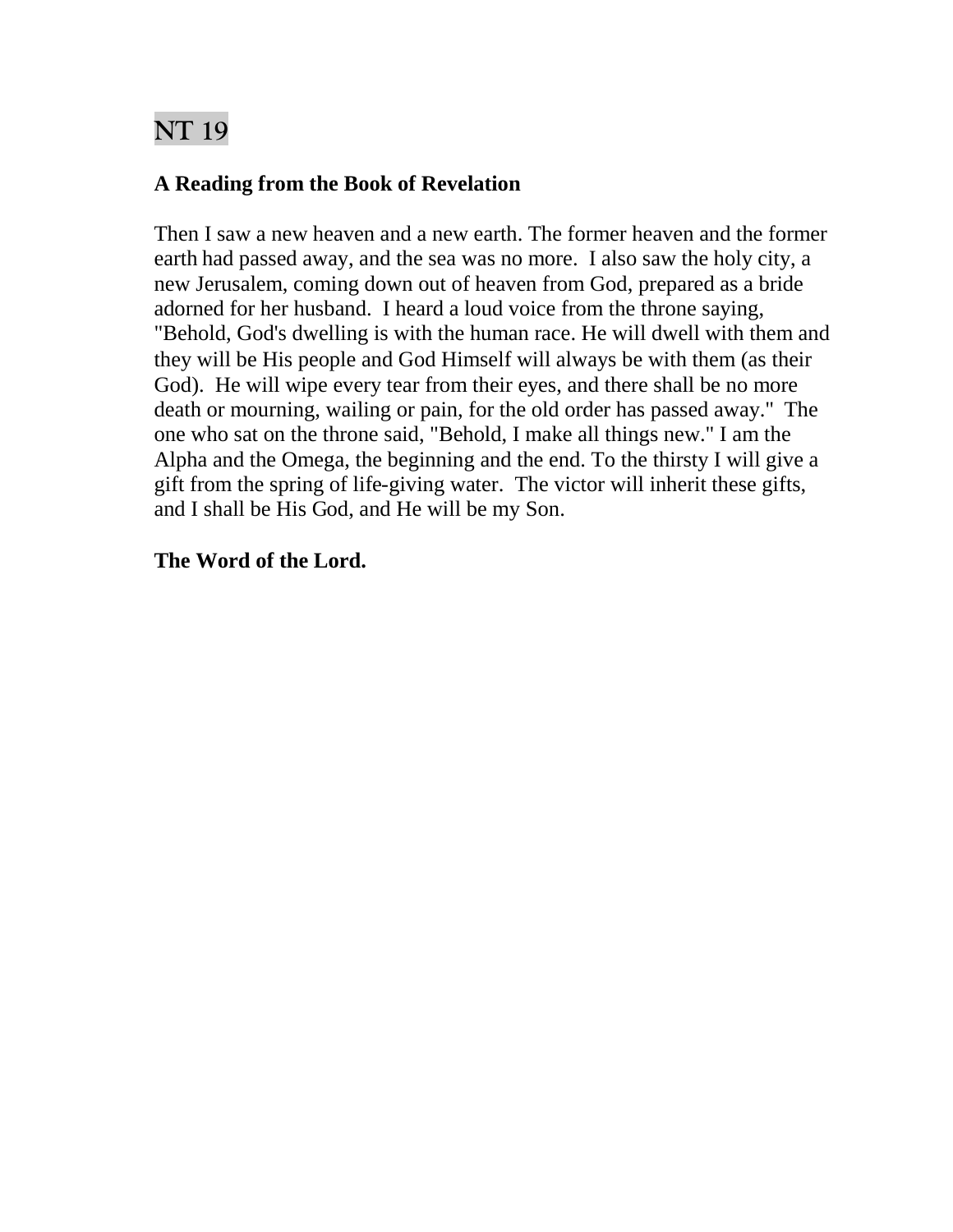# **Gospel Readings**

# **G 1**

#### **A Reading from the Holy Gospel according to St. Matthew**

When he saw the crowds, he went up the mountain, and after he had sat down, his disciples came to him. He began to teach them, saying: "Blessed are the poor in spirit, for theirs is the kingdom of heaven. Blessed are they who mourn, for they will be comforted. Blessed are the meek, for they will inherit the land. Blessed are they who hunger and thirst for righteousness, for they will be satisfied. Blessed are the merciful, for they will be shown mercy. Blessed are the clean of heart, for they will see God. Blessed are the peacemakers, for they will be called children of God. Blessed are they who are persecuted for the sake of righteousness, for theirs is the kingdom of heaven. Blessed are you when they insult you and persecute you and utter every kind of evil against you (falsely) because of me. Rejoice and be glad, for your reward will be great in heaven.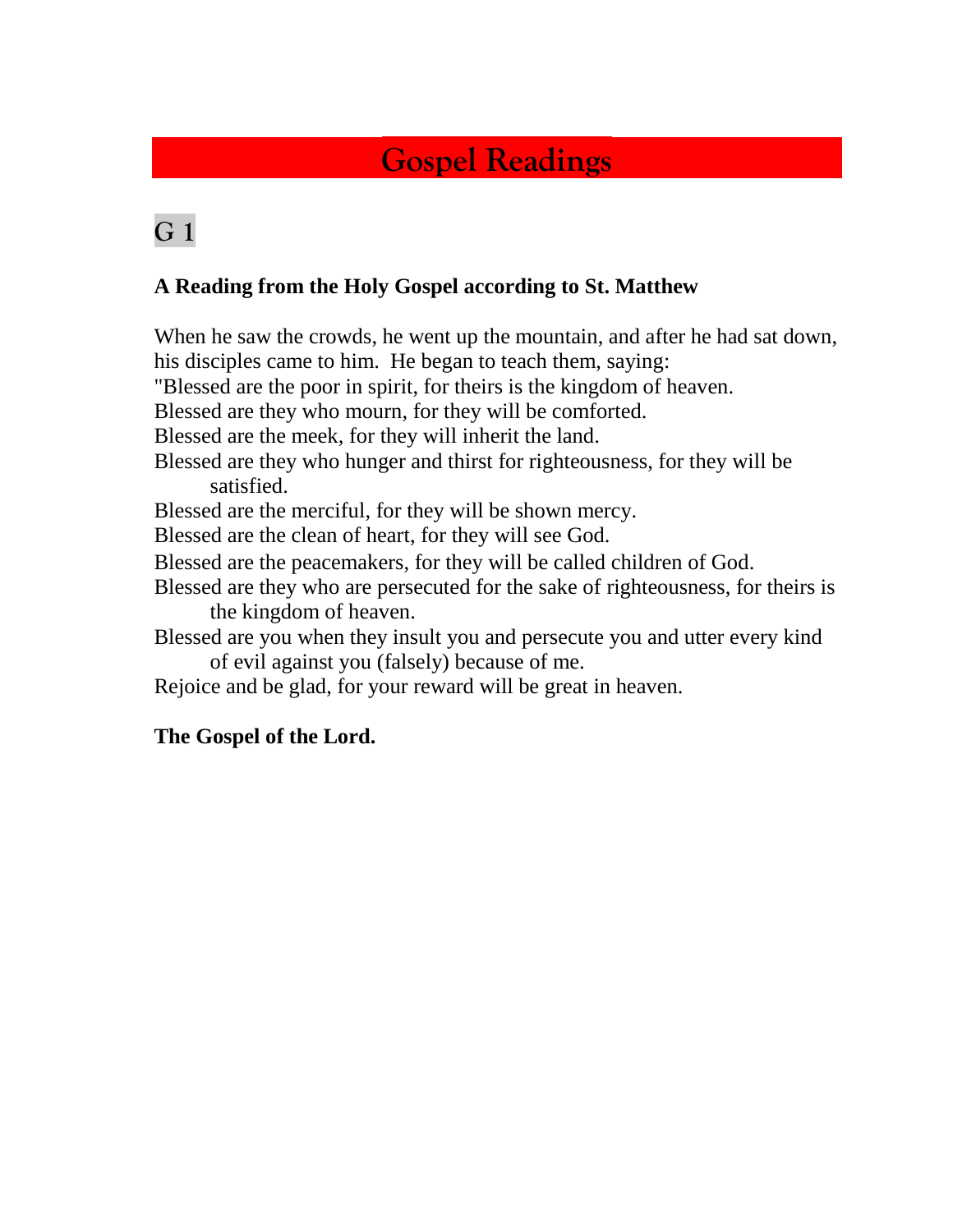#### **A Reading from the Holy Gospel according to St. Matthew**

At that time Jesus said in reply, "I give praise to you, Father, Lord of heaven and earth, for although you have hidden these things from the wise and the learned you have revealed them to the childlike. Yes, Father, such has been your gracious will. Everything has been handed over to me by my Father. No one knows the Son except the Father, and no one knows the Father except the Son and anyone to whom the Son wishes to reveal him.

"Come to me, all you who labor and are burdened, and I will give you rest. Take my yoke upon your shoulders and learn from me, for I am gentle and humble of heart; your souls will find rest, for my yoke is easy, and my burden light."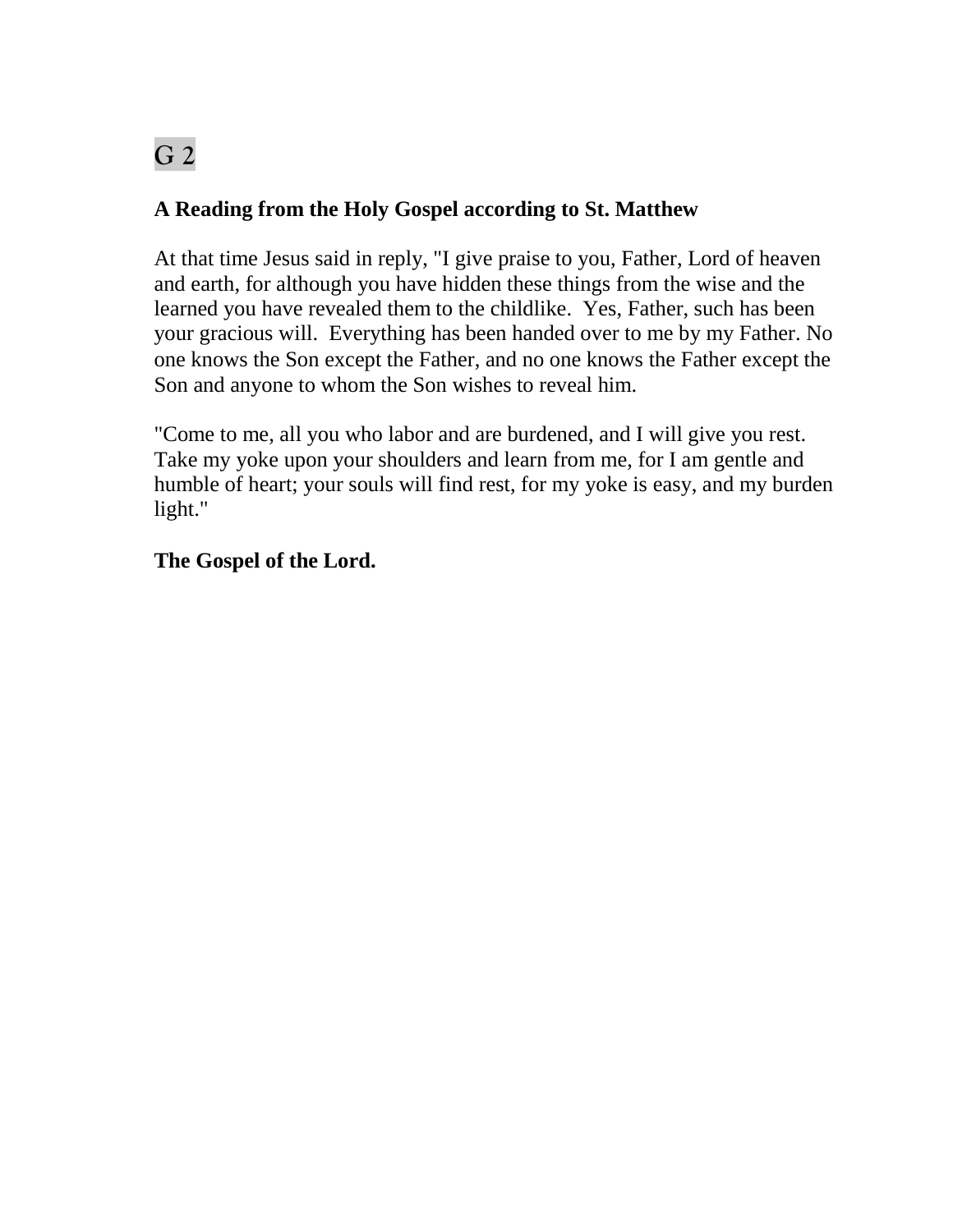#### **A Reading from the Holy Gospel according to St. Matthew**

Jesus spoke this parable to His disciples: "Then the kingdom of heaven will be like ten virgins who took their lamps and went out to meet the bridegroom. Five of them were foolish and five were wise. The foolish ones, when taking their lamps, brought no oil with them, but the wise brought flasks of oil with their lamps. Since the bridegroom was long delayed, they all became drowsy and fell asleep. At midnight, there was a cry, 'Behold, the bridegroom! Come out to meet him!' Then all those virgins got up and trimmed their lamps.

The foolish ones said to the wise, 'Give us some of your oil, for our lamps are going out.' But the wise ones replied, 'No, for there may not be enough for us and you. Go instead to the merchants and buy some for yourselves.' While they went off to buy it, the bridegroom came and those who were ready went into the wedding feast with him. Then the door was locked. Afterwards the other virgins came and said, 'Lord, Lord, open the door for us!' But he said in reply, 'Amen, I say to you, I do not know you.' Therefore, stay awake, for you know neither the day nor the hour.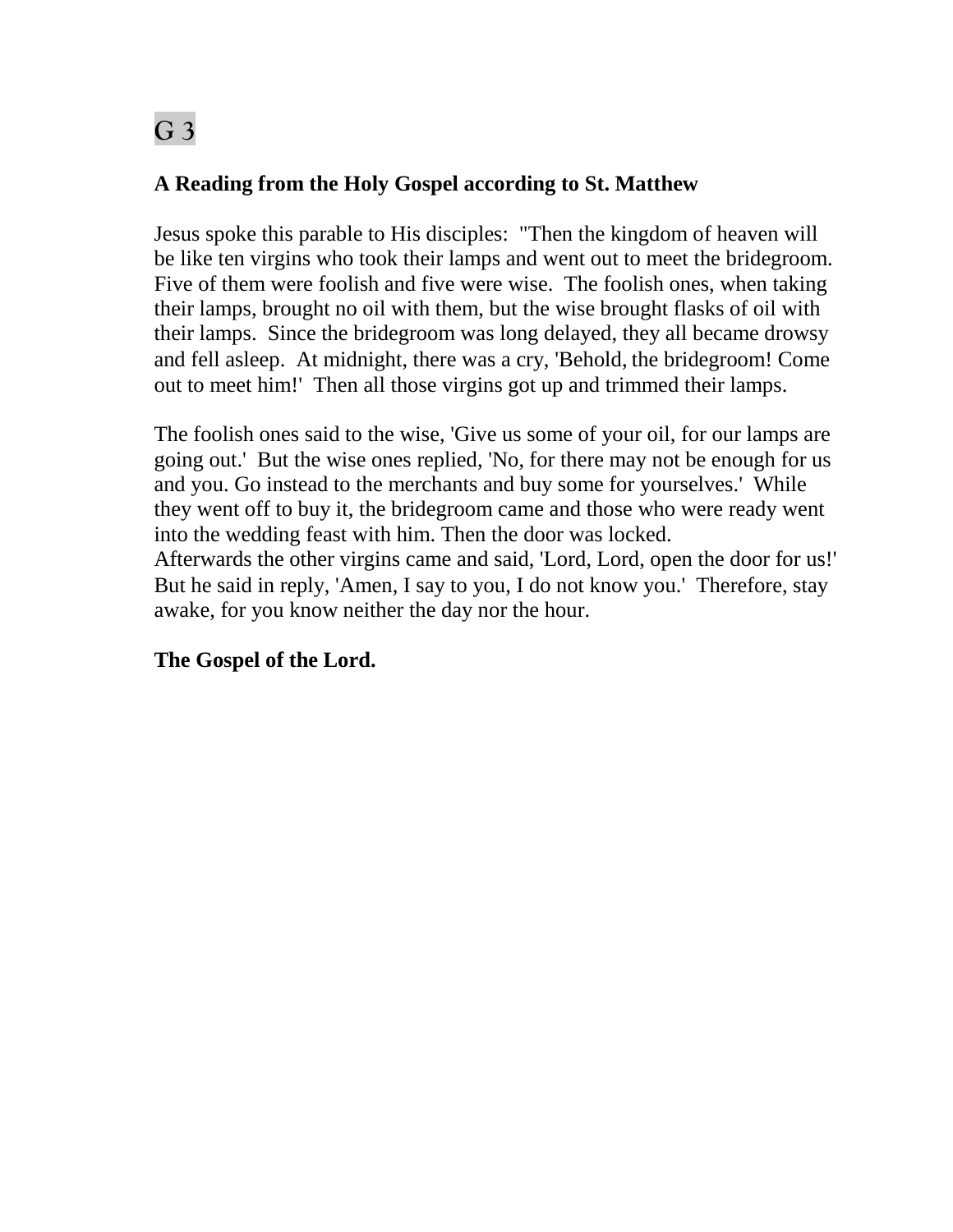#### **A Reading from the Holy Gospel according to St. Matthew**

Jesus said to his disciples: "When the Son of Man comes in his glory, escorted by all the angels of heaven, he will sit upon his royal throne, and all the nations will be assembled before him. Then he will separate them into two groups, as a shepherd separates sheep from goats. The sheep he will place on his right hand, the goats on his left. The king will say to those on his right: 'Come. You have my Father's blessing! Inherit the kingdom prepared for you from the creation of the world. For I was hungry and you gave me food, I was thirsty and you gave me drink. I was a stranger and you welcomed me, naked and you clothed me. I was ill and you comforted me, in prison and you came to visit me.' Then the just will ask him: 'Lord, when did we see you hungry and feed you or see you thirsty and give you drink? When did we welcome you away from home or clothe you in your nakedness? When did we visit you when you were ill or in prison?' The king will answer them: 'I assure you, as often as you did it for one of my least brothers, you did it for me.' "Then he will say to those on his left: 'Out of my sight, you condemned, into that everlasting fire prepared for the devil and his angels! I was hungry and you gave me no food, I was thirsty and you gave me no drink. I was away from home and you gave me no welcome, naked and you gave me no clothing. I was ill and in prison and you did not come to comfort me.' Then they in turn will ask: 'Lord, when did we see you hungry or thirsty or away from home or naked or ill or in prison and not attend you in your needs?' He will answer them: 'I assure you, as often as you neglected to do it to one of these least ones, you neglected to do it to me.' These will go off to eternal punishment and the just to eternal life."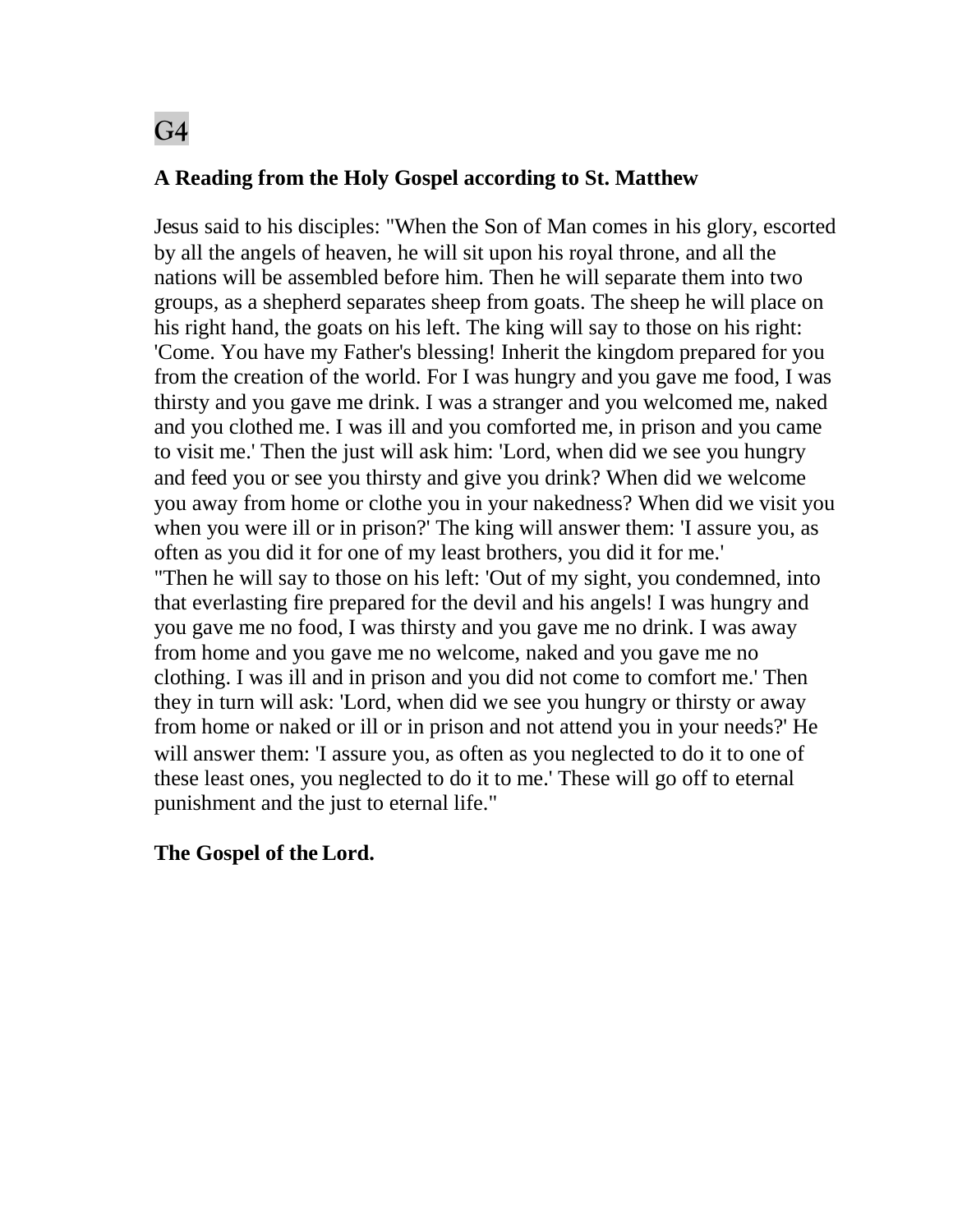#### **A reading from the holy gospel according to St. Mark**

When noon came, darkness fell on the whole countryside and lasted until midafternoon. At that time Jesus cried in a loud voice, "Eloi, Eloi, lama sabachthani?" which means, "My God, my God, why have you forsaken me?" A few of the bystanders who heard it remarked, "Listen! He is calling on Elijah!" Someone ran off, and soaking a sponge in sour wine, stuck it on a reed to try to make him drink. The man said, "Now let's see whether Elijah comes to take him down." Then Jesus, uttering a loud cry, breathed his last. At that moment the curtain in the sanctuary was torn in two from top to bottom. The centurion who stood guard over him, on seeing the manner of his death, declared, "Clearly this man was the Son of God!"

*[include the following for the long form: ]* When the sabbath was over, Mary Magdalene, Mary the mother of James, and Salome brought perfumed oils with which they intended to go and anoint Jesus. Very early, just after sunrise on the first day of the week, they came to the tomb. They were saying to one another, "Who will roll back the stone for us from the entrance to the tomb?" When they looked, they found that the stone had been rolled back. (It was a huge one.) On entering the tomb they saw a young man sitting at the right, dressed in a white robe. This frightened them thoroughly, but he reassured them: "You need not be amazed! You are looking for Jesus of Nazareth, the one who was crucified. He has been raised up; he is not here. See the place where they laid him."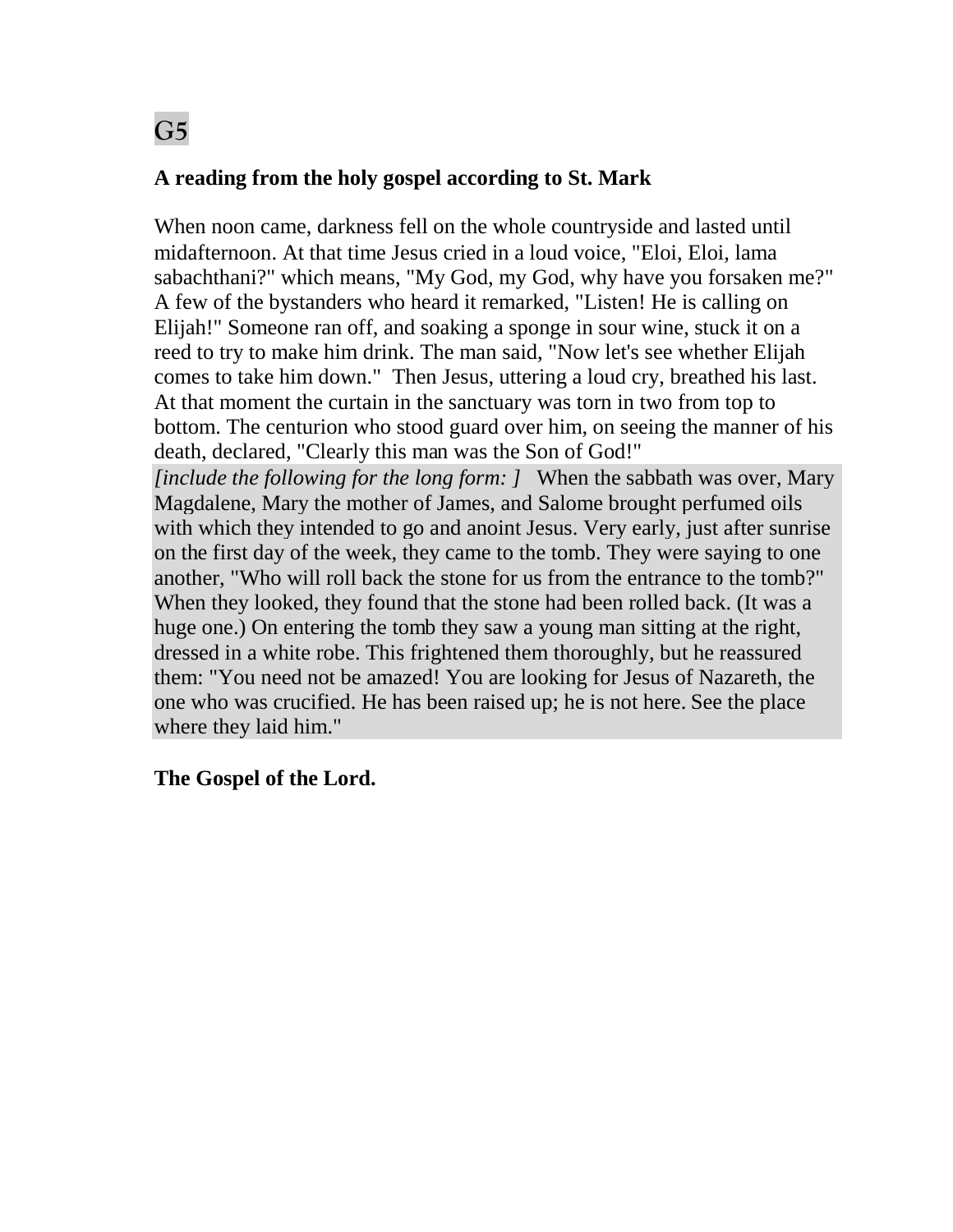#### **A reading from the holy gospel according to St. Luke**

Jesus went to a town called Naim, and his disciples and a large crowd accompanied him. As he approached the gate of the town, a dead man was being carried out, the only son of a widowed mother. A considerable crowd of townsfolk was with her. The Lord was moved with pity upon seeing her and said to her, "Do not cry." Then he stepped forward and touched the litter; at this, the bearers halted. He said, "Young man, I bid you get up." The dead man sat up and began to speak. Then Jesus gave him back to his mother. Fear seized them all and they began to praise God. "A great prophet has risen among us," they said; and, "God has visited his people." This was the report that spread about him throughout Judea and the surrounding country.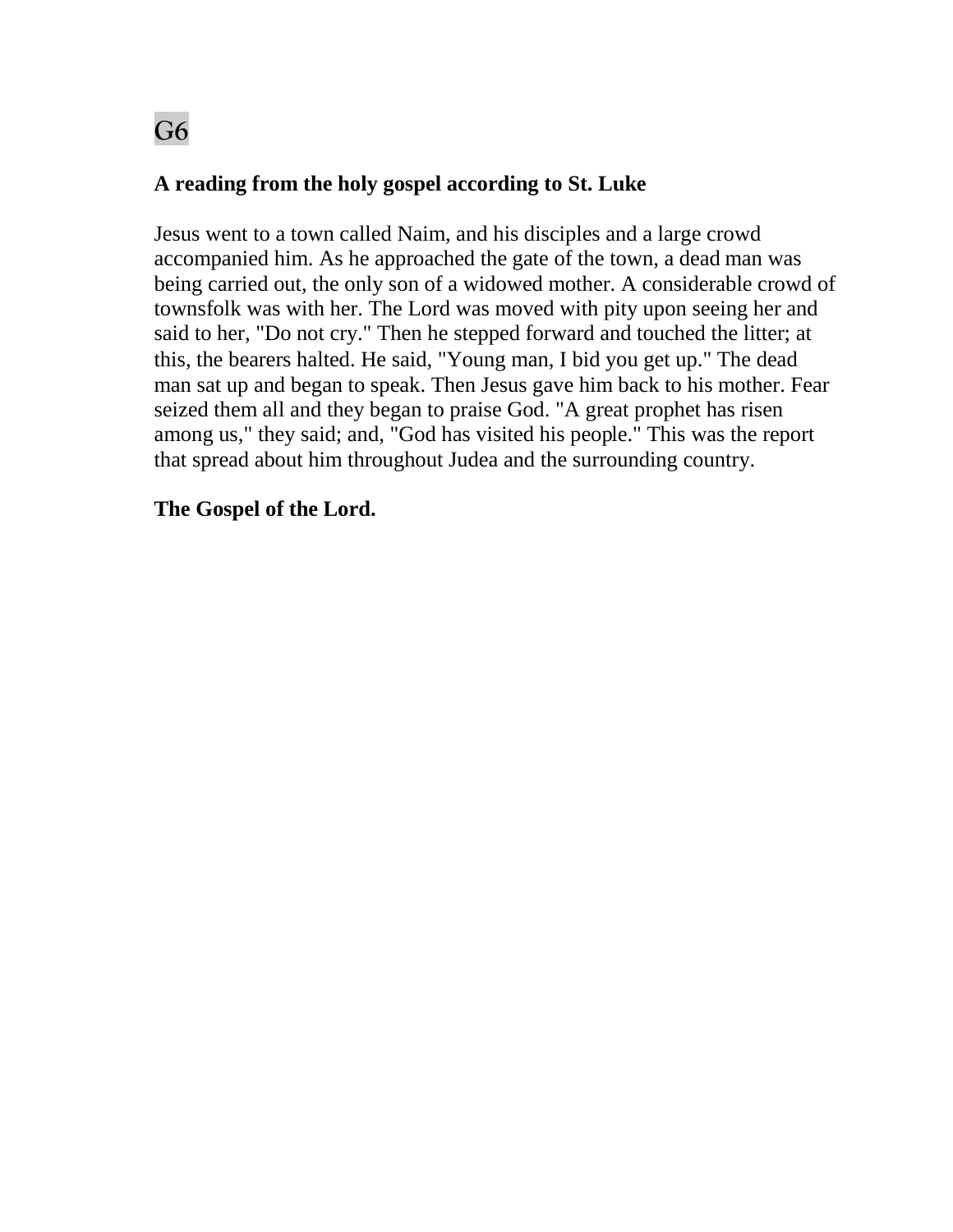#### **A reading from the Holy Gospel according to St. Luke**

Jesus said to His disciples: "Gird your loins and light your lamps and be like servants who await their master's return from a wedding, ready to open immediately when he comes and knocks. Blessed are those servants whom the master finds vigilant on his arrival. Amen, I say to you, he will gird himself, have them recline at table, and proceed to wait on them. And should he come in the second or third watch and find them prepared in this way, blessed are those servants. Be sure of this: if the master of the house had known the hour when the thief was coming, he would not have let his house be broken into. You also must be prepared, for at an hour you do not expect, the Son of Man will come."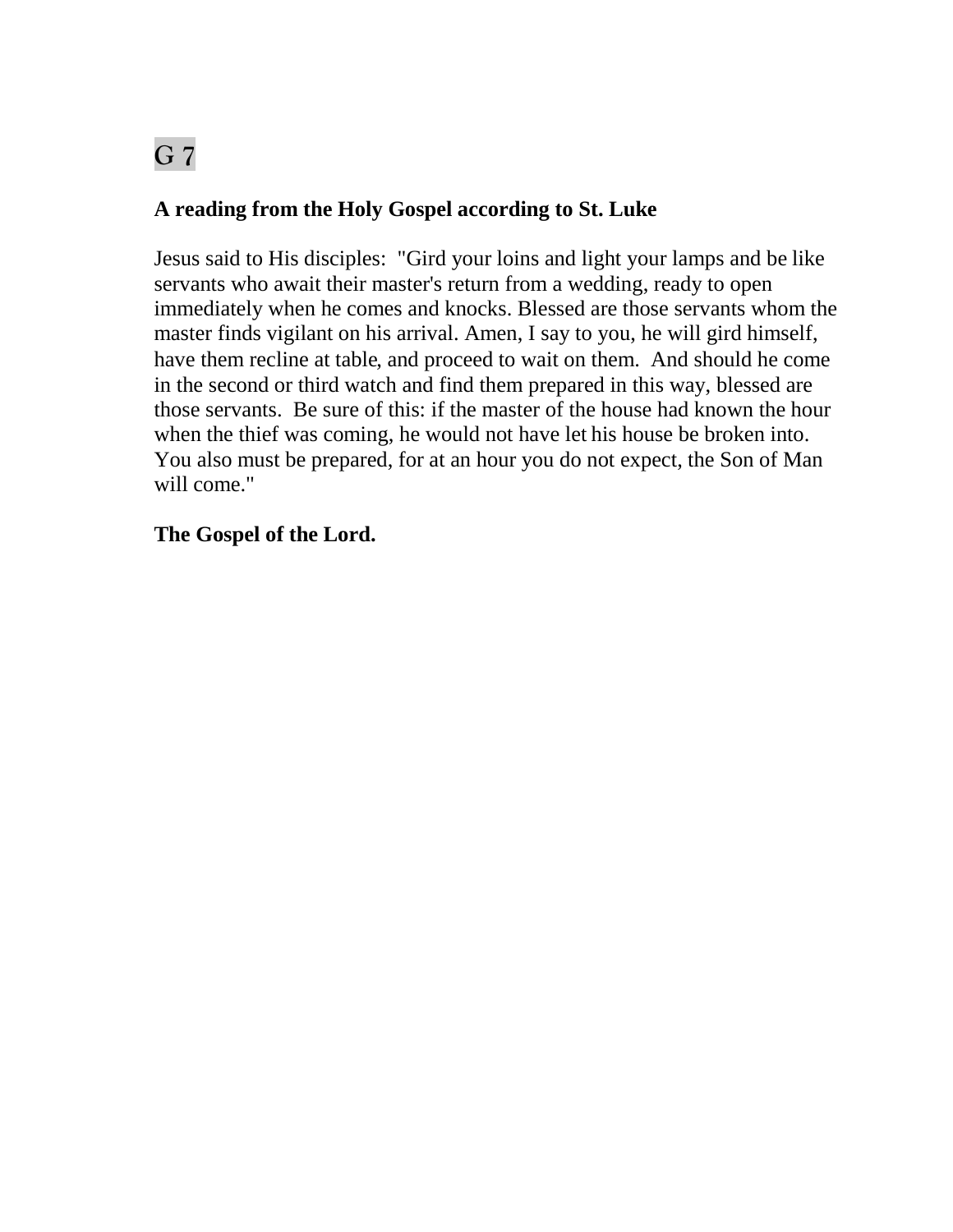#### **A reading from the Holy Gospel according to St. Luke**

When they came to the place called the Skull, they crucified him and the criminals there, one on his right, the other on his left.

Now one of the criminals hanging there reviled Jesus, saying, "Are you not the Messiah? Save yourself and us." The other, however, rebuking him, said in reply, "Have you no fear of God, for you are subject to the same condemnation? And indeed, we have been condemned justly, for the sentence we received corresponds to our crimes, but this man has done nothing criminal." Then he said, "Jesus, remember me when you come into your kingdom." He replied to him, "Amen, I say to you, today you will be with me in Paradise."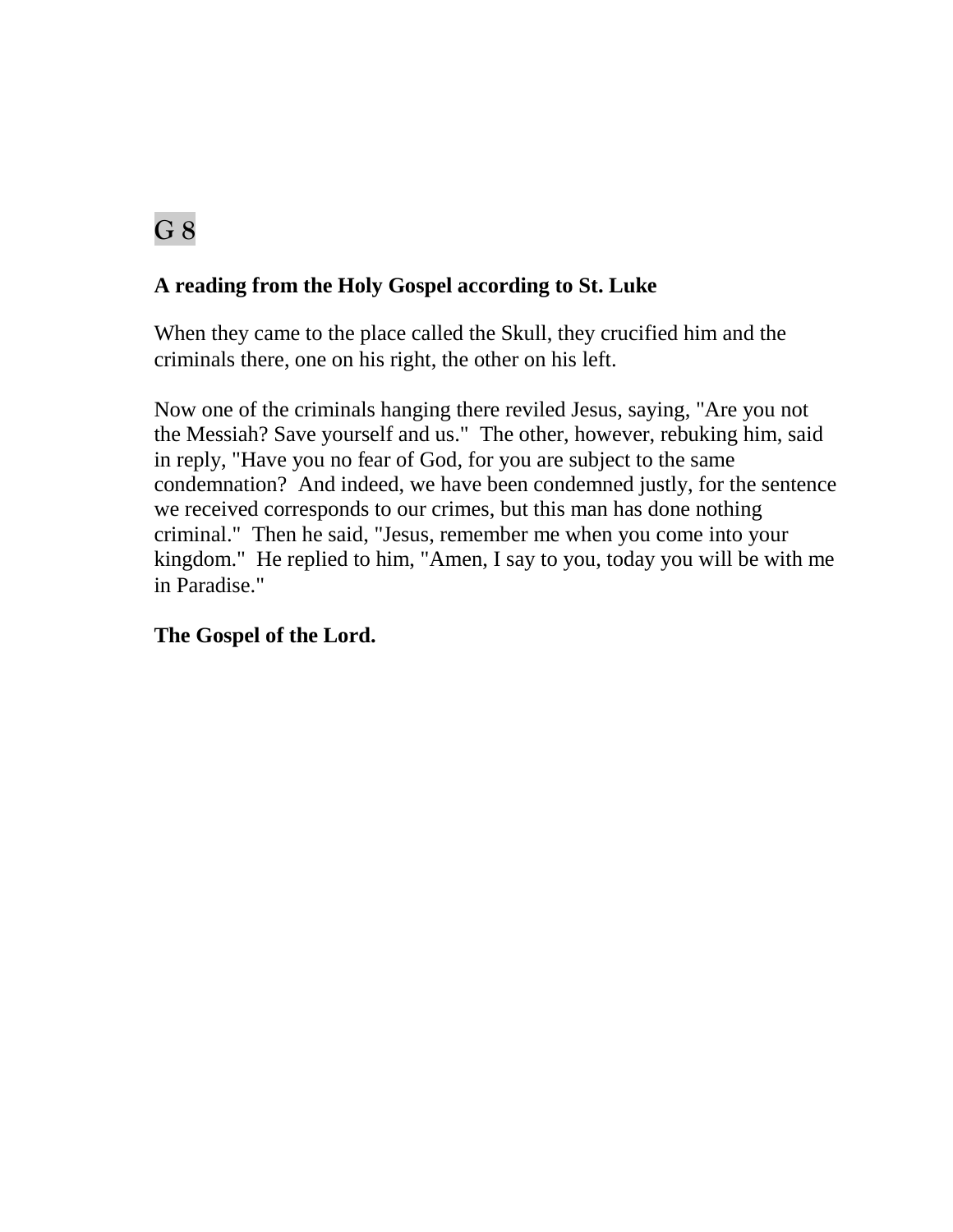#### **A reading from the Holy Gospel according to St. Luke**

It was now about noon and darkness came over the whole land until three in the afternoon because of an eclipse of the sun. Then the veil of the temple was torn down the middle. Jesus cried out in a loud voice, "Father, into your hands I commend my spirit"; and when he had said this he breathed his last. Now there was a virtuous and righteous man named Joseph who, though he was a member of the council, had not consented to their plan of action. He came from the Jewish town of Arimathea and was awaiting the kingdom of God. He went to Pilate and asked for the body of Jesus. After he had taken the body down, he wrapped it in a linen cloth and laid him in a rock-hewn tomb in which no one had yet been buried.

*[include the following for the long form:]* But at daybreak on the first day of the week they took the spices they had prepared and went to the tomb. They found the stone rolled away from the tomb; but when they entered, they did not find the body of the Lord Jesus. While they were puzzling over this, behold, two men in dazzling garments appeared to them. They were terrified and bowed their faces to the ground. They said to them, "Why do you seek the living one among the dead? He is not here, but he has been raised."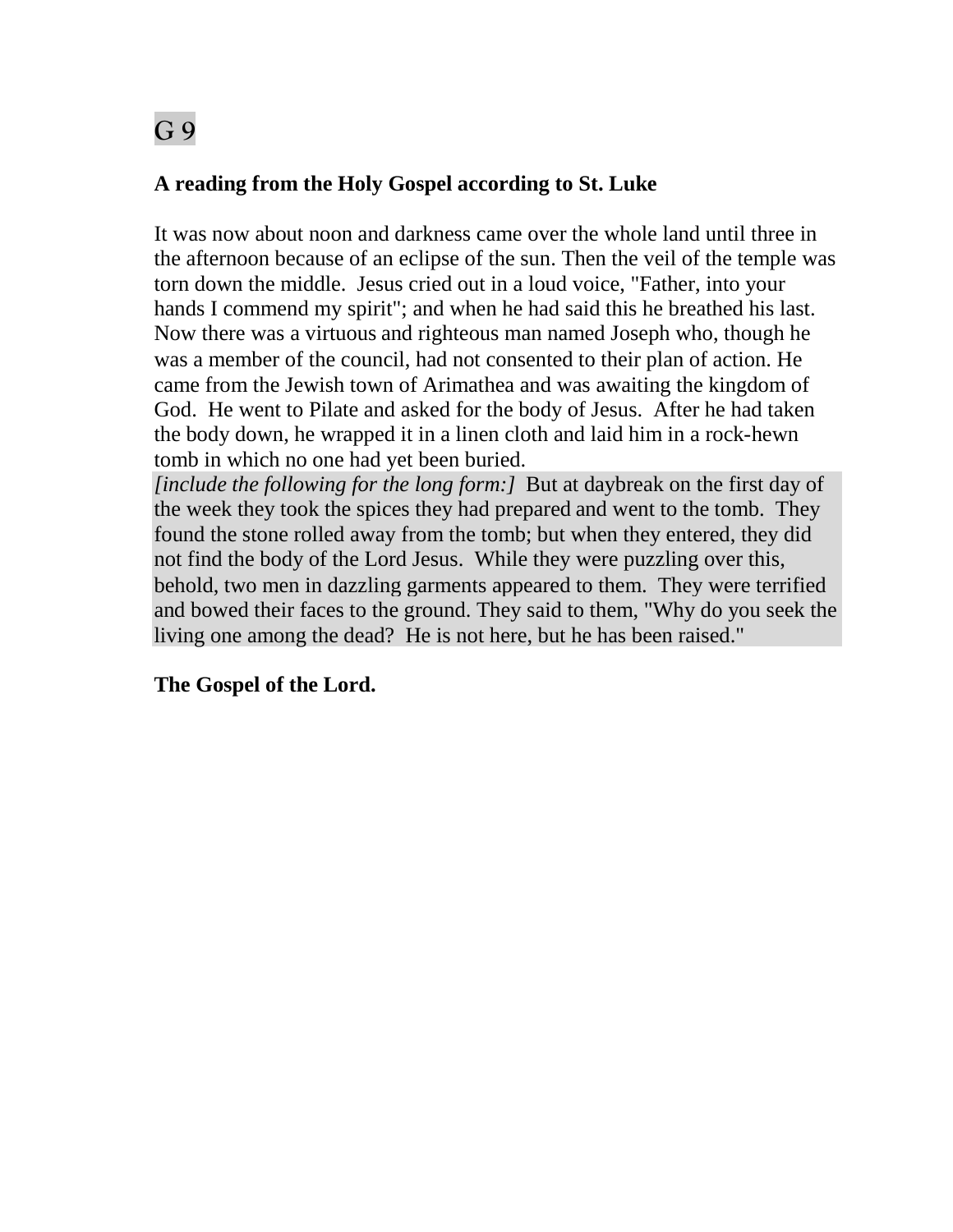#### **A reading from the Holy Gospel according to St. Luke**

Now that very day two of them were going to a village seven miles from Jerusalem called Emmaus, and they were conversing about all the things that had occurred. And it happened that while they were conversing and debating, Jesus himself drew near and walked with them, but their eyes were prevented from recognizing him. He asked them, "What are you discussing as you walk along?" They stopped, looking downcast. One of them, named Cleopas, said to him in reply, "Are you the only visitor to Jerusalem who does not know of the things that have taken place there in these days?" And he replied to them, "What sort of things?" They said to him, "The things that happened to Jesus the Nazarene, who was a prophet mighty in deed and word before God and all the people, how our chief priests and rulers both handed him over to a sentence of death and crucified him.

But we were hoping that he would be the one to redeem Israel; and besides all this, it is now the third day since this took place.

Some women from our group, however, have astounded us: they were at the tomb early in the morning and did not find his body; they came back and reported that they had indeed seen a vision of angels who announced that he was alive. Then some of those with us went to the tomb and found things just as the women had described, but him they did not see."

And he said to them, "Oh, how foolish you are! How slow of heart to believe all that the prophets spoke! Was it not necessary that the Messiah should suffer these things and enter into his glory?" Then beginning with Moses and all the prophets, he interpreted to them what referred to him in all the scriptures. As they approached the village to which they were going, he gave the impression that he was going on farther. But they urged him, "Stay with us, for it is nearly evening and the day is almost over." So he went in to stay with them. And it happened that, while he was with them at table, he took bread, said the blessing, broke it, and gave it to them. With that their eyes were opened and they recognized him, but he vanished from their sight. Then they said to each other, "Were not our hearts burning (within us) while he spoke to us on the way and opened the scriptures to us?" So they set out at once and returned to Jerusalem where they found gathered together the eleven and those with them who were saying, "The Lord has truly been raised and has appeared to Simon!" Then the two recounted what had taken place on the way and how he was made known to them in the breaking of the bread.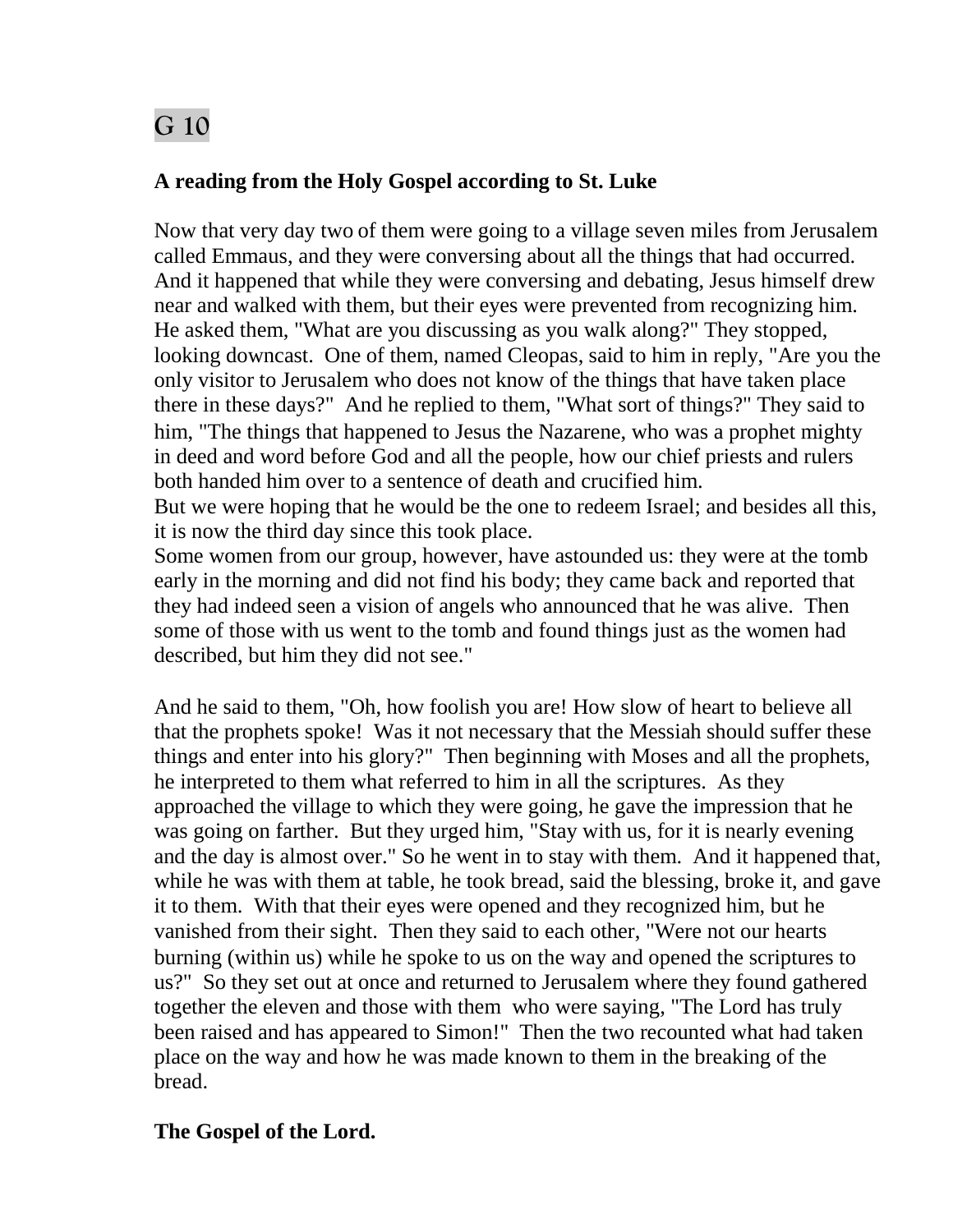#### **A reading from the Holy Gospel according to St. John**

Jesus said to the Jews: "Amen, amen, I say to you, whoever hears my word and believes in the one who sent me has eternal life and will not come to condemnation, but has passed from death to life. Amen, amen, I say to you, the hour is coming and is now here when the dead will hear the voice of the Son of God, and those who hear will live. For just as the Father has life in Himself, so also He gave to His Son the possession of life in Himself. And He gave Him power to exercise judgment, because He is the Son of Man.

"Do not be amazed at this, because the hour is coming in which all who are in the tombs will hear His voice and will come out, those who have done good deeds to the resurrection of life, but those who have done wicked deeds to the resurrection of condemnation."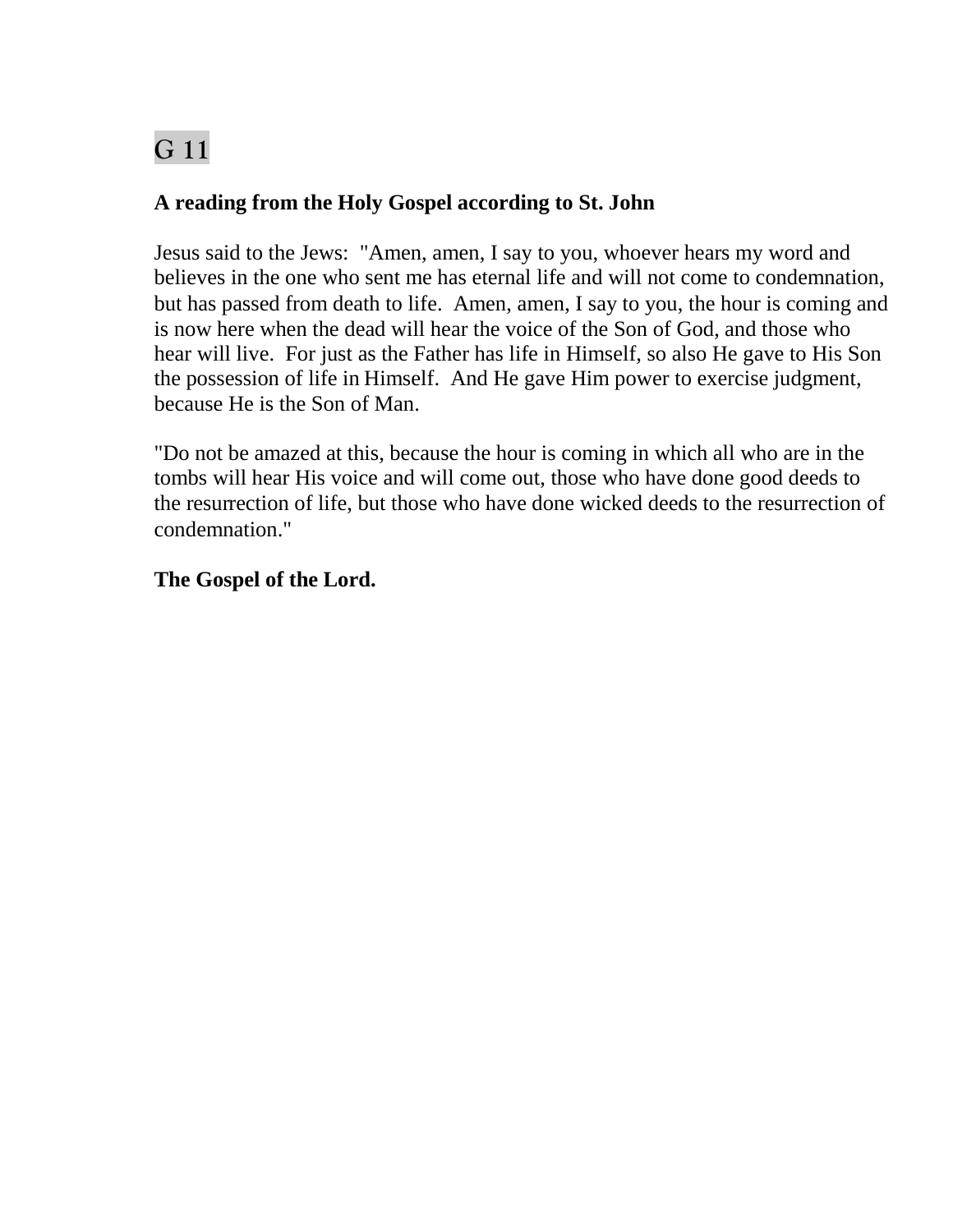#### **A reading from the Holy Gospel according to St. John**

Jesus said to the crowd: "Everything that the Father gives me will come to me, and I will not reject anyone who comes to me, because I came down from heaven not to do my own will but the will of the one who sent me. And this is the will of the one who sent me, that I should not lose anything of what he gave me, but that I should raise it (on) the last day. For this is the will of my Father, that everyone who sees the Son and believes in him may have eternal life, and I shall raise him (on) the last day."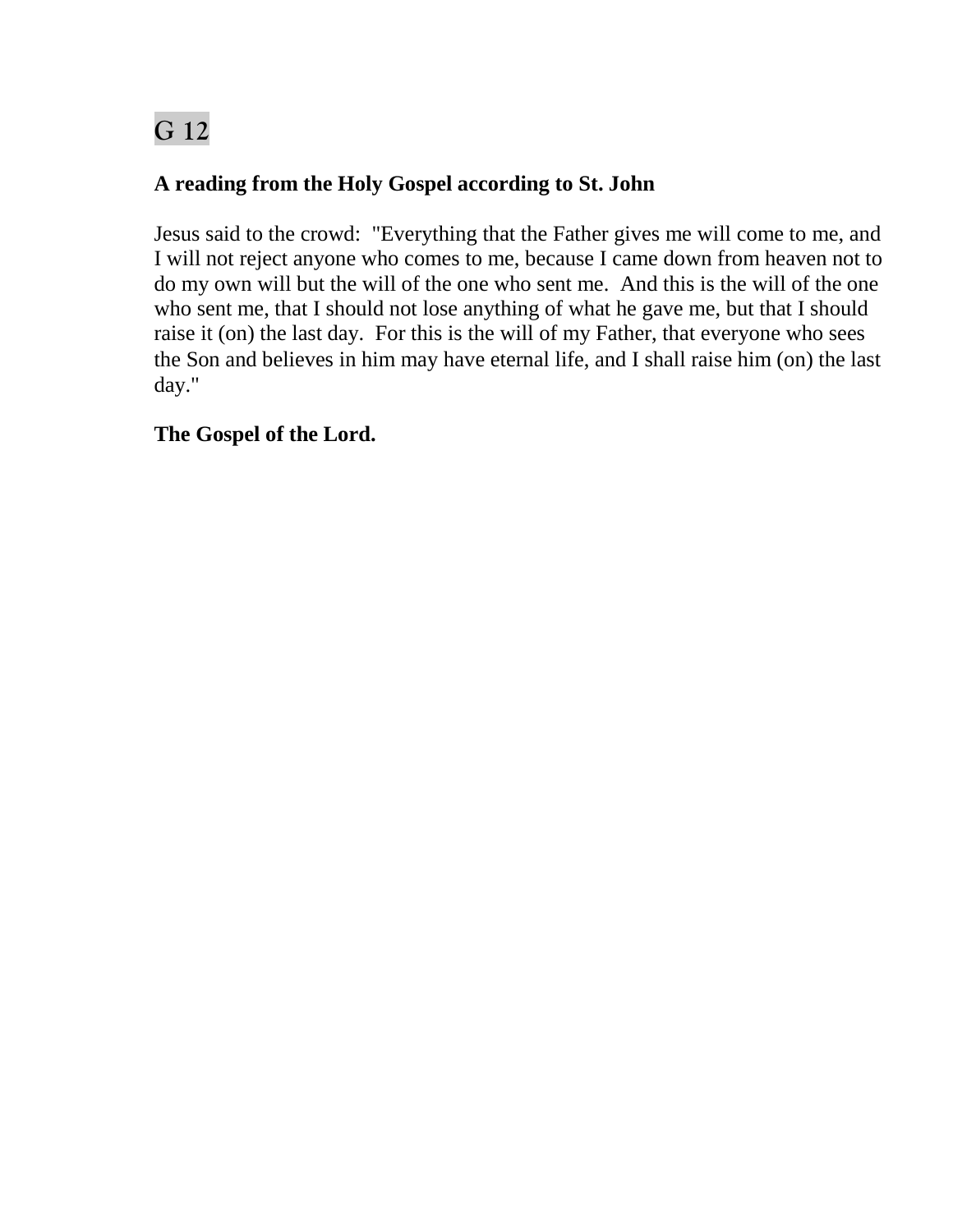#### **A reading from the Holy Gospel according to St. John**

Jesus said to the crowd: "I am the living bread that came down from heaven; whoever eats this bread will live forever; and the bread that I will give is my flesh for the life of the world."

The Jews quarreled among themselves, saying, "How can this man give us (his) flesh to eat?"

Jesus said to them, "Amen, amen, I say to you, unless you eat the flesh of the Son of Man and drink his blood, you do not have life within you. Whoever eats my flesh and drinks my blood has eternal life, and I will raise him on the last day. For my flesh is true food, and my blood is true drink. Whoever eats my flesh and drinks my blood remains in me and I in him. Just as the living Father sent me and I have life because of the Father, so also the one who feeds on me will have life because of me. This is the bread that came down from heaven. Unlike your ancestors who ate and still died, whoever eats this bread will live forever."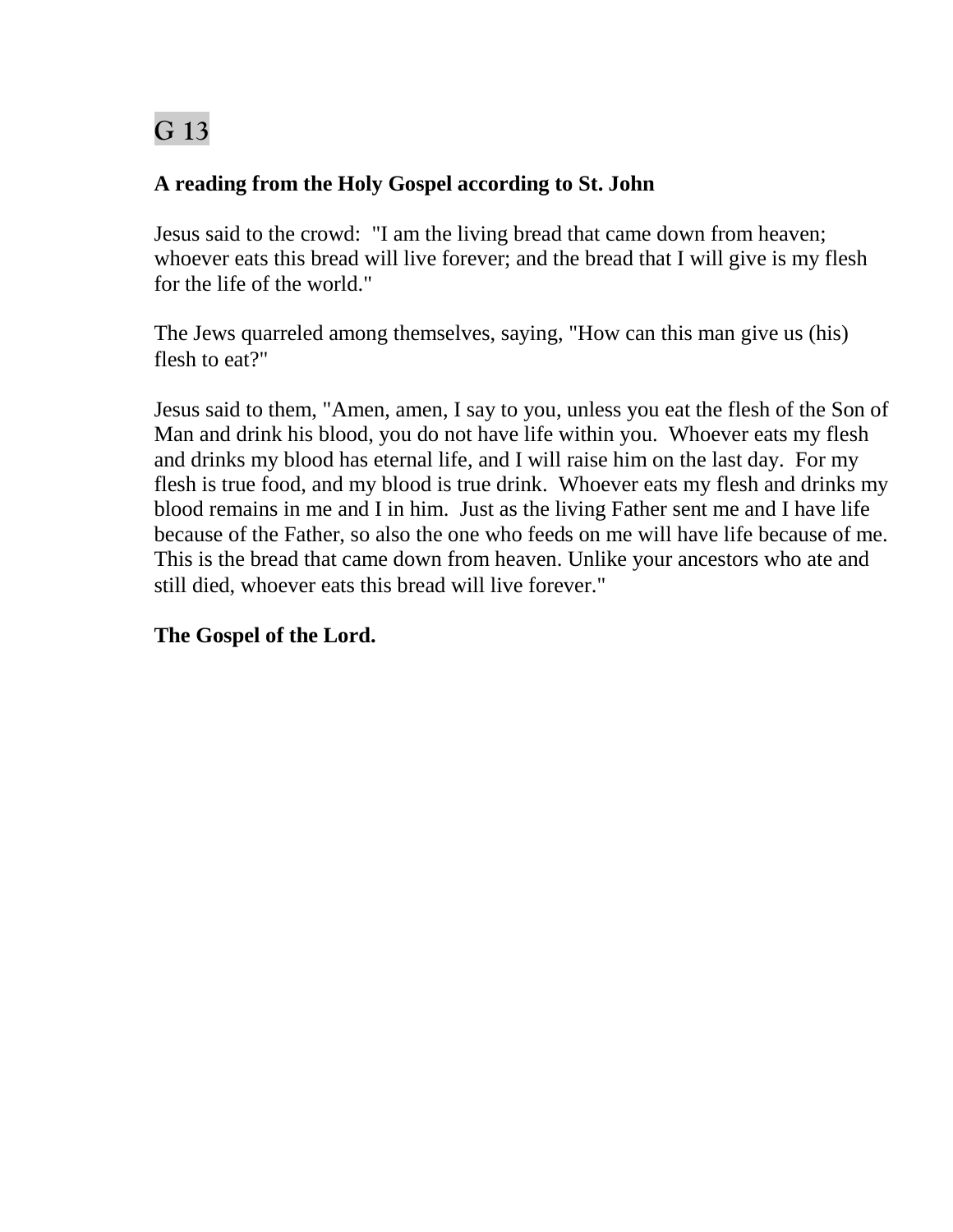#### **A reading from the Holy Gospel according to St. John**

*[Begin with the following for the long form:]* When Jesus arrived, he found that Lazarus had already been in the tomb for four days. Now Bethany was near Jerusalem, only about two miles away. And many of the Jews had come to Martha and Mary to comfort them about their brother.

When Martha heard that Jesus was coming, she went to meet him; but Mary sat at home.

Martha said to Jesus, "Lord, if you had been here, my brother would not have died. (But) even now I know that whatever you ask of God, God will give you." Jesus said to her, "Your brother will rise." Martha said to him, "I know he will rise, in the resurrection on the last day."

Jesus told her, "I am the resurrection and the life; whoever believes in me, even if he dies, will live, and everyone who lives and believes in me will never die. Do you believe this?"

She said to him, "Yes, Lord. I have come to believe that you are the Messiah, the Son of God, the one who is coming into the world."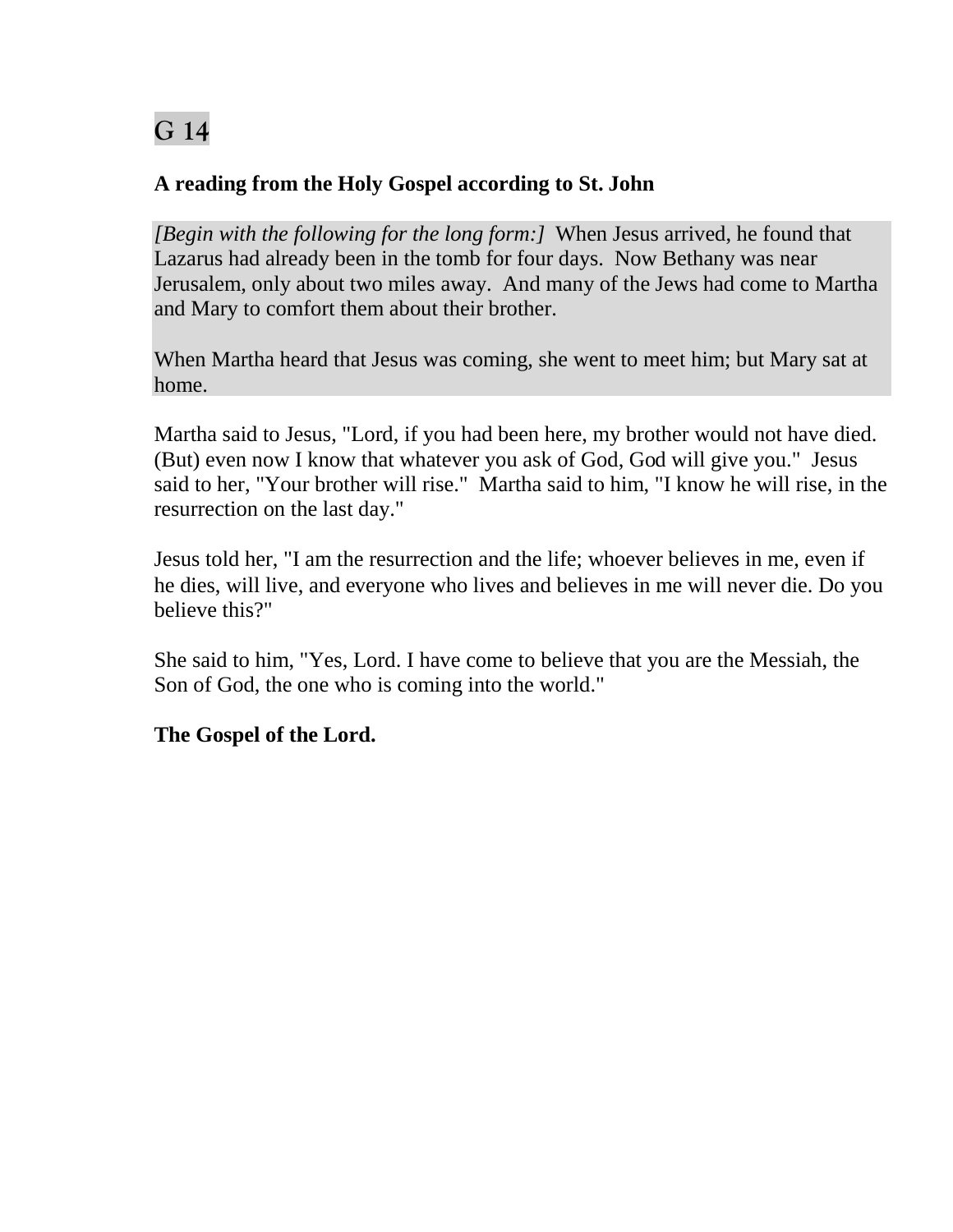#### **A reading from the Holy Gospel according to St. John**

When Mary came to where Jesus was and saw him, she fell at his feet and said to him, "Lord, if you had been here, my brother would not have died." When Jesus saw her weeping and the Jews who had come with her weeping, he became perturbed and deeply troubled, and said, "Where have you laid him?" They said to him, "Sir, come and see." And Jesus wept. So the Jews said, "See how he loved him." But some of them said, "Could not the one who opened the eyes of the blind man have done something so that this man would not have died?"

So Jesus, perturbed again, came to the tomb. It was a cave, and a stone lay across it. Jesus said, "Take away the stone." Martha, the dead man's sister, said to him, "Lord, by now there will be a stench; he has been dead for four days." Jesus said to her, "Did I not tell you that if you believe you will see the glory of God?" So they took away the stone. And Jesus raised his eyes and said, "Father, I thank you for hearing me. I know that you always hear me; but because of the crowd here I have said this, that they may believe that you sent me." And when he had said this, he cried out in a loud voice, "Lazarus, come out!" The dead man came out, tied hand and foot with burial bands, and his face was wrapped in a cloth. So Jesus said to them, "Untie him and let him go." Now many of the Jews who had come to Mary and seen what he had done began to believe in him.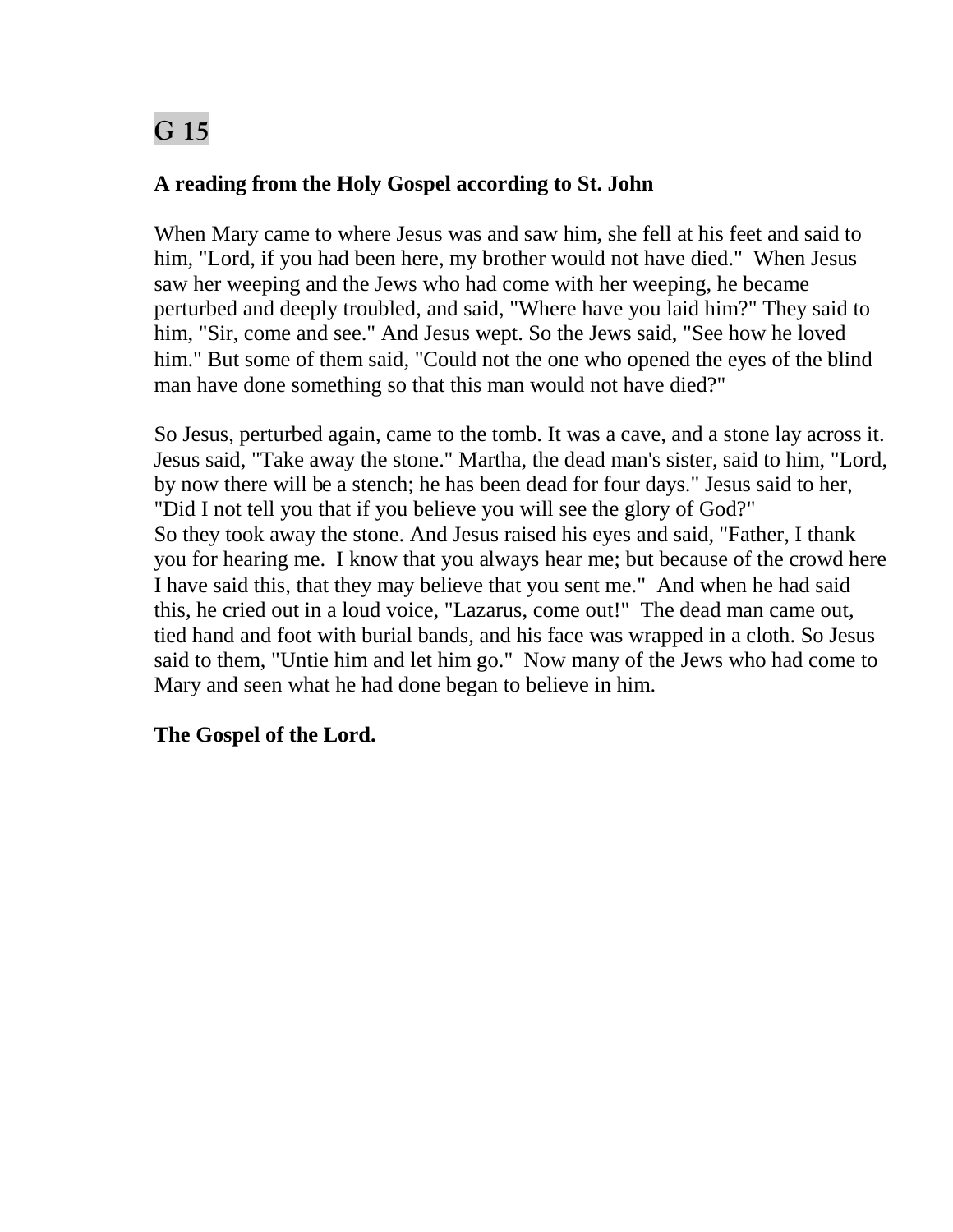#### **A reading from the Holy Gospel according to St. John**

Jesus told His disciples, "The hour has come for the Son of Man to be glorified. Amen, amen, I say to you, unless a grain of wheat falls to the ground and dies, it remains just a grain of wheat; but if it dies, it produces much fruit. Whoever loves his life loses it, and whoever hates his life in this world will preserve it for eternal life. Whoever serves me must follow me, and where I am, there also will my servant be. The Father will honor whoever serves me.

*[include the following for the long form:]* "I am troubled now. Yet what should I say? 'Father, save me from this hour'? But it was for this purpose that I came to this hour. Father, glorify your name." Then a voice came from heaven, "I have glorified it and will glorify it again."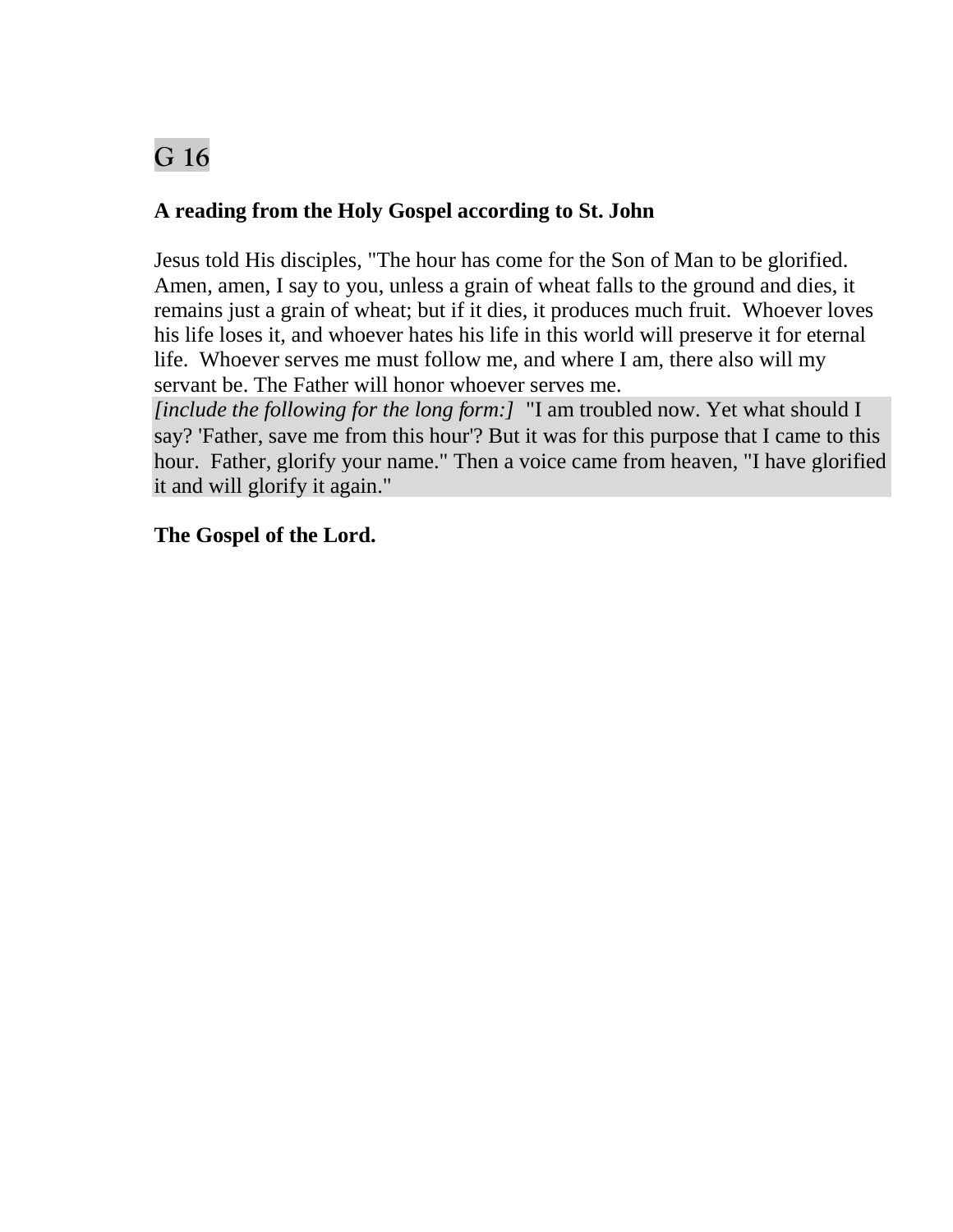#### **A reading from the Holy Gospel according to St. John**

Jesus said to His disciples, "Do not let your hearts be troubled. You have faith in God; have faith also in me. In my Father's house there are many dwelling places. If there were not, would I have told you that I am going to prepare a place for you? And if I go and prepare a place for you, I will come back again and take you to myself, so that where I am you also may be. Where I am going you know the way."

Thomas said to him, "Master, we do not know where you are going; how can we know the way?"

Jesus said to him, "I am the way and the truth and the life. No one comes to the Father except through me."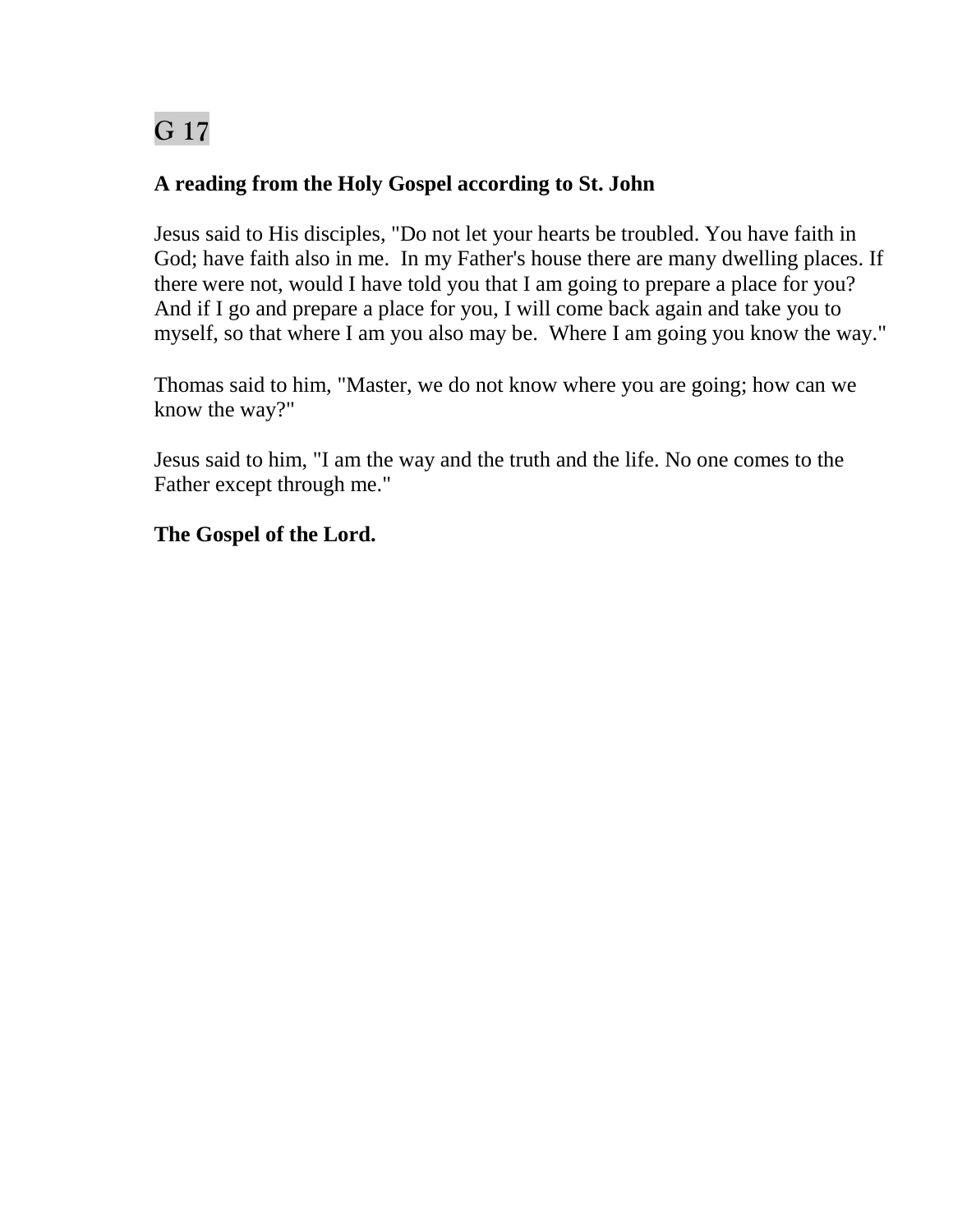#### **A reading from the Holy Gospel according to St. John**

Jesus raised His eyes to heaven and said:

"Father, my disciples are your gift to me. I wish that where I am they also may be with me, that they may see my glory that you gave me, because you loved me before the foundation of the world. Righteous Father, the world also does not know you, but I know you, and they know that you sent me. I made known to them your name and I will make it known, that the love with which you loved me may be in them and I in them."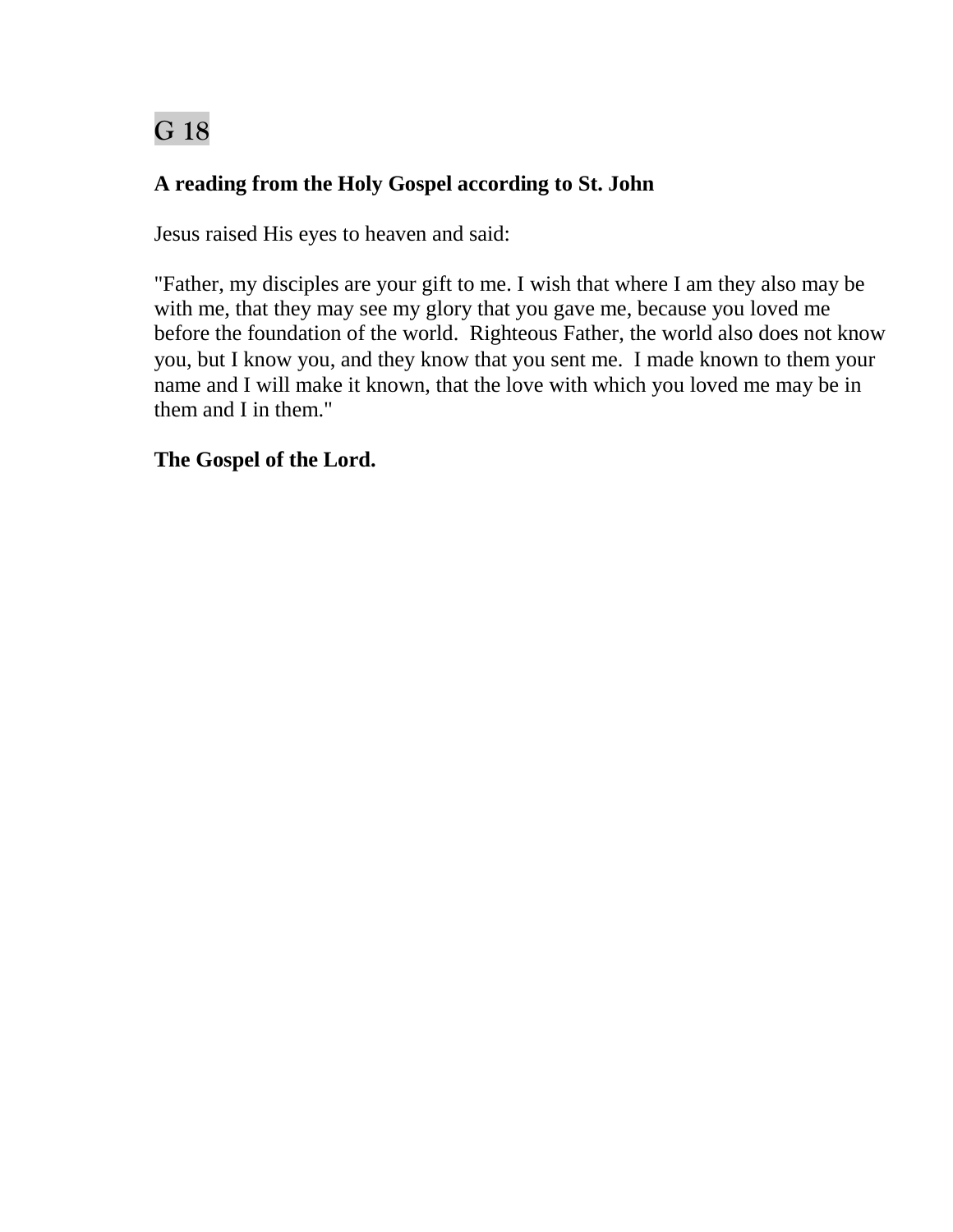#### **A reading from the Holy Gospel according to St. John**

Jesus, carrying the cross himself, went out to what is called the Place of the Skull, in Hebrew, Golgotha. There they crucified him, and with him two others, one on either side, with Jesus in the middle.

Standing by the cross of Jesus were his mother and his mother's sister, Mary the wife of Clopas, and Mary of Magdala. When Jesus saw his mother and the disciple there whom he loved, he said to his mother, "Woman, behold, your son." Then he said to the disciple, "Behold, your mother." And from that hour the disciple took her into his home.

After this, aware that everything was now finished, in order that the scripture might be fulfilled, Jesus said, "I thirst." There was a vessel filled with common wine. So they put a sponge soaked in wine on a sprig of hyssop and put it up to his mouth. When Jesus had taken the wine, he said, "It is finished." And bowing his head, he handed over the spirit.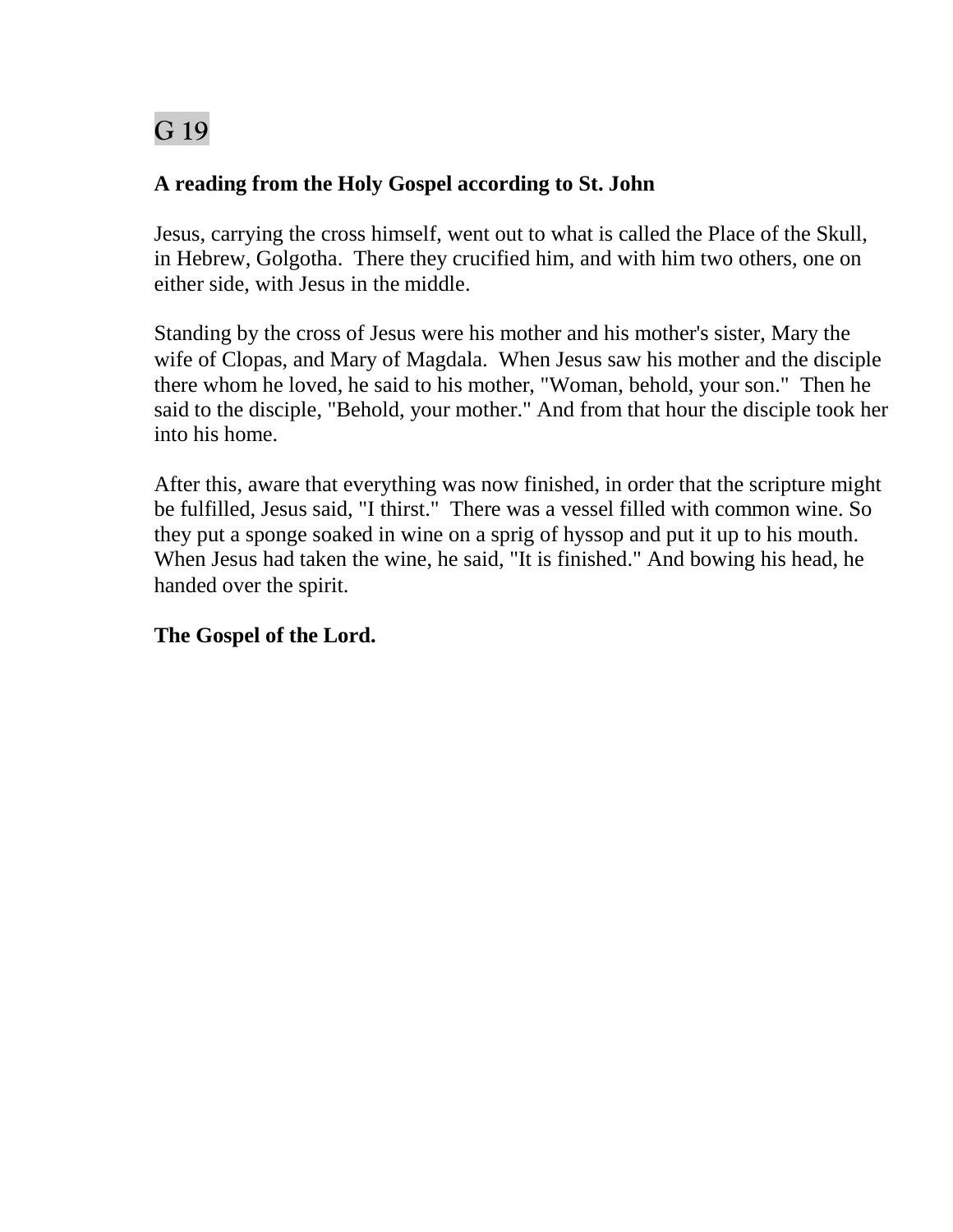# **Appendix B**

# **Music in the Funeral Liturgy**

While there are many kinds of music that have meaning in our lives, during the course of our formal prayer (liturgy) we restrict ourselves to liturgical music only. Liturgical music is a special genre that helps us to pray in the form of song. The musicians at Holy Family have been trained in liturgical music, and present the following as suggestions for your loved one's Funeral Mass:

- ► All I Ask of You
- ► Amazing Grace
- Ave Maria
- Be Not Afraid
- ► Blest Are They
- ► For All the Saints
- ► Gentle Woman
- ► Here I Am, Lord
- ► Holy God We Praise Thy Name
- ► How Great Thou Art
- ► I Am the Bread of Life
- ► Jesus Come to Us
- ► Like A Shepherd
- ► Morning Has Broken
- ► On Eagles' Wings
- ► Prayer of St. Francis
- ► The Cry of the Poor
- ► We Have Been Told
- We Remember
- You Are Mine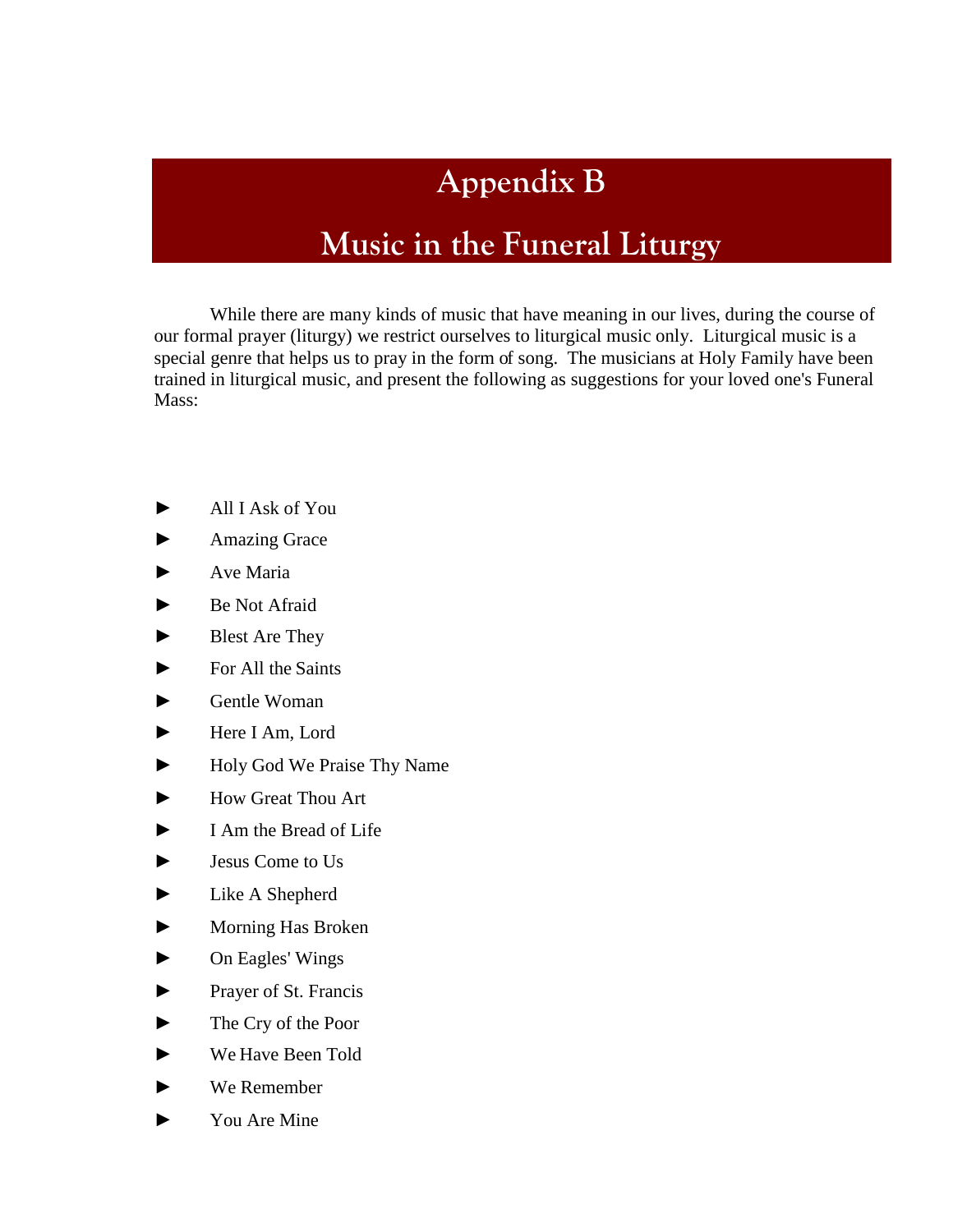# **Appendix C**

### **Various Roles in the Liturgy**

There are a number of ways for family and friends to actively participate in the Funeral Mass. The first, and most important, way in which everyone can participate is by being actively involved in the Mass itself -- listening attentively to the Word of God, responding in word and song, praying wholeheartedly with the priest and the faithful for the salvation of our dear departed. Full and active participation in the Mass should be the goal of everyone whenever they attend Mass.

Additionally, there are other roles that the family can exercise during the Funeral Mass. First, family members can help to place the pall, the white garment, over the casket as Mass begins. Those who are to help with this should identify themselves to the funeral director, who will position and direct them at the appropriate time.

If any family members or friends are Lectors in their church, trained in the proclamation of God's Word in His sacred assembly, we at Holy Family welcome them to exercise this ministry within the context of the Funeral Mass. They may proclaim either of two readings from Sacred Scripture that precede the Gospel (which is always read by the priest), and also may offer the Prayers of the Faithful after the homily. Those who will perform these roles should be identified at the Vigil Service, and spend some time with the pastoral minister going over procedures to be followed at Holy Family.

Additionally, family members can be selected to bring the gifts of bread and wine to the altar, gifts that are symbolic of our own gifts offered in service to the Lord. Again, those who are selected for this role should be identified to the priest at the Vigil Service.

And, finally, there is provided in the rites an opportunity for someone to offer a few words about the deceased within the Funeral Mass. This opportunity comes after the Prayer after Communion. As mentioned above, there are several cautions we should keep in mind. Certainly, emotions are highly charged at the Funeral Mass, and not everyone can say how they will be affected standing in front of a large gathering of mourners. If someone would like to "say a few words," please make sure they discuss it with the priest at the Vigil Service. Together, they can decide at what point during the "continuous action" of prayers (including Vigil Service, Funeral Mass and Graveside Prayers) that it will be appropriate to offer this eulogy. If it is decided that the eulogy would be appropriate within the Funeral Mass, Archdiocesan regulations require that it be delivered by only one person and in five minutes or less.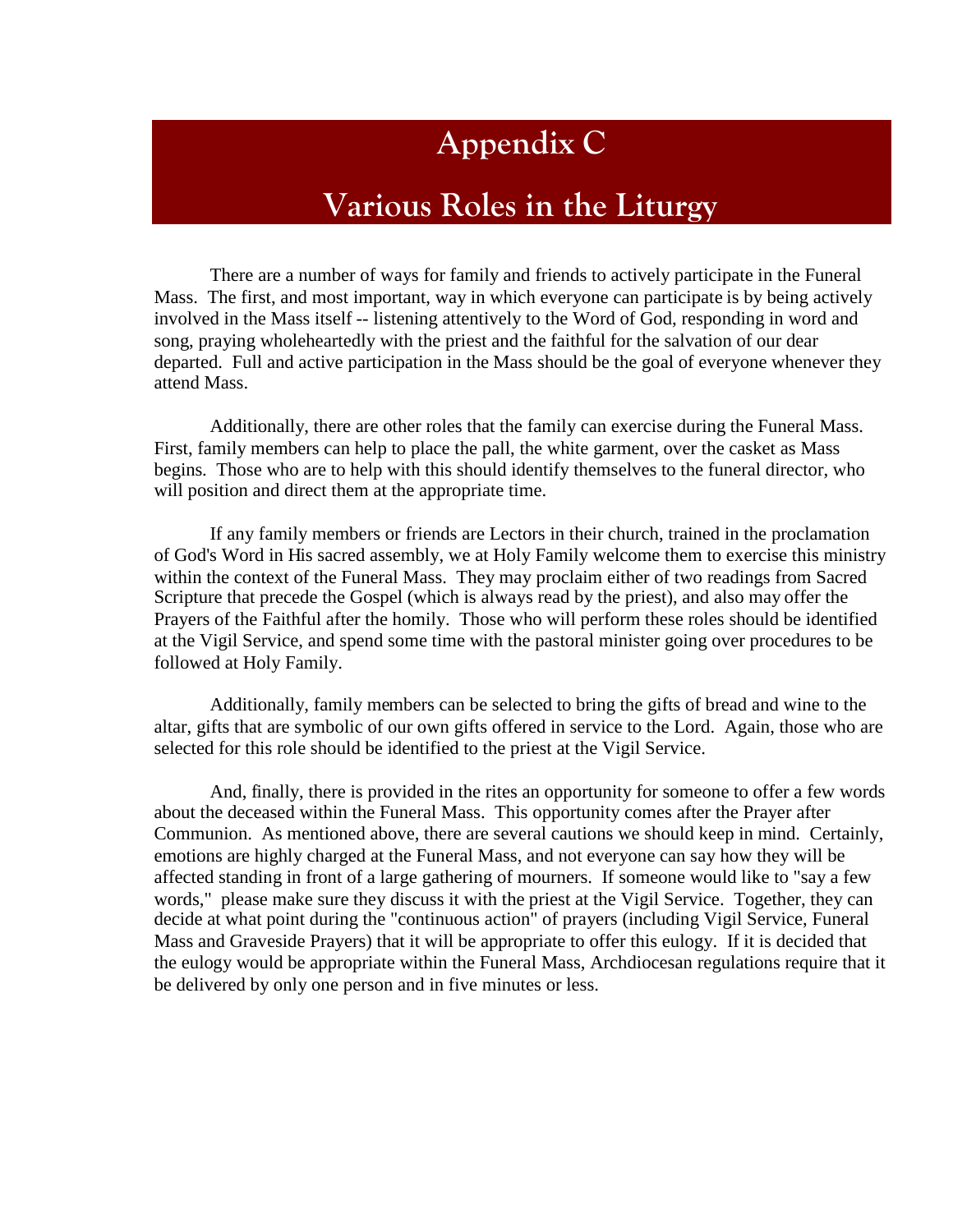### **Funeral Mass Planning Sheet**

| Name of Deceased: <u>Age:</u> Age:                                                                                                                                                                                             |                                                                                                                      |  |
|--------------------------------------------------------------------------------------------------------------------------------------------------------------------------------------------------------------------------------|----------------------------------------------------------------------------------------------------------------------|--|
|                                                                                                                                                                                                                                |                                                                                                                      |  |
|                                                                                                                                                                                                                                |                                                                                                                      |  |
|                                                                                                                                                                                                                                |                                                                                                                      |  |
|                                                                                                                                                                                                                                |                                                                                                                      |  |
|                                                                                                                                                                                                                                |                                                                                                                      |  |
| Opening Song: No. 1996                                                                                                                                                                                                         |                                                                                                                      |  |
|                                                                                                                                                                                                                                |                                                                                                                      |  |
|                                                                                                                                                                                                                                | <u> 1989 - Andrea Santa Andrea Santa Andrea Santa Andrea Santa Andrea Santa Andrea Santa Andrea Santa Andrea San</u> |  |
|                                                                                                                                                                                                                                |                                                                                                                      |  |
| Psalm:                                                                                                                                                                                                                         |                                                                                                                      |  |
| Reading #2: Lector? Lector?                                                                                                                                                                                                    |                                                                                                                      |  |
|                                                                                                                                                                                                                                |                                                                                                                      |  |
| Prayers of the Faithful: Note that the Second Second Second Second Second Second Second Second Second Second Second Second Second Second Second Second Second Second Second Second Second Second Second Second Second Second S |                                                                                                                      |  |
|                                                                                                                                                                                                                                |                                                                                                                      |  |
|                                                                                                                                                                                                                                |                                                                                                                      |  |
|                                                                                                                                                                                                                                |                                                                                                                      |  |
| Communion Song:                                                                                                                                                                                                                |                                                                                                                      |  |
|                                                                                                                                                                                                                                |                                                                                                                      |  |
| Recessional Song: Necessional Song                                                                                                                                                                                             |                                                                                                                      |  |
| <b>Other Notes:</b>                                                                                                                                                                                                            |                                                                                                                      |  |